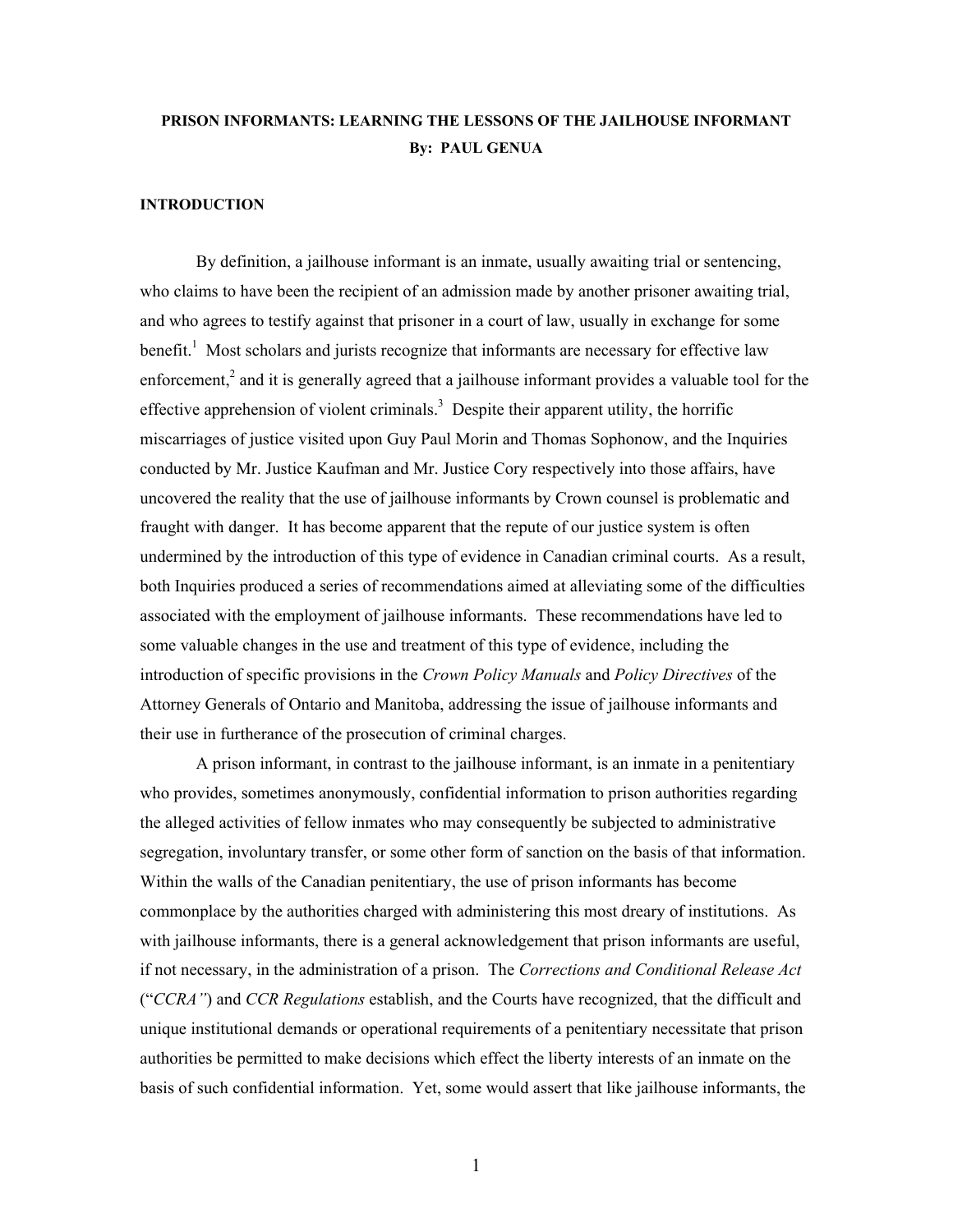use of the prison informant is also problematic and fraught with danger. Where jailhouse and prison informants differ, however, is in the manner in which the government has responded to the difficulties associated with their use. While the Attorney Generals of Ontario and Manitoba have taken serious proactive steps to deal with the problem of jailhouse informants, the Solicitor General and the Correctional Service of Canada unfortunately have not responded in a similar fashion to the difficulties surrounding prison informants. The question is: What is to be done?

In response, the aim of this paper is threefold. First, it is to demonstrate that the use of information emanating from prison informants poses significant challenges to prison officials seeking to make fair decisions. Secondly, it is to explain that as it stands today, the decisionmaking apparatus of the penitentiary is devoid of any mechanisms that can ensure a minimum level of fairness when decisions are made substantially or solely on the basis of confidential informant information. Third, it is to persuade the reader that there exist viable reforms to the handling of prison informants and the use of the information that they provide which, if instituted, would achieve a more appropriate balance between the operational requirements of correctional decision-making and the need to provide inmates who face further restrictions upon their residual liberty with a sufficient level of procedural fairness.

In order to achieve its stipulated goals, this paper shall be organized into three main parts: 1) A comparison of the problems inherent in the use of jailhouse informants with the difficulties associated with prison informants; 2) A discussion of the recent reforms to the handling of jailhouse informants; and 3) Proposals for change in the use of prison informants.

#### **PART I - PROBLEMS WITH THE USE OF JAILHOUSE AND PRISON INFORMANTS**

#### **A.** *JAILHOUSE INFORMANTS*

#### 1. Credibility and Reliability

In the context of a criminal trial there are no cut and dry rules that give a trier of fact a failproof means of assessing the credibility of a witness. With that said, the academic literature available does provide us with a large number of factors that touch upon the credibility of a witness and the reliability of their evidence.<sup>4</sup> These factors include, but are not limited to, appearance, manner, the presence of a criminal record, general reputation in the community for untruthfulness, interest in the matter, and motive.

A jailhouse informant is someone who has run afoul of the law, and at the very least are persons who have been charged with a criminal offense. Many already have existing criminal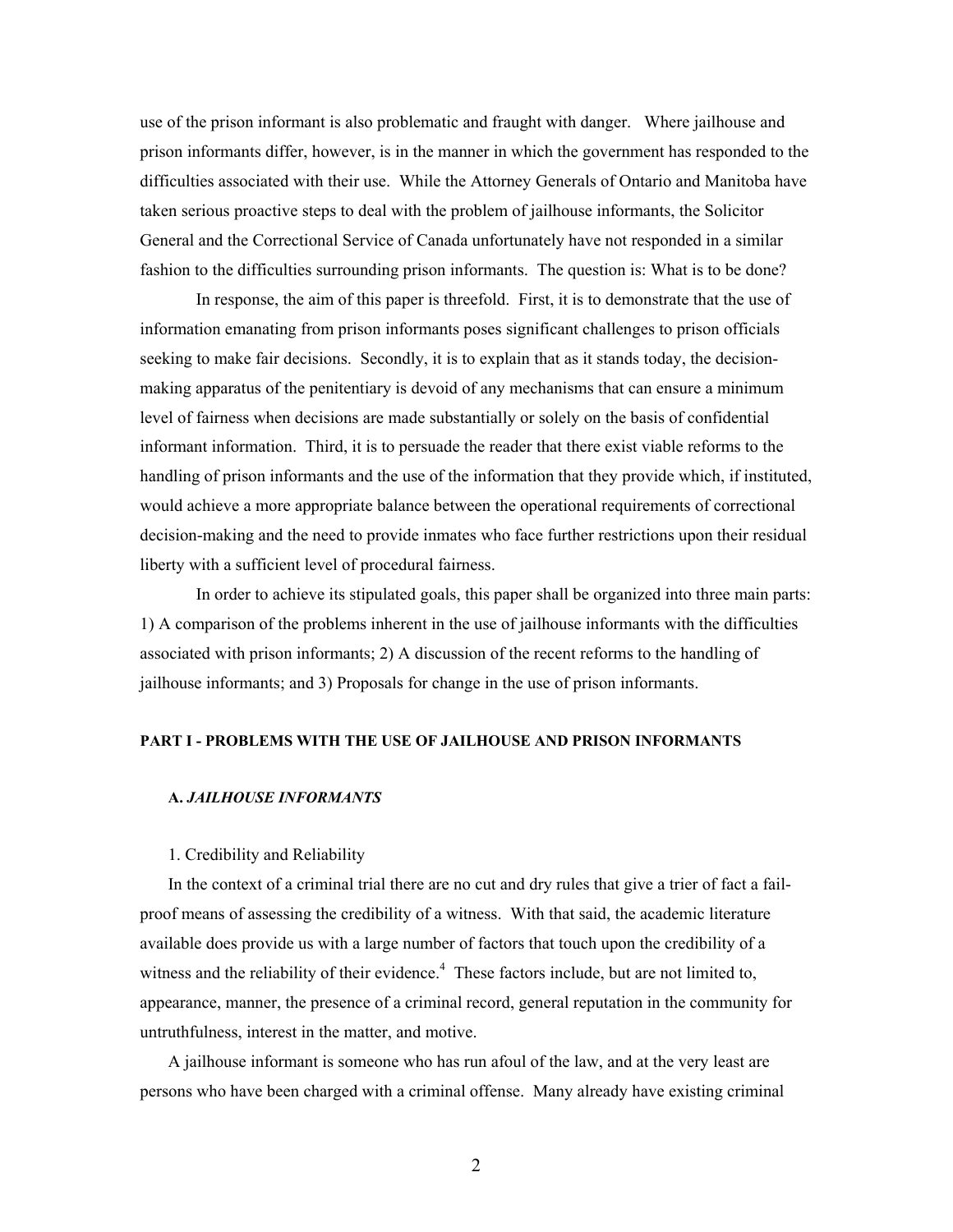convictions and its safe to say that the general reputation in the community of a jailhouse informant is rarely one of integrity and upright truthfulness. The motives of a jailhouse informant are generally acknowledged to be highly suspect. They usually only provide evidence against other inmates when they are promised or hope to receive some reward for doing so.<sup>5</sup> These rewards include monetary payments, reductions in sentence and the dismissal of pending charges.<sup>6</sup> The prospect of receiving rewards provides jailhouse informants with a strong motivation to lie. Evan Haglund asserts that "every informant, from the rookie to the professional, has a motive to lie. The immunized informant trades information for liberty. When an informant does not have any information to trade, she may be tempted to fabricate 'information' in order to obtain her liberty. As the Fifth Circuit [in *United States v Cervantes-Pacheco*, 826 F.2d 310, 315 (5th Cir. 1987)] has recently stated, 'it is difficult to imagine a greater motivation to lie than the inducement of a reduced sentence."<sup>77</sup>

The high courts of several nations have considered on many an occasion the problems associated with evidence emanating form jailhouse informants.<sup>8</sup> In Canada, the most recent and the most scathing discussion of the use of jailhouse informants within our justice system was delivered by Mr. Justice Cory in his report of the The Inquiry Regarding Thomas Sophonow:

"Jailhouse informants comprise the most deceitful and deceptive group of witnesses known to frequent the courts. The more notorious the case, the greater the number of prospective informants. They rush to testify like vultures to rotting flesh or sharks to blood. They are smooth and convincing liars. Whether they seek favours from the authorities, attention or notoriety they are in every instance completely unreliable. It will be seen how frequently they have been a major factor in the conviction of innocent people and how much they tend to corrupt the administration of justice. Usually, their presence as witnesses signals the end of any hope of providing a fair trial. They must be recognized as a very great danger to our trial system. Steps must be taken to rid the courts of this cancerous corruption of the administration of justice... Jailhouse informants are a festering sore. They constitute a malignant infection that renders a fair trial impossible. They should, as far as it is possible, be excised and removed from our trial process."<sup>9</sup>

In his final recommendations Mr. Justice Cory took the position that jailhouse informants should generally be prohibited from testifying. Under this rule, an exception would come about only in such rare instances where the information provided by the alleged confession is reliable on its face, such as a kidnapping scenario where the whereabouts of the victim are revealed. Even then, procedural safeguards should exist to ensure that such information could not have been obtained from any source other than from the accused.<sup>10</sup>

No doubt the courts have been aware that jailhouse informants have serious credibility problems. The concerns expressed regarding the reliability of jailhouse confessions would not be so much of a problem if it could be shown that triers of fact consistently decline to give substantial weight to the evidence provided by jailhouse informants. However, the record shows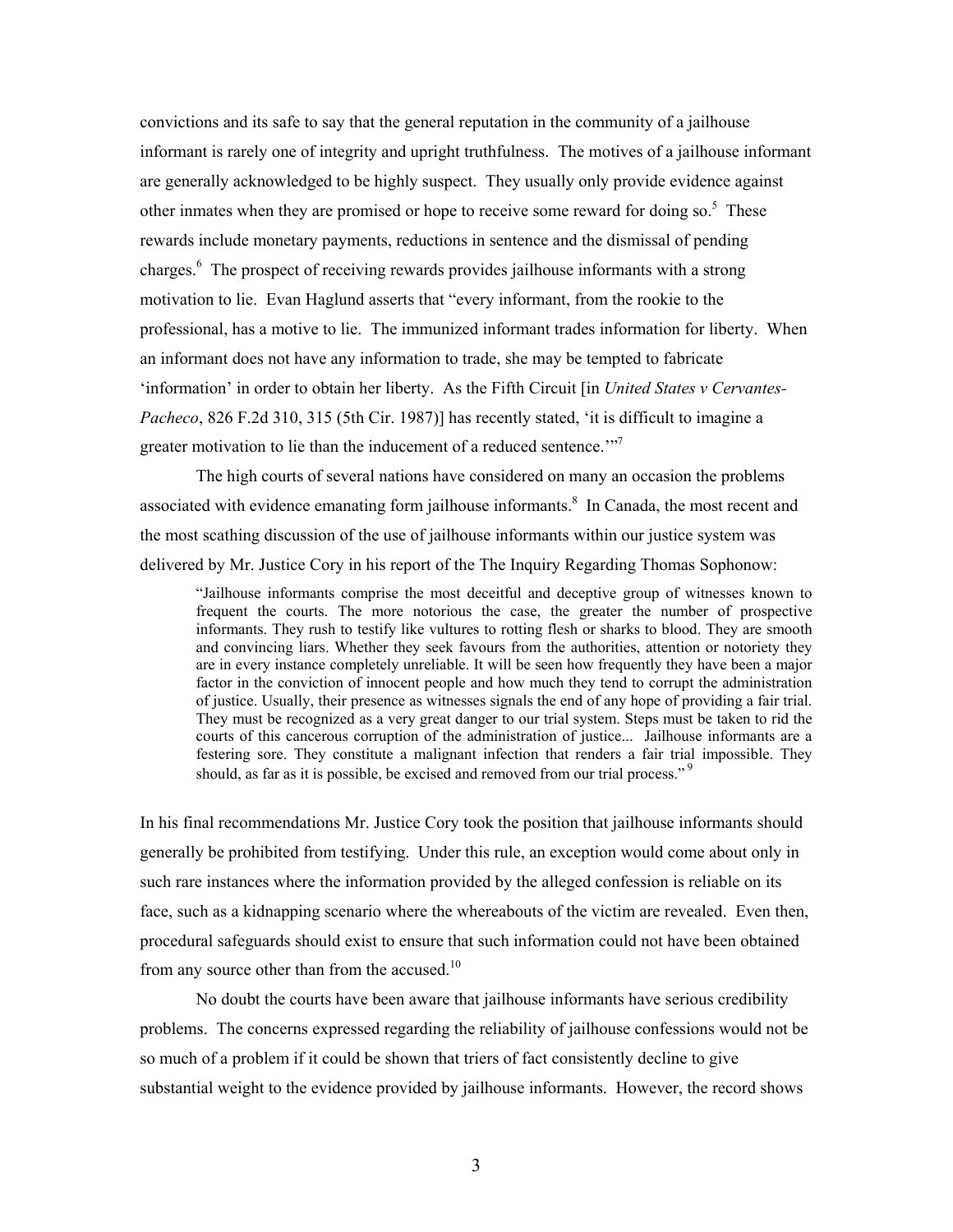that there are several examples of defendants being convicted substantially on the basis of jailhouse informant testimony.<sup>11</sup> For example, in  $R v Bevan$ <sup>12</sup> the Supreme Court of Canada described the evidence of two jailhouse informants as "crucial to the Crown's case." In the case *R v Babinski*, 13 the accused was charged with first degree murder and the case against him was circumstantial. Key to the Crown's case was evidence provided by a jailhouse informant, who had been a fellow inmate. In *R v Brooks*,<sup>14</sup> the Supreme Court asserted that although not essential to the Crown's case against the accused, a very important part thereof was the testimony of two jailhouse informants. Mr. Justice Binnie stated: "It will be rare, I think, that an alleged jailhouse confession would not be regarded as *important* evidence against the accused."15

Despite the general procedural safeguards of full disclosure and cross-examination underlying the trial process, there are a number of reasons that may very well effect, and ultimately skew, an assessment of credibility and thus lead to the acceptance by a trier of fact, particularly juries, of jailhouse informant evidence.<sup>16</sup> To begin with, juries "generally identify informants with the prosecution and the truth-seeking process."<sup>17</sup> A jury may find a jailhouse informant to be more credible based on the assumption that a crown attorney, whose supposed to be non-partisan and only interested in finding out the truth, would never call such a witness to the stand if they believed the witness to be lying. Also, as the Sophonow Inquiry concluded, jurors give great weight to these alleged confessions. American studies on the subject indicate "that, to the average juror, there is not much difference between the manner in which they receive and weigh a confession given to a police officer and a confession given to a jailhouse informant."<sup>18</sup>

Moreover, some jailhouse informants are very good witnesses due to the fact that they may have had considerable experience testifying as a defendant or as informant in the past.<sup>19</sup> They are certainly highly motivated, have few scruples about perjuring themselves, and know how to make their story appear convincing even if it is false.<sup>20</sup> Mr. Justice Cory asserts that perhaps the greatest danger of jailhouse informant testimony flows from their ability to testify falsely in a remarkably convincing manner. The Sophonow Inquiry revealed how an experienced detective thought that Mr. Martin, a very frequent jailhouse informant with a conviction for perjury, was a credible witness.<sup>21</sup> It may very well be difficult for a jury to 'read' the jailhouse informant when testifying as their experience and motivation allows them to keep a tight control over their demeanor and body language.

Finally, there is reason to believe that jailhouse informants are quite capable of 'producing' corroboration of an alleged confession. To put it in another way, these informants have displayed an ability to obtain the necessary information about another prisoner's pending charges in order to fabricate a confession. 22 One of the most notorious jailhouse informants in the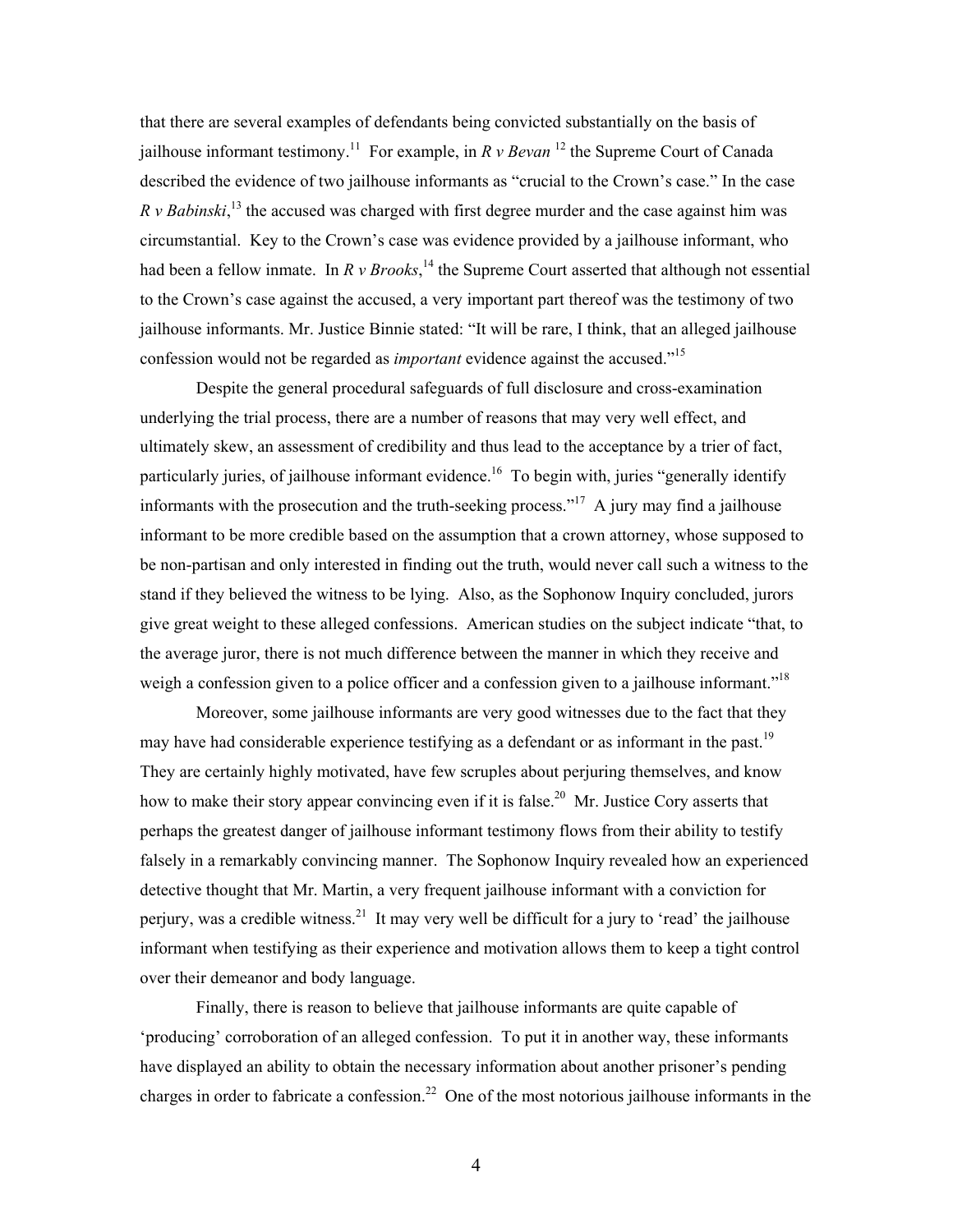United States, Leslie Vernon White, explained and demonstrated the process to authorities in the late 1980s. In their book *Actual Innocence*, Scheck, Neufeld and Dwyer discuss White's amazing ability to fabricate a convincing confession:

" A deputy provided White with the name of another inmate, the fact that he was a murder suspect, and a telephone. In twenty minutes, White showed his stuff. He made five phone calls and collected enough inside information about the other inmate to claim with credibility that the man had confessed. Posing as a bail bondsman, White called the inmate reception center; as an assistant district attorney, he called the D.A.'s record room, then the D.A.'s witness coordinator, the sheriff's homicide office, and the actual D.A. handling the case. He rang the coroner's office, in the guise of a cop, and learned about mortal injuries to the victim.

With the facts he gathered during these chats, White knew enough about the murder to make up a confession on behalf of an inmate whom he had neither seen nor spoken to. Only amateurs would see that as a handicap. With the sheriff's deputy still watching in amazement, he then called the court bailiff, and asked that the suspect be brought to the holding tank in the courthouse so there would be a written record that White and the man were once in the same room $^{323}$ 

There are several other techniques, perhaps less glamorous but just as effective, that informants have been known to employ in obtaining the particulars of an accused's case. These include simply reading newspaper or other reports in the media. Sneaking into the accused's cell in order to peruse their legal documents left unsecured - documents such as police reports, Crown briefs and preliminary inquiry transcripts. Sending friends or relatives to attend the preliminary inquiry of the accused is also not unheard of.<sup>24</sup> It is understandable that juries may find it difficult to accept that an "informant could gather so much information about a defendant or his alleged crime from some means other than a conversation with him."<sup>25</sup> Not only is it the case that jailhouse informants are able to fabricate confessions with convincing corroboration, but it is also difficult for a defendant to refute the alleged confession. These alleged interactions take place in a jail cell away from other witnesses. The defendant will therefore be denied the opportunity to corroborate his denial of the confession, and it may often be the case that the trier of fact will be left to decide the issue on the basis of a swearing match between the two prisoners.<sup>26</sup> In the end, all these factors combine to create a situation where the triers of fact, particularly juries, are inclined to give considerable weight to an informer's testimony despite the fact that their disreputable character and suspect motives make them inherently unreliable.

Given that the Kaufman Commission and the Sophonow Inquiry have made clear for the legal profession and the public at large that the use of jailhouse informants poses a great danger to the integrity of our justice system, one would assume that the courts would make some changes in order to deal with the problem. After all, these public inquiries have produced a body of literature discussing in depth a wide range of potential reforms to the handling of jailhouse informant evidence.<sup>27</sup> On one end of the spectrum there are changes that would bolster or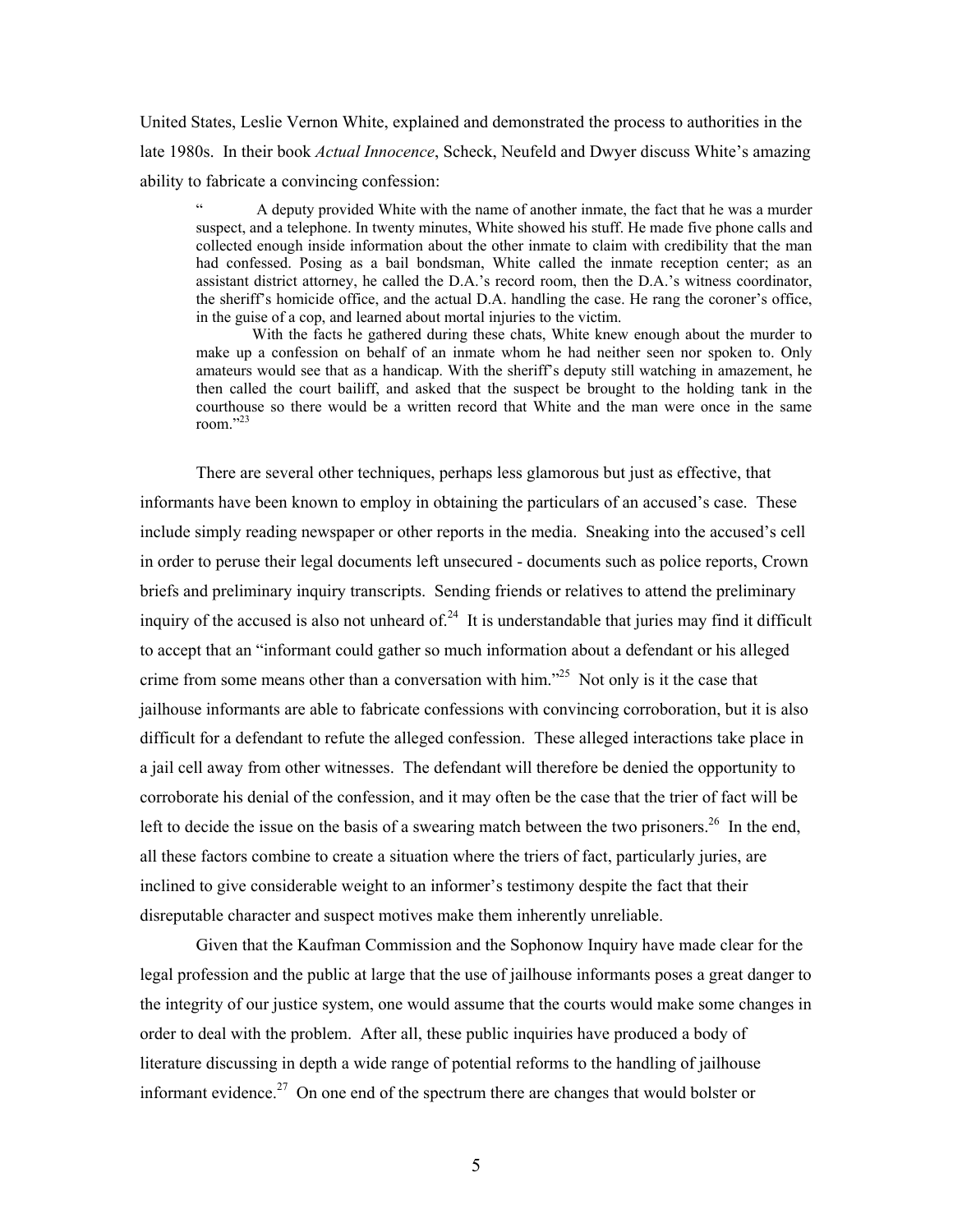strengthen existing trial procedures and evidentiary rules aimed at accurate fact-finding. These include removing the traditional discretion afforded to trial judges to caution juries by making jury warnings mandatory in the case of jailhouse informant testimony. As well, the courts could establish a comprehensive and explicit disclosure requirement for jailhouse confessions that goes beyond the already existing general disclosure rights established in cases such as *R v O'Connor*, 28  $R v$  Stinchcombe,<sup>29</sup> and  $R v$  Dixon.<sup>30</sup> At the other end of the scale there exist reforms that would significantly alter the rules of evidence but that would also empower trial judges to deal with the problem in a more effective manner. The primary example in this category is the establishment of a reliability threshold test to be conducted at a *voir dire*. Trial judges would have the authority to exclude from evidence the testimony of a jailhouse informant if a threshold level of reliability is not satisfied. As we shall see in the following paragraphs, one American court attempted to establish all three of these reforms in a single decision.

Although inquiries have been held and reforms discussed, the Supreme Court of Canada failed to demonstrate strong leadership on the issue when presented with the opportunity in the *Brooks* case. One of the more frequently cited options for reform is to require trial judges to give a warning to juries in any case involving jailhouse informants regarding the dangers involved in relying upon this type of testimony. Mr. Justice Kaufman endorsed this position in his final *Report*. Recommendation 67 states:

"The evidence at this Inquiry demonstrates the inherent unreliability of in-custody informer testimony, its contribution to miscarriages of justice and the substantial risk that the dangers may not be fully appreciated by the jury. In my view, the present law has developed to the point that a cautionary instruction is virtually mandated in cases where the in-custody informer's testimony is contested."31

Despite Justice Kaufman's conclusions, the Supreme Court declined to move away from the discretionary caution frequently known as a *Vetrovec*<sup>32</sup> warning. Rendering judgment on February 17, 2000, in *Brooks*, the Supreme Court split three ways in determining whether the trial judge properly decided that no warning to the jury was necessary in respect to the evidence of two jailhouse informants. Despite the fact that the Court could not agree as to the proper exercise of judicial discretion in that case, they nevertheless were unanimous in refusing to establish a mandatory jury caution when jailhouse informants are called to testify. The *Brooks* decision was a disappointing response by the Supreme Court to the grave problems associated with jailhouse informants. It was as though the Kaufman Inquiry never happened. This is a view shared by Mr. Justice Cory, who being recently retired from that same Court, wrote in his report into the Sophonow affair: "I therefore most earnestly and respectfully express the hope that the occasion will arise for the Supreme Court of Canada to consider again the issue raised in *R v Brooks*."<sup>33</sup>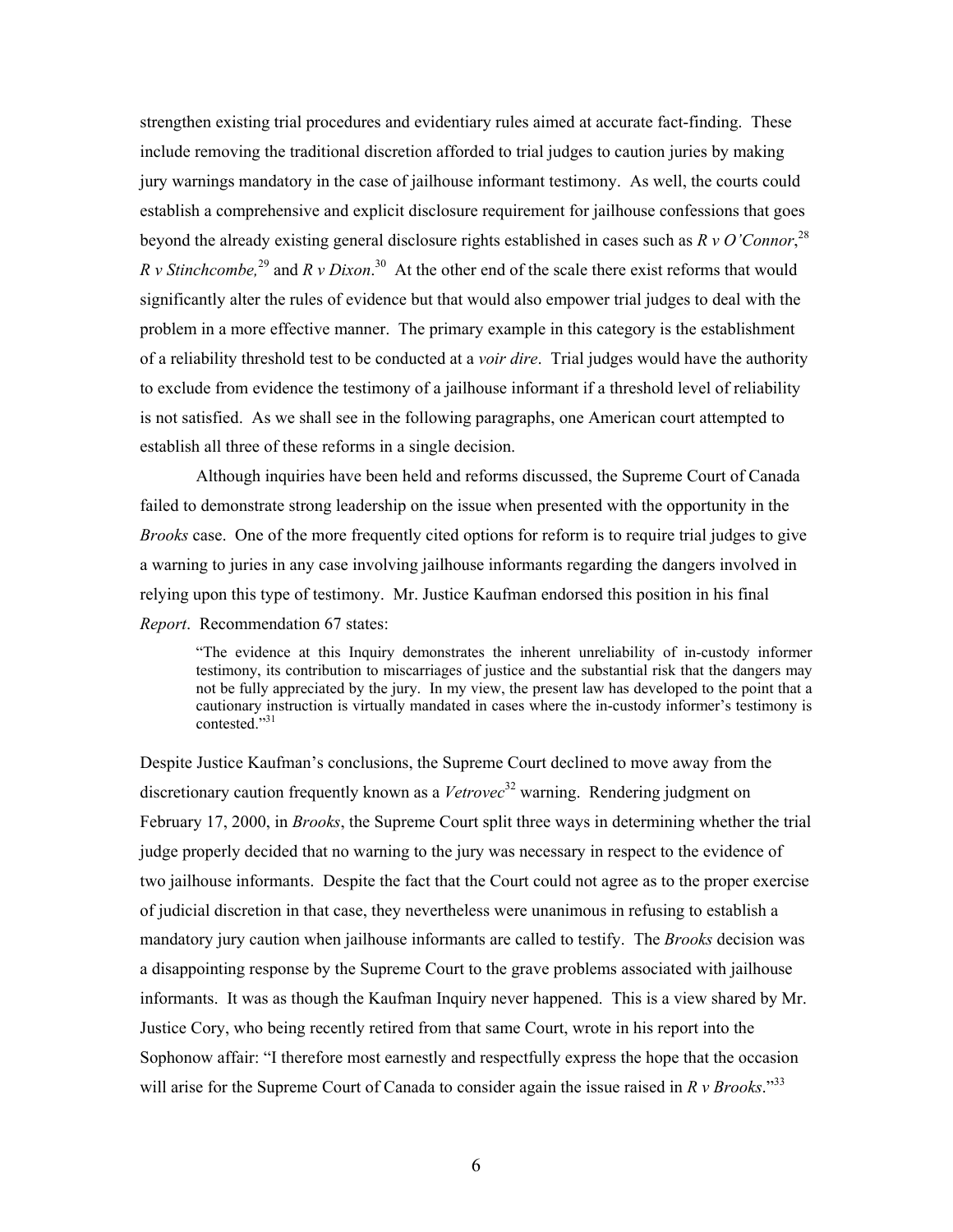While the highest Canadian court has taken a decidedly conservative approach, American courts have displayed a greater willingness to address the issue. Several jurisdictions have recently moved towards mandatory jury cautions in respect to jailhouse informants. The *California Penal Code*, s. 1127 a (b), requires courts in that state to give juries cautionary instructions upon the formal request of either party.<sup>34</sup> In 1999, the Montana Supreme Court ruled upon the issue in the case of *State v Grimes*. 35 The Court asserted that judges are to give juries a special cautionary instruction, telling jurors that they must examine the informant's testimony with special care, if a jailhouse informant testifies for personal gain rather than an independent law enforcement purpose. If, after being asked to do so and if the informant's testimony was crucial to the government's case, a court fails to give such instructions then the defendant's conviction must be overturned.<sup>36</sup>

Perhaps the most ambitious attempt by a court to alleviate the dangers of jailhouse informants came in 1999 when the Oklahoma Court of Criminal Appeals handed down its ruling in *Dodd v State*. 37 In that single decision, the Oklahoma Court instituted three significant changes to the handling of jailhouse informant evidence.<sup>38</sup> The Court ruled that in all cases in which jailhouse informant testimony is offered, the trial judge is required to give a detailed warning to the jury. As well, the Court imposed an obligation on the state to disclose a specific list of items so that as to ensure there is no confusion over what the right to disclosure means in the case of jailhouse informant testimony:

"At least ten days before trial, the state is required to disclose in discovery: (1) the complete criminal history of the informant; (2) any deal, promise, inducement, or benefit that the offering party has made or may make *in the future* to the informant (emphasis added); (3) the specific statements made by the defendant and the time, place, and manner of their disclosure; (4) all other cases in which the informant testified or offered statements against an individual but was not called, whether the statements were admitted in the case, and whether the informant received any deal, promise, inducement, or benefit in exchange for or subsequent to that testimony or statement; (5) whether at any time the informant recanted that testimony or statement, and if so, a transcript or copy of such recantation; and (6) any other information relevant to the informant's credibility."39

Finally, trial judges were required to conduct a reliability hearing where a jailhouse informant's testimony would only be admissible in evidence if it were found to be probably true. Inevitably, such a progressive decision engendered a fair amount of negative reaction and the Oklahoma Court of Criminal Appeals granted the state's petition for a rehearing and vacated its earlier decision.<sup>40</sup> The Court then issued a new opinion in *Dodd v State*<sup>41</sup> that retained the mandatory jury warning and heightened disclosure requirements, but rescinded the reliability hearing.

 The *Brooks* decision betrayed the reluctance of the Supreme Court of Canada to quickly move forward with much needed changes to the use of jailhouse informants. Such a conservative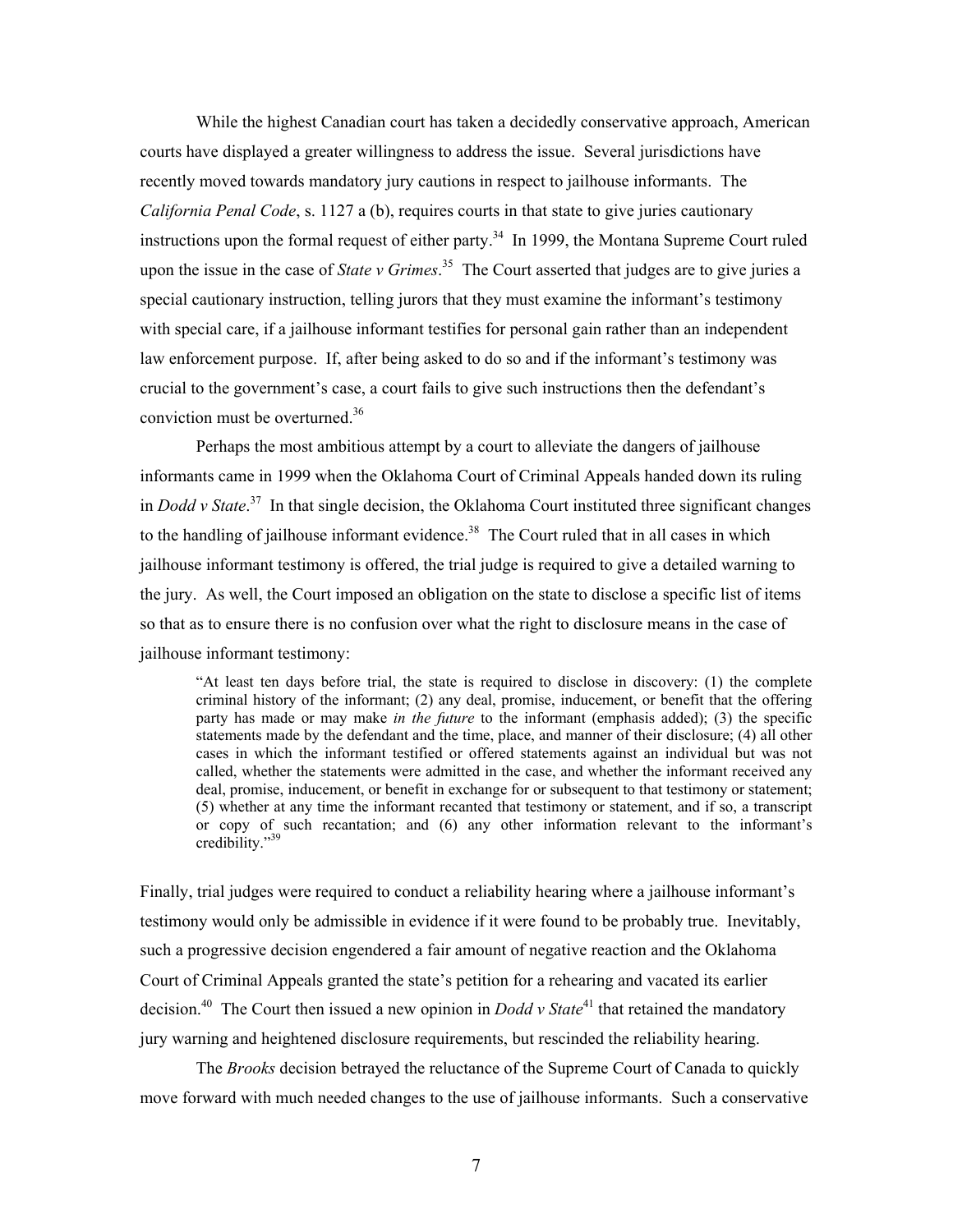approach reflects the fact that the introduction of many of these reforms would necessarily entail a departure from established legal principles. For instance, requiring a mandatory caution to the jury for the jailhouse informant as a class of witness is contrary to the principles laid out in *Vetrovec*. Although a prior precedent should not completely restrain the Supreme Court from moving in a new direction, it may provide part of the explanation as to why it has taken the traditional stance.

In fairness to the Court, some of the reforms, particularly the one seen to carry the most punch - a reliability hearing conducted at *voir dire*, may in fact undermine the very spirit and development of our legal system. Indeed, the common law in England and Canada has evolved in a direction where the rules of evidence have generally shifted "to allow more and more evidence to go to the jury."<sup>42</sup> Such an evolution underscores a resolute confidence in the jury system. In  $R \, v$  Corbett,<sup>43</sup> Chief Justice Dickson asserted an unequivocal faith in the jury:

"In my view, it would be quite wrong to make too much of the risk that the jury *might* use the evidence for an improper purpose. This line of thinking could seriously undermine the entire jury system. The very strength of the jury is that the ultimate issue of guilt or innocence is determined by a group of ordinary citizens who are not legal specialists and who bring to the legal process a healthy measure of common sense."<sup>44</sup>

David Paciocco has pointed out that it is "the sober and reasoned assessment of evidence by the trier of fact" which constitutes the "primary safeguard against inaccurate factual determinations" in the Canadian trial system. 45

The faith in the jury system is so strong that Paciocco has observed that in Canada the accused has no constitutional right to have inherently unreliable evidence excluded from the trier of fact.<sup>46</sup> In *R v Buric*,<sup>47</sup> Justice Laskin of the Ontario Court of Appeal, while in dissent, agreed with the *Buric* majority on the point that "the quality of the evidence – its inherent reliability or unreliability – is a question of weight, not admissibility. Manifest unreliability, standing by itself, is not a sufficient reason to keep evidence from the jury."<sup>48</sup> In *Mezzo v The Queen*<sup>49</sup> the Supreme Court of Canada ruled that the question of weight is a question to be determined by the jury following proper instruction by the trial judge. Justice McIntyre stated that:

"Questions of credibility and the weight that should be given to evidence are peculiarly the province of the jury. The term 'quality,' as applied by Lord Widgery [in *R v Turnbull*, [1976] 3 All E.R. 549], is really nothing more than a synonym for 'weight.' To consider it, the trial judge exceeds his function."<sup>50</sup>

It is clear that removing relevant evidence from the jury solely on the basis of its inherent unreliability would be something contrary to the philosophical underpinnings of our system and would certainly cause the Supreme Court to think twice before sanctioning it.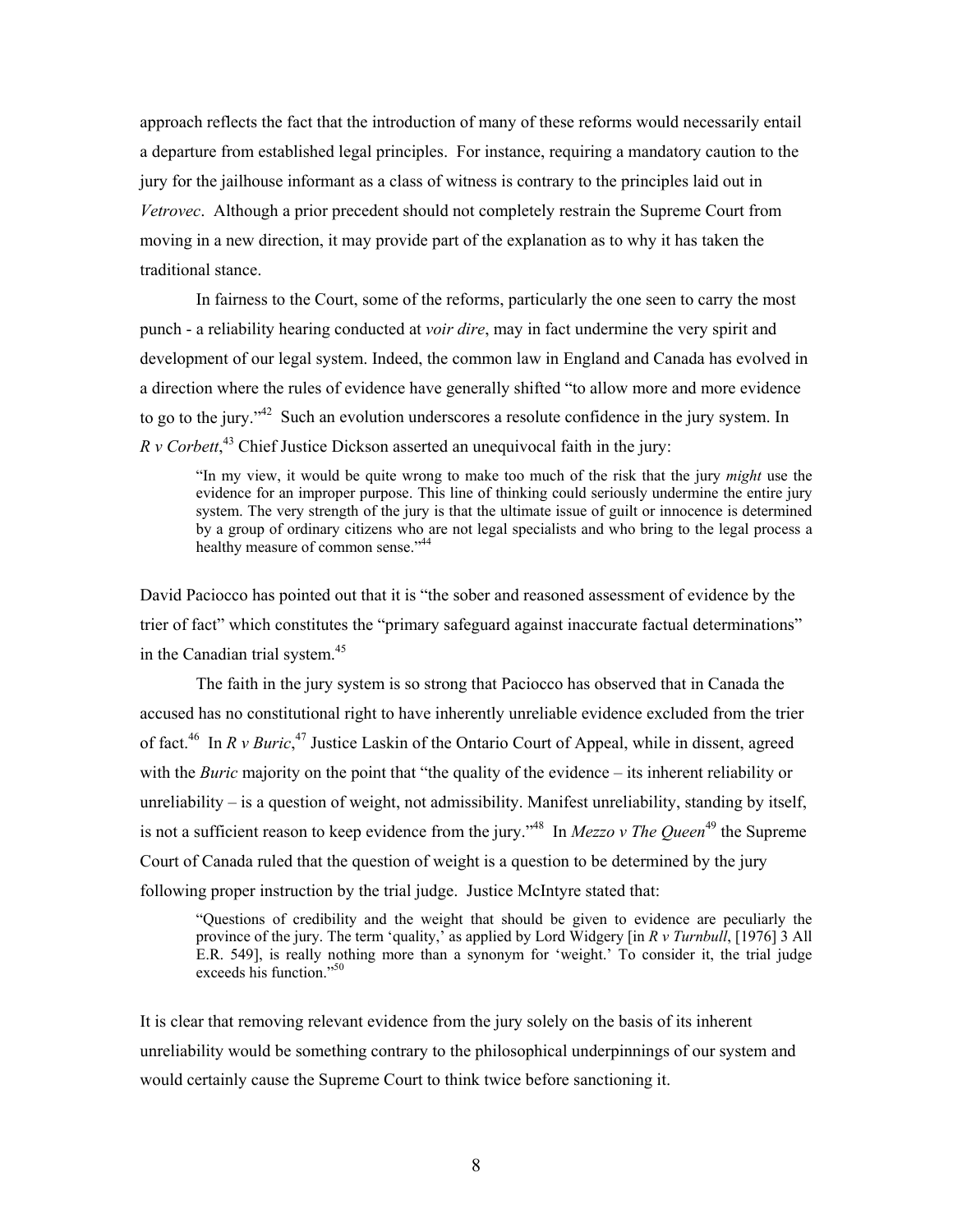In light of the above discussion, the faith that our system has in a jury to properly weigh the evidence put before it is contingent upon the effectiveness of the procedural safeguards found within the structure of a trial. Absent those safeguards no jury would be capable of properly making an assessment of the evidence put before it. Where evidence cannot be properly assessed by the jury there may very well be a constitutional right to have it excluded on the basis of fairness. Paciocco calls this the "principle of protection."<sup>51</sup> It is on this point that Justice Laskin distinguishes himself from the majority in *Buric*, a case where shoddy police procedure most likely tainted a witnesses' testimony. Justice Laskin writes:

"For the trial process to be fair it must provide proper safeguards against the misuse of inaccurate or unreliable evidence… Ordinarily, the trial process also provides several safeguards against the jury's potential misuse of unreliable evidence… They include the Crown's duty to provide full and timely disclosure, the defence's right to explore credibility and reliability through crossexamination and the trial judge's obligation to warn the jury of a witness's suspect credibility. Because of these safeguards in the trial process, most evidence – including evidence that is apparently unreliable – goes to the jury. We have confidence that juries will be able to sort through the evidence, assess its reliability and, if appropriate, reject it.

But where, as in this case, improper police conduct has undermined these safeguards in the trial process with the result that the jury is unlikely to be able to fairly assess the credibility and reliability of a suspect witness, then it seems to me that the trial judge is entitled to exclude the witness's evidence to ensure a fair trial. Again quoting Professor Paciocco at p.359: 'It is where the trier of fact is unlikely to be in a position to adequately assess the reliability of evidence that exclusion plays its largest role.'

Paciocco lists... several examples of evidentiary rules that exclude evidence because of concerns related to assessability. These include rules imposing threshold tests of testimonial competence and the hearsay rule. Of the hearsay rule, Paciocco states... 'hearsay evidence is not excluded because it is prone to be false. It is excluded because there will often be no available means of assessing its truth, rendering its acceptance by the trier of fact arbitrary and therefore unacceptable.' The main safeguard against arbitrary acceptance by the trier of fact that is absent in the case of hearsay is the right of the defence to cross-examine the declarant. Without crossexamination, the jury cannot assess the reliability of the proffered evidence in an informed way. On the other hand, where there is a sufficient guarantee of reliability (and necessity) hearsay evidence should be admissible for its truth [principled approach]."<sup>52</sup>

Justice Laskin's conclusion that a trial judge would be constitutionally authorized to exclude evidence that is incapable of being properly assessed by a trier of fact, even when subjected to the traditional safeguards built into the trial system, opens up the possibility that jailhouse informant evidence is subject to exclusion. To achieve that end it would be necessary to persuade a court that jailhouse informant testimony is somehow by nature incapable of being properly assessed by a jury. Presently, this would be a long shot at best.

Ultimately, the creation of a judicially administered reliability hearing for jailhouse informant testimony would amount to a tacit admission that either juries are incapable of properly assessing and weighing unreliable evidence, or that the nature of jailhouse informant testimony is such that the adversarial system (along with all of its traditional procedural safeguards such as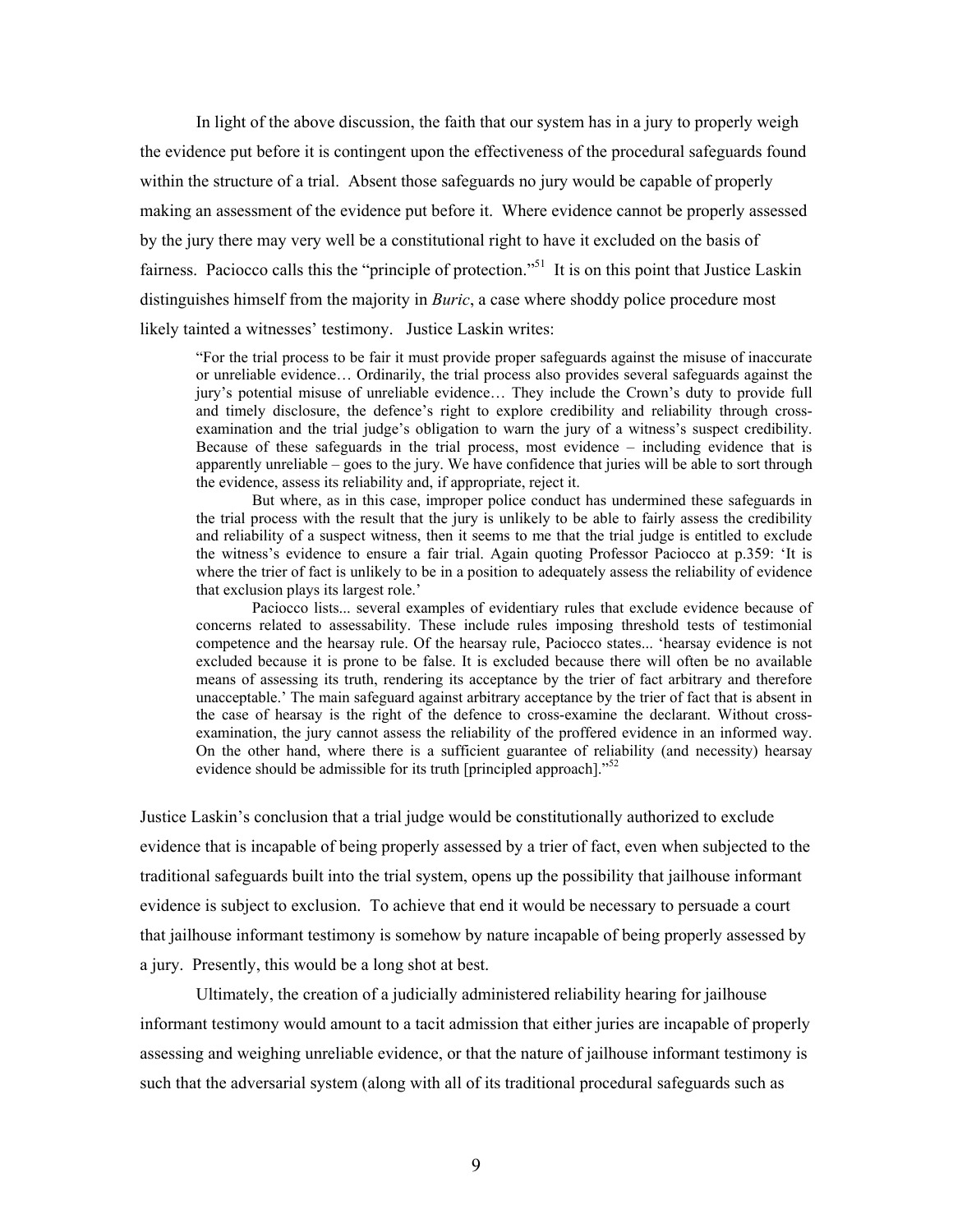full disclosure and cross-examination) is unable to provide juries with the proper opportunity to assess this type of evidence and draw the right conclusions. The former, as we have seen from Justice Dickson's comments in *Corbett*, could undermine our system. The latter would entail fine line drawing between jailhouse informant testimony and other types of evidence often considered unreliable (such as eyewitness identification testimony), or inevitably open up the proverbial 'can of worms.' Moreover, it would be an unbearable shock to admit that the adversarial system, with cross-examination as its powerful engine, has met its match in the seedy jailhouse informant. Either way, it is understandable why the Supreme Court, or Parliament for that matter, would be seriously reluctant to invoke such reforms upon the formal rules of evidence, regardless of the high return in fairness to persons who find themselves in the unfortunate positions that Mr. Morin and Mr. Sophonow once did.

Despite the Supreme Court's unwillingness or inability to make serious changes to the way jailhouse informant testimony is treated by the rules of evidence, all was not lost in the aftermath of the Kaufman Commission and Sophonow Inquiry. The danger posed to the integrity of the justice system was so great and the potential liability to the government so substantial that the Attorney Generals of Ontario and Manitoba have introduced guidelines within their respective internal policy manuals or directives aimed specifically at addressing the pressing concerns over jailhouse informants. It is no coincidence that these two provinces are the jurisdictions where the travesties of Mr. Morin and Mr. Sophonow occurred. Although not law these guidelines embody several procedural mechanisms, under the rubric of prosecutorial discretion, that effectively supplement the traditional safeguards underlying the formal rules of evidence and trial structure. As we shall see in Part II of this paper, the substance of these mechanisms are essentially centred upon the reforms to the handling of jailhouse informants that the Courts, for the reasons discussed earlier, have been reluctant to introduce within the formal rules of evidence. Before proceeding to a substantive analysis of these Crown policy guidelines and a discussion as to how they might serve as a useful guide to the handling of prison informants, it is necessary to turn to the problems inherent in the use of prison informants within the correctional setting.

### **B.** *PRISON INFORMANTS*

The difficulties associated with the use of prison informants are, in some ways, consistent with those plaguing the use of jailhouse informants. Yet, since the information emanating from the prison informant is utilized within the correctional context, and the testimony of the jailhouse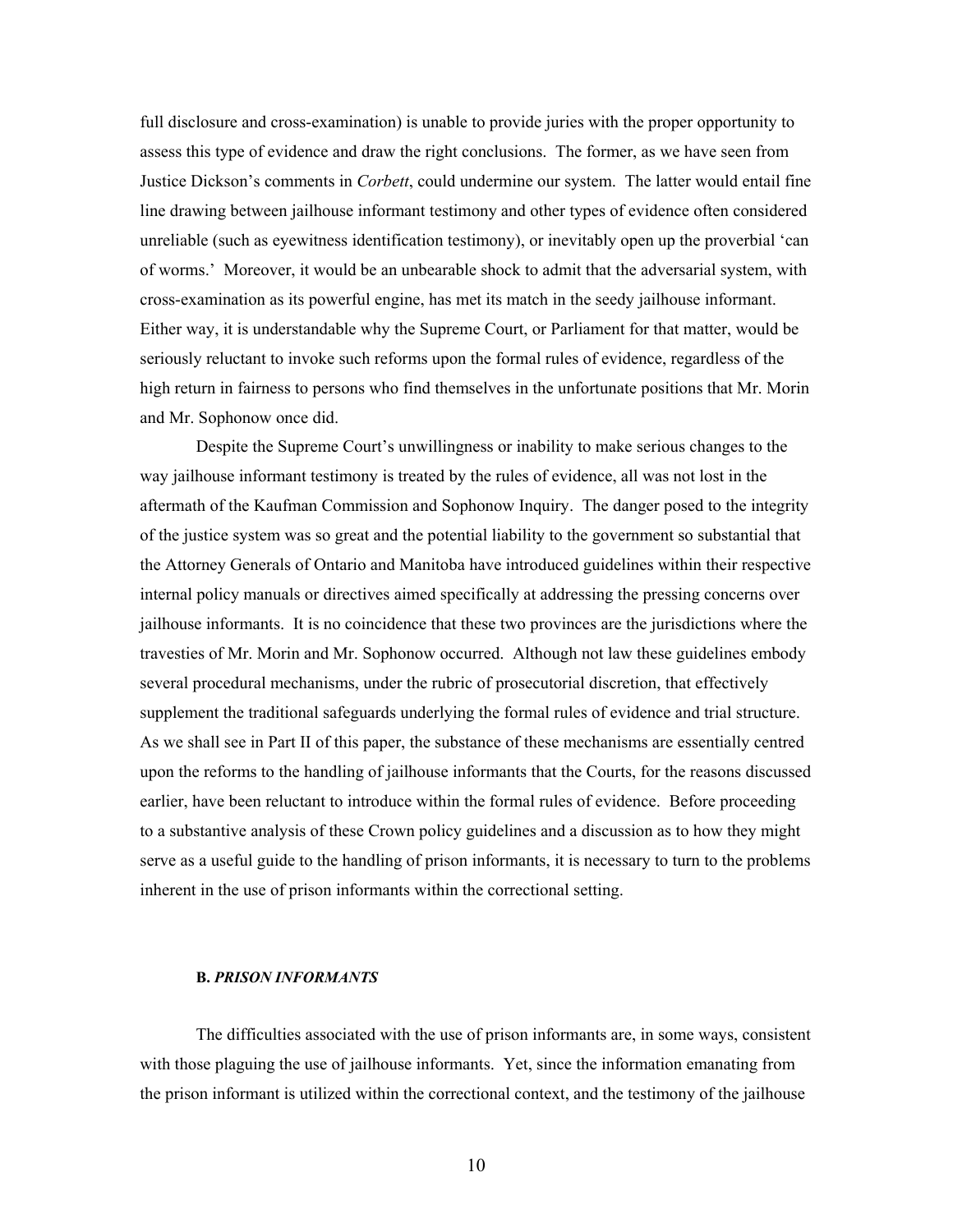informant pertains to the setting of the criminal trial, the problems with the use of prison informants manifest themselves in different ways. The two central areas of contention surrounding the use of the prison informants relate to the issues of reliability and disclosure.

## 1. Credibility and Reliability

Like the testimony of the jailhouse informant, information emanating from a prison informant can be said to be inherently unreliable. To begin with, the prison informant naturally suffers from serious credibility issues. These informants are by definition persons who have already been tried and convicted of a criminal offense. To the extent that a criminal record reflects a lack of honesty, prison informants as a class are of a disreputable character. At the very least, it is safe to say that inmates who inform on each other do not generally maintain within the overall community a reputation of integrity and upright truthfulness. Secondly, the motives of the prison informant are just as suspect as those of the jailhouse informant. Prison informants may be tempted to pass on false information to prison authorities in exchange for rewards or in order to pursue a personal vendetta.<sup>53</sup> We have seen how the Kaufman Commission and the Sophonow Inquiry have revealed the jailhouse informant to be a highly convincing witness, whose deception can fool very experienced detectives and withstand rigorous cross-examination in a trial setting. One can easily conclude that prison informants share the same dubious honour. They can be, no doubt, smooth and convincing liars when they conclude that their interests will be furthered by accusations of wrongdoing against other inmates.

Finally, even where the prison informant may be credible in that he or she honestly believes that the information they are providing is true, their report of any specific situation may still be unreliable because of difficulties in perception. Experts on the inner workings of the prison, and inmates themselves, have asserted that the environment of the penitentiary is such that it is difficult for any one person (inmate or administrator) to fully and accurately perceive what exactly is happening at any given time at any given place.<sup>54</sup> The assertion that a credible source may provide unreliable information due to misperception is not unknown to the criminal justice system, as eyewitness testimony is known generally to be unreliable. Unreliable information often emanates from a credible source.

As in the case of jailhouse informants, the essence of the problem is not that information relayed by prison informants is unreliable per se. The central difficulty is that there are grossly insufficient, almost non-existent, procedural safeguards built into the decision-making process aimed at facilitating an assessment of the reliability of prison informant information. As Professor Jackson writes: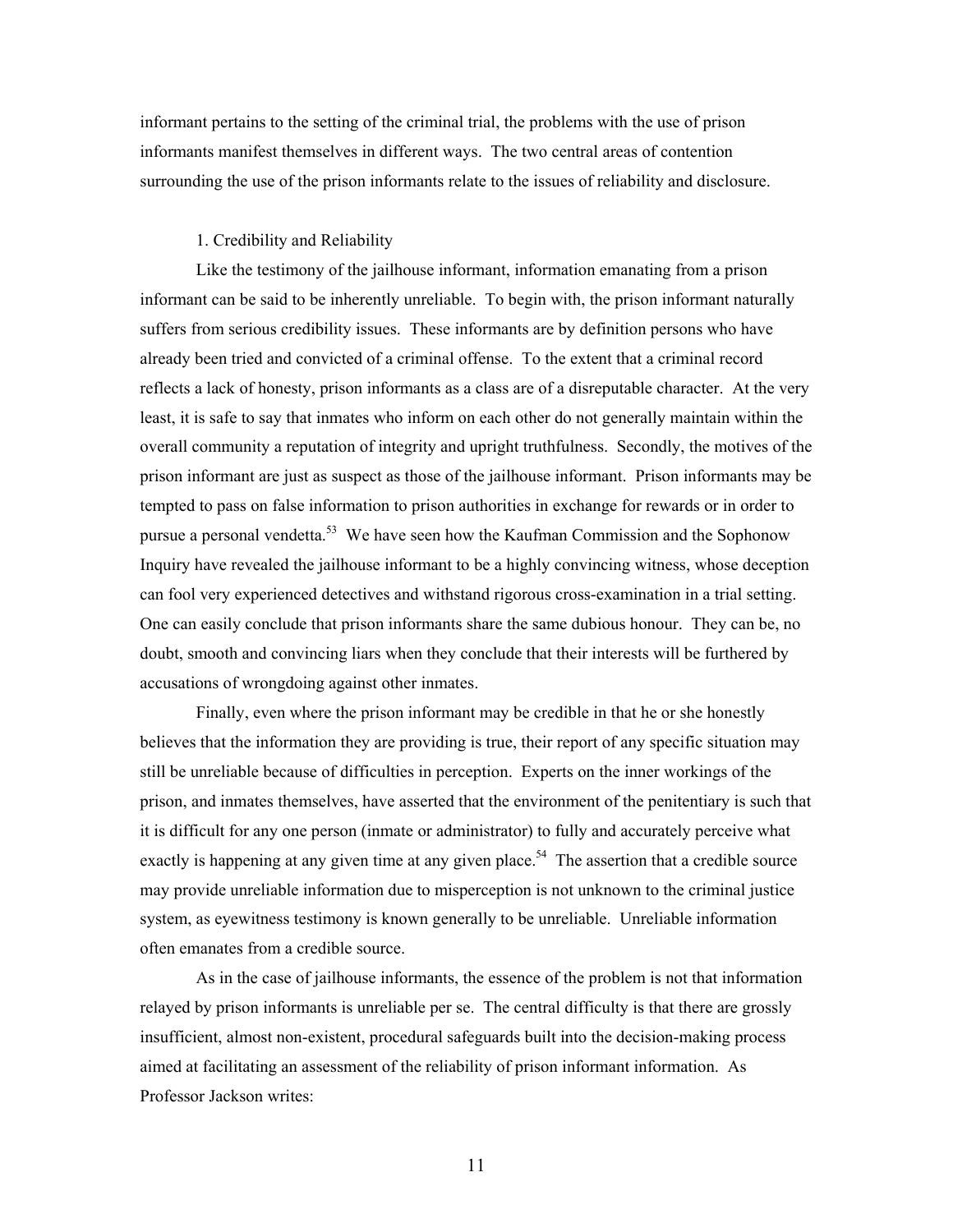"In many of the cases I reviewed, the allegations against prisoners were based on 'information received from a reliable source.' Very rarely were reasons given for finding this information compelling or credible. Under the present procedures, surrounding both segregation and involuntary transfer, there is no legally anchored, independent determination of whether information is sufficiently reliable to justify interference with a prisoner's liberty."<sup>55</sup>

With jailhouse informant testimony, the normally potent procedural safeguards afforded to the accused in the rules of evidence and the trial structure have been shown to be inadequate when dealing with that specific type of evidence. With prison informant information there are no such procedural safeguards at all.

There is no disputing that the courts have established that an inmate accused of wrongdoing by prison authorities is not entitled under the law to have the "full panoply of rights due an accused in a criminal proceeding.<sup>556</sup> With that said, however, it is also clear that decisions which effect a liberty interest, such as an involuntary transfer or administrative segregation, are subject to scrutiny under both the common law principle of procedural fairness and Section 7 of the *Charter*. 57 Thus, while an inmate facing an involuntary transfer or administrative segregation cannot expect to have the right to confrontation, cross-examination and full disclosure, he or she nonetheless is entitled to at least some level of due process. The question thus arises: Where is the due process line drawn when considering the correctional decision makers' duty to assess the reliability of evidence provided by confidential informants?

Interestingly, the specific sections of the *CCRA* dealing with involuntary transfer and segregation implicitly embody the principle that such decisions by the correctional decisionmaker are to be made on the basis of information satisfying a certain level of reliability. On the 'Placement and Transfer of Inmates,' Section 28 reads:

28. Where a person is, or is to be, confined in a penitentiary, the Service *shall take all reasonable steps to ensure* that the penitentiary in which the person is confined is one that provides the least restrictive environment for that person, taking into account… [emphasis added]

With regards to 'Administrative Segregation,' Section 31 (3) reads:

31. (3) The institutional head may order that an inmate be confined in administrative segregation if the institutional head *believes on reasonable grounds*… [emphasis added]

The Federal Court of Appeal has defined "reasonable grounds" as "a standard of proof that, while falling short of a balance of probabilities, nonetheless connotes a *bona fide* belief in a serious possibility based on credible evidence."<sup>58</sup> In utilizing language such as 'all reasonable steps' and 'reasonable grounds' it is clear that legislators have intended to ensure that decisions regarding involuntary transfer and administrative segregation are made on the basis of credible and reliable evidence. Despite the fact that the governing legislation mandates decision-making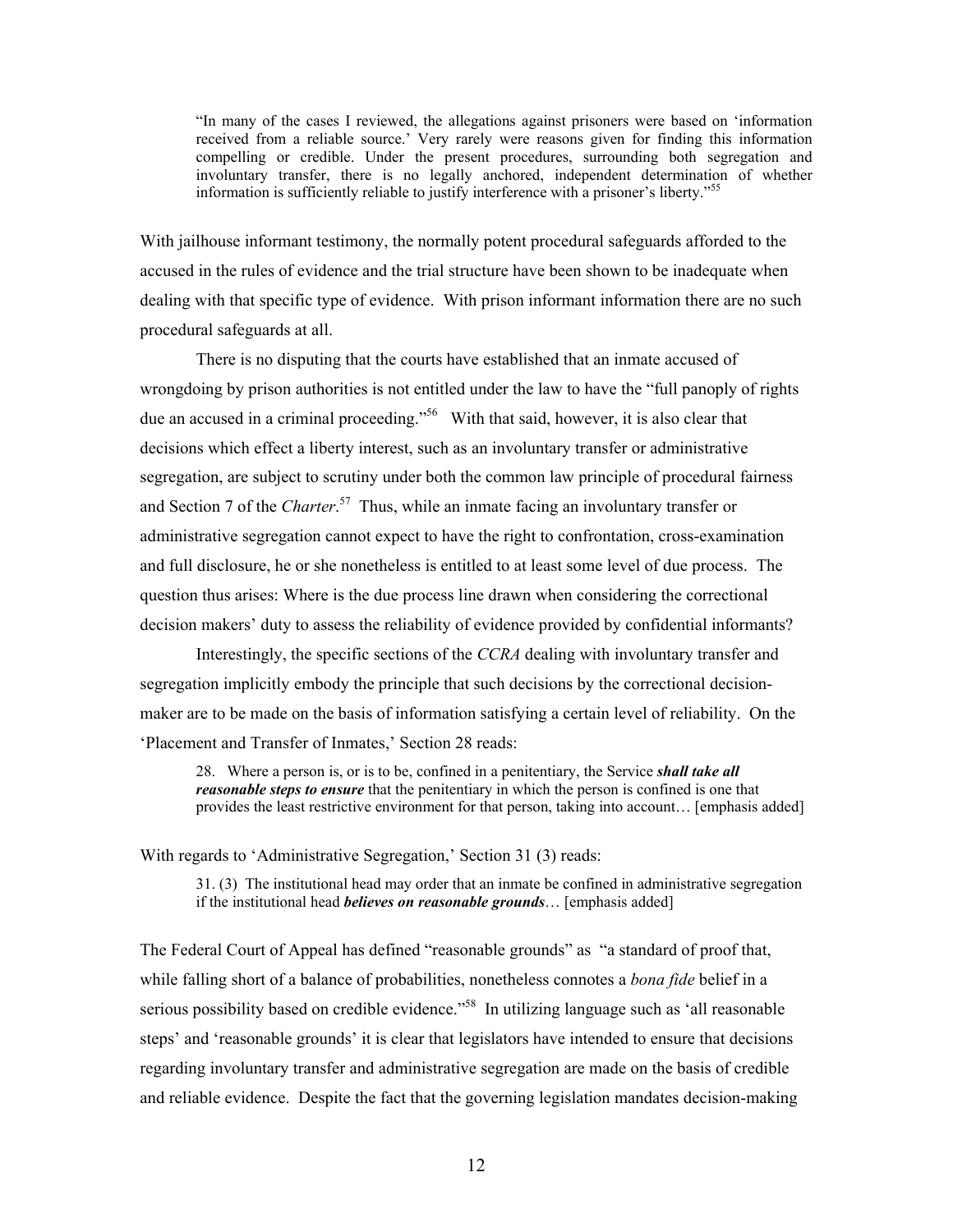on the basis of credible evidence, the fact is that the present decision-making structure is not set up or executed in such a way as to provide any alternative means of assessing the reliability of confidential informant information satisfying a minimal level of procedural fairness.

The Canadian courts have tentatively waded into this line-drawing exercise. In *Gallant v Canada (Deputy Commissioner, Pacific Region, Correctional Service of Canada)*59 the Federal Court of Appeal considered the legality of an involuntary transfer. The inmate received a 'Notification of Recommendation for Transfer' signed by the warden simply stating that: "information has been received that reliably indicates…"60 Madame Justice Desjardins wrote in a dissenting opinion that despite this claim, there did not exist in the record any explanation as to why the information obtained by prison authorities was thought to be reliable.<sup>61</sup> The facts in the *Gallant* case highlight the observation made by Professor Jackson that in his experience, prison authorities often justify their decisions on the basis of "reliable" information without giving reasons as to why they believe it is so. For Madame Justice Desjardins, a bare claim by correctional authorities that they have acted upon reliable information does not satisfy the requirements of procedural fairness. Madame Justice Desjardins writes:

"when confidential information is relied on by prison authorities so as to justify a disciplinary measure, the record must contain some underlying factual information from which the authorities can reasonably conclude that the informer was credible or the information reliable. Where crossexamination, confrontation or adequate information are not available to sift out the truth, some measures must exist so as to ensure that the investigation is a genuine fact-finding procedure verifying the truth of wrongdoing and that the informers are not engaged in private vendetta."<sup>62</sup>

Unfortunately Madame Justice Desjardins wrote a dissenting opinion. Stronger mechanisms to ensure reliability were called for but the Correctional Service of Canada has yet to make any procedural changes to alleviate the concerns.

 In *Storry v William Head Institution*, <sup>63</sup> Mr. Justice Wetston of the Federal Court, Trial Division held that it was patently unreasonable for a warden to rely upon confidential informant information on the basis that it was simply believed to be reliable where evidence contradicting the veracity of that information exists. The warden provided absolutely no explanation as to why he considered the information reliable, except for the fact that the RCMP also determined it to be reliable.<sup>64</sup> The Court asserted that in such a scenario, the mere statement that the information was felt to be reliable without indicating why was insufficient. Given that the details of the alleged plan of wrongdoing in this case could not have been carried out, and in light of the fact that the informant had earlier recanted a story respecting another inmate, Mr. Justice Wetston ruled that "it would not have been unreasonable to expect that some further independent investigation of the facts would have been undertaken to validate her [the informant] story."<sup>65</sup> In the final analysis, it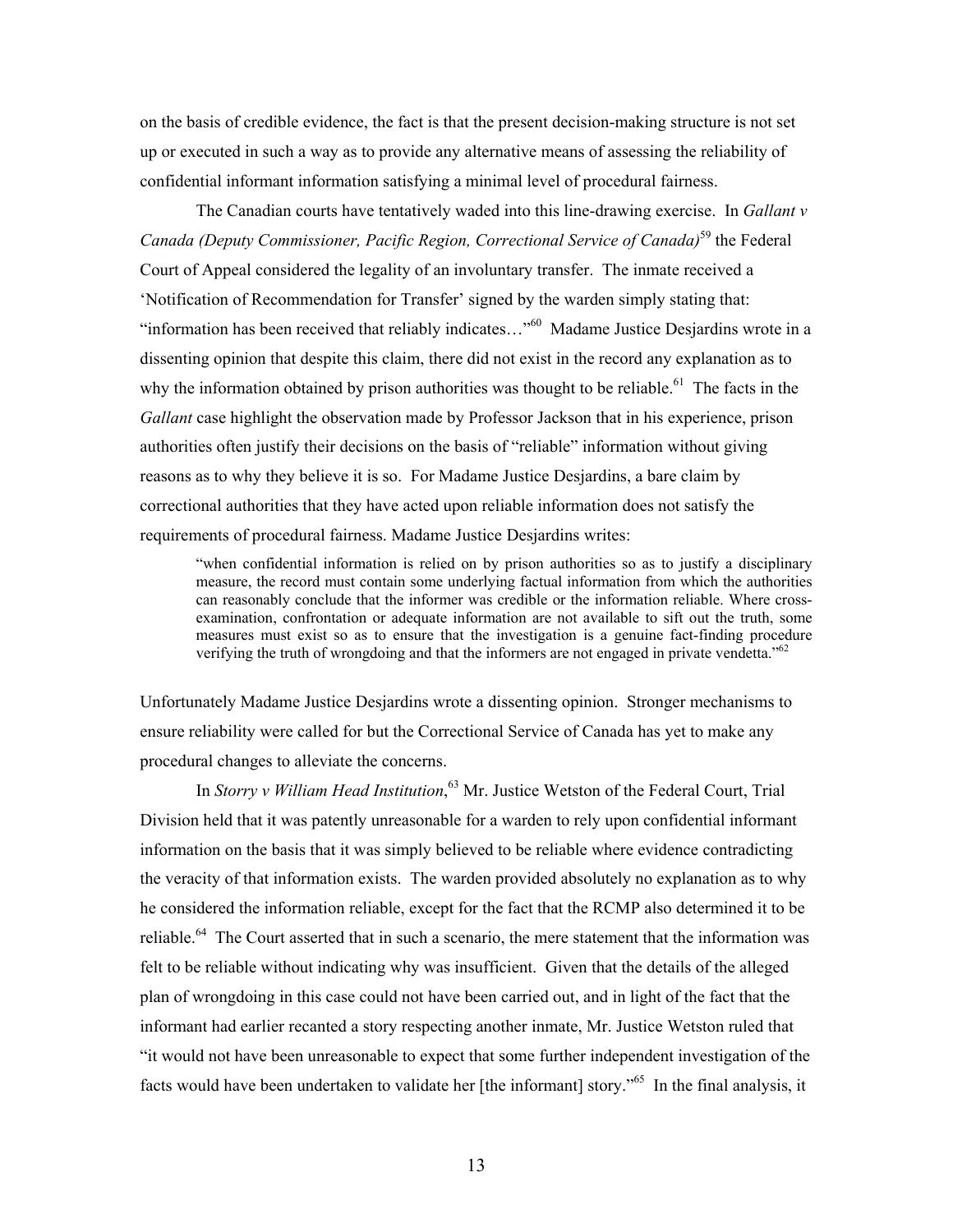can be argued that this case stands for the proposition that the correctional decision-maker must go beyond a mere statement of reliability and explain on record the reasons why the information relied upon is believed to be reliable. Moreover, it would seem that the Federal Court is intimating that the reliability of informant information must be "determined by an independent investigation or by any corroborating information from any independent sources<sup>"66</sup> before it may be properly relied upon by correctional decision-makers.

American courts have dealt with the question of a prisoner's due process rights in regards to the deprivation of a liberty interest on the basis of confidential informant evidence. An examination of a few of the cases arising out of that jurisdiction during the era of the 1970s to the early 1980s, when they approached the issue in a much more civilized and progressive manner, is useful in an attempt to flesh out the appropriate balance to be drawn between correctional imperatives and the inmate's right to procedural fairness under the common law and *Charter*. Although the following American cases play out within the context of prison disciplinary hearings, it is safe to assert that the principles laid out would apply to any correctional decision made on the basis of confidential informant information that seriously effects a liberty interest, such as administrative segregation or involuntary transfer.

In the 1974 case *Wolff v McDonnell*,<sup>67</sup> the Supreme Court of the United States ruled that even though a prisoner's "rights may be diminished by the needs and exigencies of the institutional environment, a prisoner is not wholly stripped of constitutional protections when he is imprisoned for a crime."<sup>68</sup> For the Supreme Court, the "mutual accommodation between institutional needs and objectives and the provisions of the constitution<sup>769</sup> required a delicate balancing. The Court ruled that in striking such a balance, the right to confrontation and crossexamination of adverse witnesses was not required because it was felt that "adequate bases for decision" could be established through the use of other procedures.<sup>70</sup> Although the Supreme Court did not elaborate upon the other procedures that might be constitutionally necessary as a check on the credibility of informants relied upon by prison authorities, it is clear that "preventing arbitrary determinations... is the major thrust of  $Wolff$ .<sup>71</sup>

In the 1981 decision of *Helms v Hewitt*,<sup>72</sup> the Third Circuit, U.S. Court of Appeals, recognized that "under the tensions and strains of prison living fraught with intense personal antagonisms, determination of guilt solely on an investigating officer's secondary report of what an unidentified informant advised him, albeit by affidavit, invites disciplinary sanctions on the basis of trumped up charges."<sup>73</sup> For this Court, it is an unacceptable practice to determine a prisoner culpable solely on the basis of such a report without any primary evidence of guilt or any form of corroborative evidence.<sup>74</sup> In *Helms*, the Third Circuit held that "when a prison tribunal's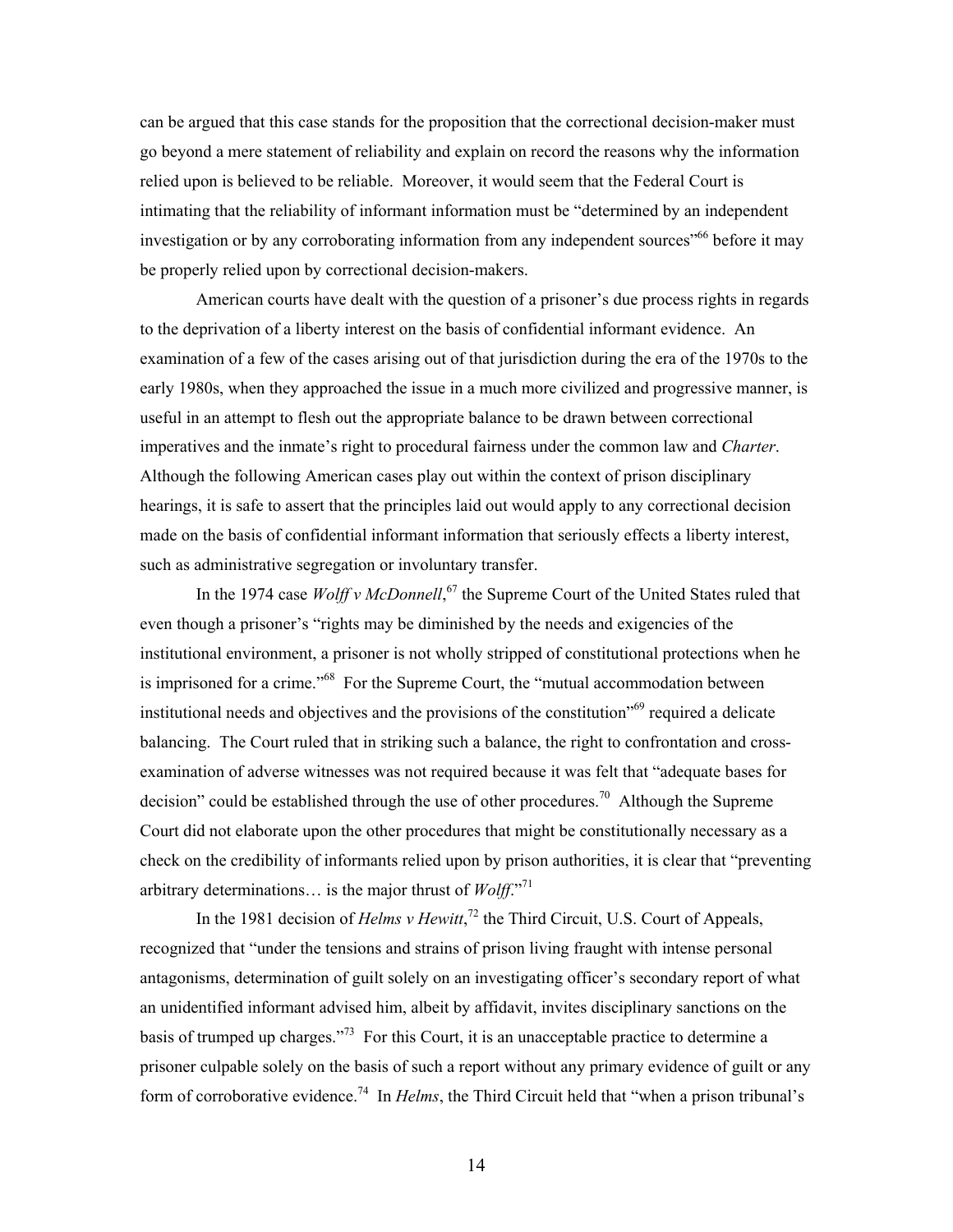determination is derived from an unidentified informant, the procedures approved in *Gomes v Travisono* must be followed to provide minimum due process."<sup>75</sup> Those procedures are:

"(1) The record must contain some underlying factual information from which the (tribunal) can reasonably conclude that the informant was credible or his information reliable; (2) the record must contain the informant's statement (written or as reported) in language that is factual rather than conclusionary and must establish by its specificity that the informant spoke with personal knowledge of the matters contained in such statement."<sup>76</sup>

The Third Circuit, in *Helms*, gave some life to the principles set out in *Wolff*.

In 1982, the Eleventh Circuit, U.S. Court of Appeals, handed down its decision in the case *Kyle v Hanberry.<sup>77</sup> Kyle* picked up where *Helms* left off. The Eleventh Circuit repeated the warning about relying blindly upon confidential informant evidence and went as far as mandating some form of a substantive assessment of the reliability of that evidence. The Court proclaimed:

"Consequently, to make decision based on the factual evidence presented, part of a disciplinary committee's task must be to make a bona fide evaluation of the credibility and reliability of that evidence. In a prison environment, where authorities must depend heavily upon informers to report violations of regulations, an inmate can seek to harm a disliked fellow inmate by accusing that inmate of wrongdoing. Since the accuser is usually protected by a veil of confidentiality that will not be pierced through confrontation and cross-examination, an accuser may easily concoct the allegations of wrongdoing. Without a bona fide evaluation of the credibility and reliability of the evidence presented, a prison committee's hearing would thus be reduced to a sham which would improperly subject an inmate accused of wrongdoing to an arbitrary determination."<sup>78</sup>

Having established the requirement of a bona fide evaluation of reliability, the Court then asserts that it is not sufficient for the authorities to simply state that they considered their sources reliable. It was suggested that, at a minimum, the record show an explanation as to why or how they came to that conclusion.<sup>79</sup>

Moreover, the obligation of the decision-maker extends into a good faith analysis of the evidence used to support a claim of reliability. For instance, where corroborating evidence is purported to support the reliability of an informant's allegation, it is expected that the prison decision-maker will engage in a weighing of that evidence:

"The inquiry by the IDC [decision-maker] into the reliability of informers may be diminished (or even satisfied) where there is corroborating physical evidence of the information provided. Sometimes the corroborating evidence should be given little weight and would not relieve the IDC of a reliability determination. For example, a weapon might be found where an informant indicates it will be, but if the area where the weapon is found is a public place, the importance of the corroboration would be diminished since the weapon could have been planted. In other situations, though, the corroborating evidence may be so strong as to sufficiently substantiate the informer."<sup>80</sup>

In essence, the Court established that due process required inmate disciplinary committees to make independent investigations into the credibility and reliability of informants if they relied on the informant to take disciplinary action against an inmate.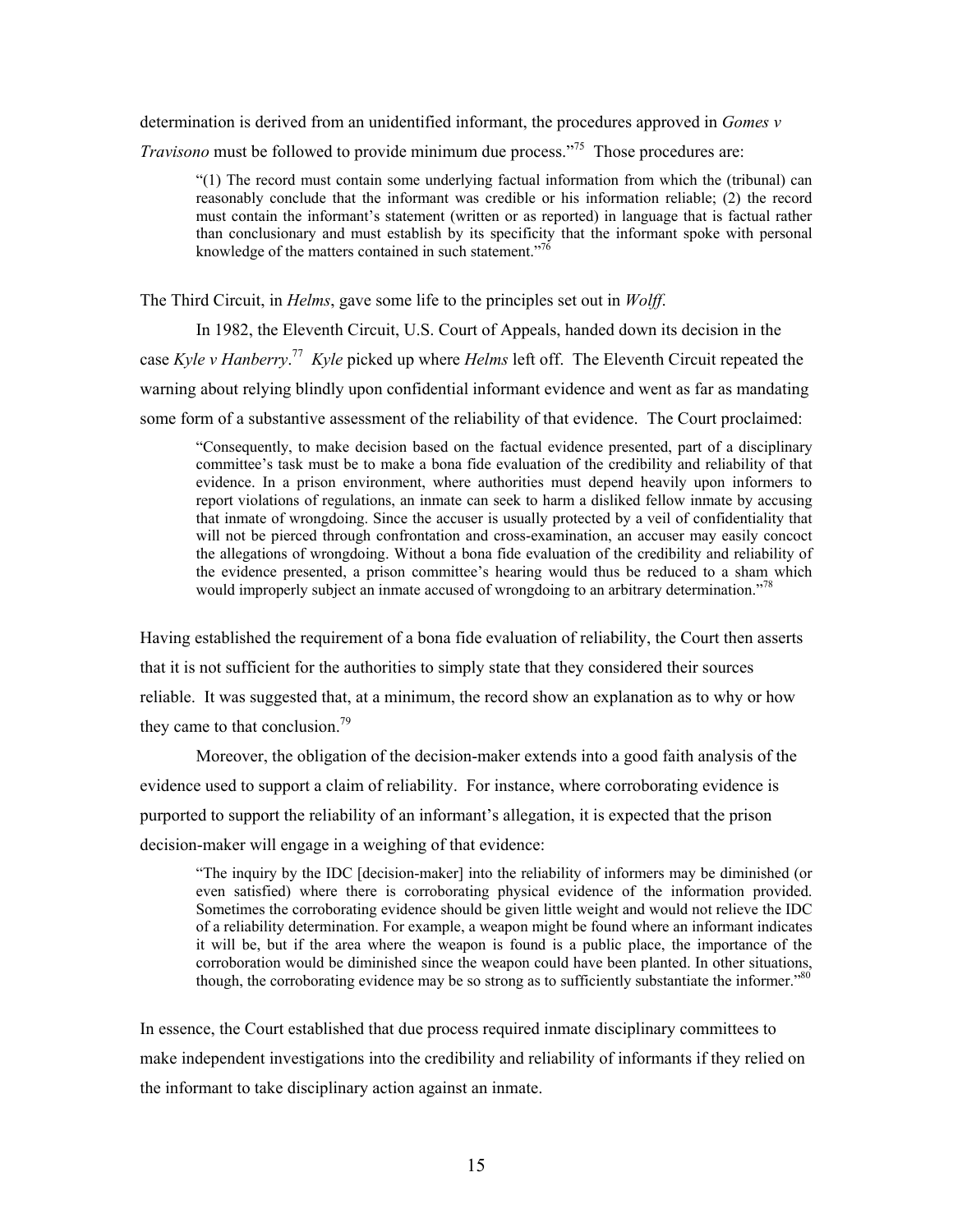What the American decisions of the 1970s and early 1980s, and what the Canadian Courts have touched upon, is that an inmate's entitlement to a minimal level of due process entails that at the very least it is not enough for the authorities to simply claim that their decision is based on 'reliable sources' without indicating why. Underlying these various court rulings is the notion that where an inmate is denied the traditional safeguards of confrontation and crossexamination, decision-makers are obligated to conduct a bon fide assessment of the reliability of the information that they rely upon in making decisions concerning a liberty interest.

As it stands today, Canadian prison authorities continue to reach conclusions on the basis of confidential informant information. It is not uncommon for them to justify their decisions by simply stating on the record that 'we have reliable information' or 'we have information from reliable sources' without indicating why they feel that it is reliable or how they have gone about testing that assumed reliability. Independent investigations into the reliability of informant allegations are not considered to be the 'standard operating procedure,' and as a result, it is too often the case that informant allegations are considered reliable and acted upon even in direct opposition to evidence, on record, corroborating a denial of the wrongdoing. Correctional decision making processes regarding involuntary transfers and administrative segregation have revealed themselves to be devoid of any procedural safeguards providing a minimal level of assurance in the reliability of informant information. Since the decision-maker is not required to properly test and assess the reliability of the proffered information, any subsequent acceptance of that information by the decision maker is arbitrary and cannot be seen to satisfy his or her duty to act fairly and in accordance with the principles of fundamental justice.

# 2. Disclosure

In the context of a criminal trial where a jailhouse informant is expected to testify, it is safe to say that both the Defence and Crown would agree that justice is best served where an accused is provided with as much disclosure as possible. Cases like *O'Conner*, *Stinchcombe*, and *Dixon* demonstrate that where disagreements arise, the Courts have not hesitated to intervene in favour of greater disclosure requirements. Both the Kaufman Commission and the Sophonow Inquiry concluded that jailhouse informants are so dangerous that full and complete disclosure is essential in order for the safeguard of cross-examination to have any chance of properly testing the informant's testimony. Indeed, we have seen how the jurisdiction of Oklahoma has gone to the extent of mandating a specific list of disclosure items when jailhouse informants are used. We shall see in Part II of this paper how the provinces of Ontario and Manitoba have established internal Crown policies that go beyond the relatively strict general disclosure requirements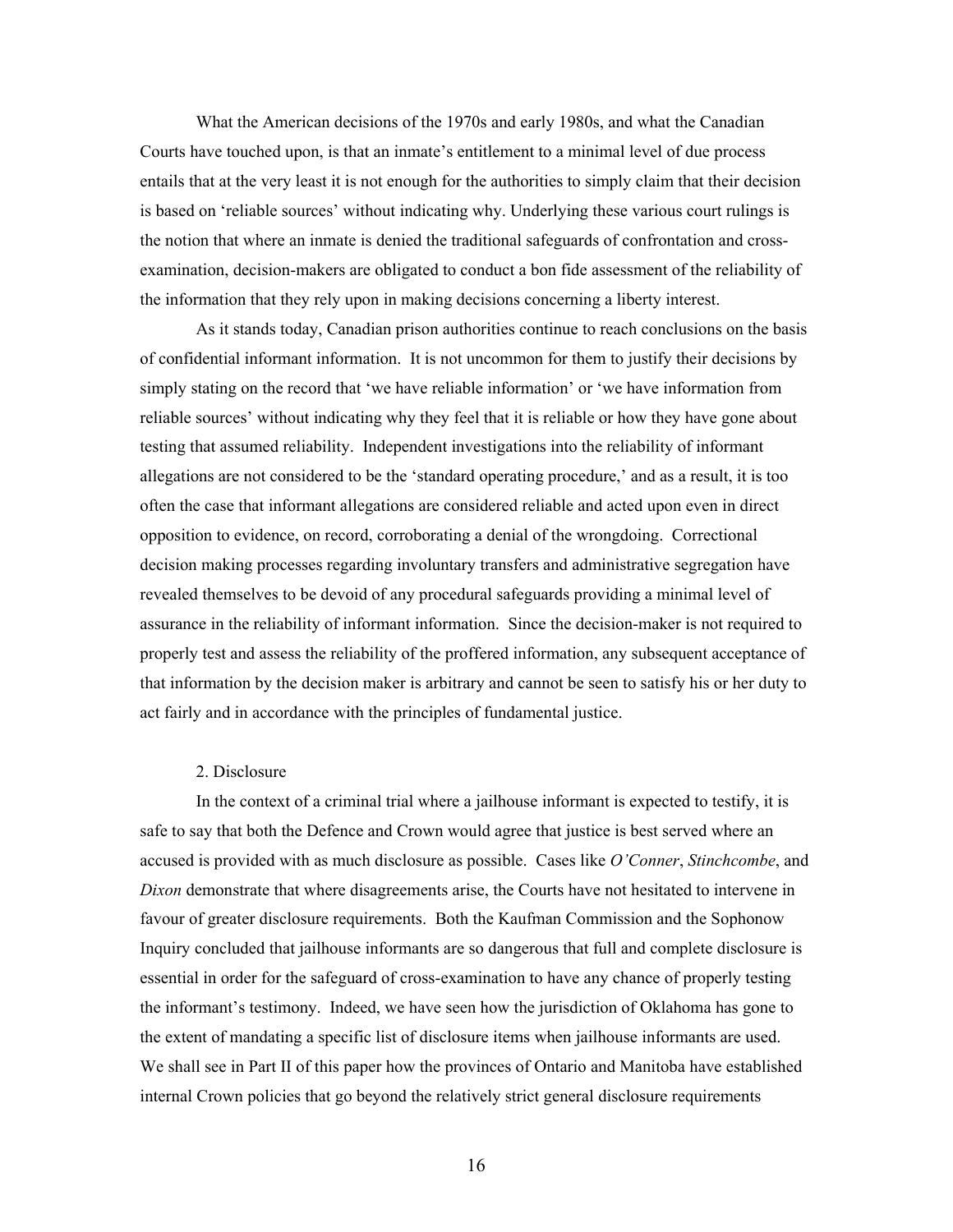ensuring that Crown counsel disclose a very comprehensive array of items. With regards to the testimony of jailhouse informants, full and complete disclosure serves the interests of all parties concerned.

In the prison context, however, the dynamic is quite different and the issue of disclosure is the source of constant controversy. This is primarily due to a tension between two legitimate, yet directly opposed, interests. On one hand, disclosure is crucial for an inmate's real ability to provide a defence against any allegations of wrongdoing that may affect a liberty interest. On the other hand, correctional authorities must have the ability to maintain confidentiality and deny the disclosure of information that would put the security of another person, such as an informant, at risk. The right to disclosure, as important as it is in the criminal trial, is of the outmost significance to an inmate facing administrative segregation or involuntary transfer since he or she is not afforded any of the other traditional safeguards such as confrontation and crossexamination. The disclosure provided to the inmate by the authorities is all that that inmate has in an attempt to answer or rebut any allegations made against them. It is thus clear that: "The achievement of a fair balance between the claims of prisoners to disclosure of information and the competing claims of the prison administration to the confidentiality of that information is another measure of a just decision-making process."<sup>81</sup>

The question over where to draw the line in this crucial balancing act has been litigated in the courts over the years. In the seminal case of *Demaria v Regional Classification Board and Payne*, 82 Mr. Justice Hugessen of the Federal Court of Appeal ruled that: "The burden is always on the authorities to demonstrate that they have withheld only such information as is strictly necessary for that purpose [protecting the identity of the informant]… In the final analysis, the test must be not whether there exist good grounds for withholding information but rather whether enough information has been revealed to allow the person concerned to answer the case against him."<sup>83</sup> The principles set out in *Demaria* have, by and large, been adopted into the language of Section 27 of the *CCRA*, and set out in various chapters of the *Commissioner's Directive*s and *Standard Operating Practices*, most notably C.D. 540 and (SOP 700-15) dealing with involuntary transfers, and C.D. 095 and (SOP 700-01) regarding information sharing with offenders and disclosure.

While it would seem equitable that the test set out in *Demaria* and incorporated into the legislation and the *Directives/SOPs* establishes a strict test for non-disclosure, "the fault-line in these provisions is that decisions relating to non-disclosure continue to be made by correctional administrators."<sup>84</sup> The absence of any formal mechanism that allows for an independent review of decisions regarding confidentiality and non-disclosure was discussed in the Federal Court,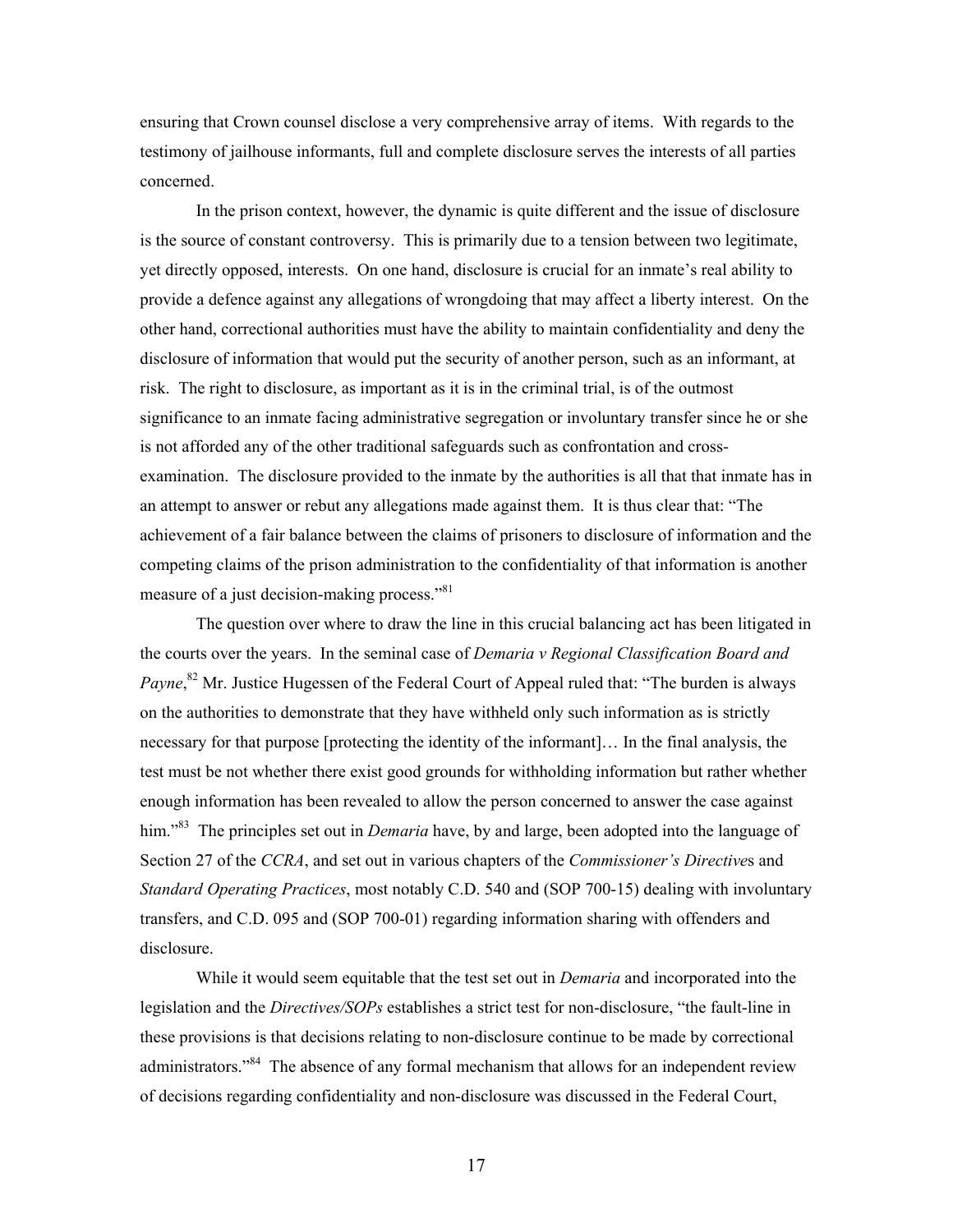Trial Division case of *Gough v Canada* (*National Parole Board*).85 In *Gough*, Madame Justice Reed considered the provisions in the *Parole Act* and *Regulations* [since repealed and replaced with the *CCRA* and *Regulations*] that essentially authorized the Parole Board not to disclose (to an inmate or paroled inmate) information on which it is basing its decision when, in the Board's opinion, disclosure of that information could reasonably be expected to put at risk the safety of individuals or be injurious to the conduct of lawful investigations etc.<sup>86</sup>

The final result of *Gough* was the issuance of an order quashing the Parole Board's decision on the basis of a violation of the applicant's Section 7 *Charter* rights. While stopping short of striking down the impugned provisions, Madame Justice Reed asserted in obiter that the absence in the legislation of a mechanism for independent review of claims of non-disclosure of information relied upon in decisions affecting a liberty interest would not withstand a *Charter* challenge. Madame Justice Reed writes:

"para. 17(5)(e) [of the *Parole Regulations*] is so broad that it seems to authorize non-disclosure merely because the information was received in confidence. This can never be a justification for limiting the guarantees of fundamental justice as was clearly set out in the *Demaria* case… In addition, I am not convinced that a system which puts in the hands of the same body both the decision on the merits (the applicant's parole revocation) and the decision as to how much of the information which is before it will be disclosed to the applicant, is one which can meet the requirements of s. 1 of the *Charter*."87

In replacing both the *Parole Act* and the *Penitentiary Act*, the *CCRA* does nothing to cure the inherent problem that Madame Justice Reed alluded to in *Gough*, and to this day decisions respecting the level of disclosure in any given case remains solely with prison authorities.

In their submissions to the Court in *Gough*, the government asserted that permitting counsel for the applicant or even a judge of the Federal Court to scrutinize, albeit *in camera*, documents of a confidential nature in order to review a claim of non-disclosure by the authorities "would have a very serious and adverse effect on the process of gathering of information by the Correctional Service of Canada and therefore be injurious to the capacity of the National Parole Board to assess risk."<sup>88</sup> Moreover, the government attempted to justify the non-disclosure of the information on the basis that "the accuracy of the information is carefully checked before it is relied upon by the Board."<sup>89</sup>

In response, Madame Justice Reed first stipulated that it may be true that the information has been carefully vetted, but to assert that the information is therefore accurate is self-serving and "is no answer to the applicant's perception that he is being dealt with arbitrarily and capriciously. The process of restricting an individual's liberty without being required to give details of the accusations against him is not rescued from invalidity by the decision maker's assertion that the information is true."<sup>90</sup> As for the claim that it would be injurious to the working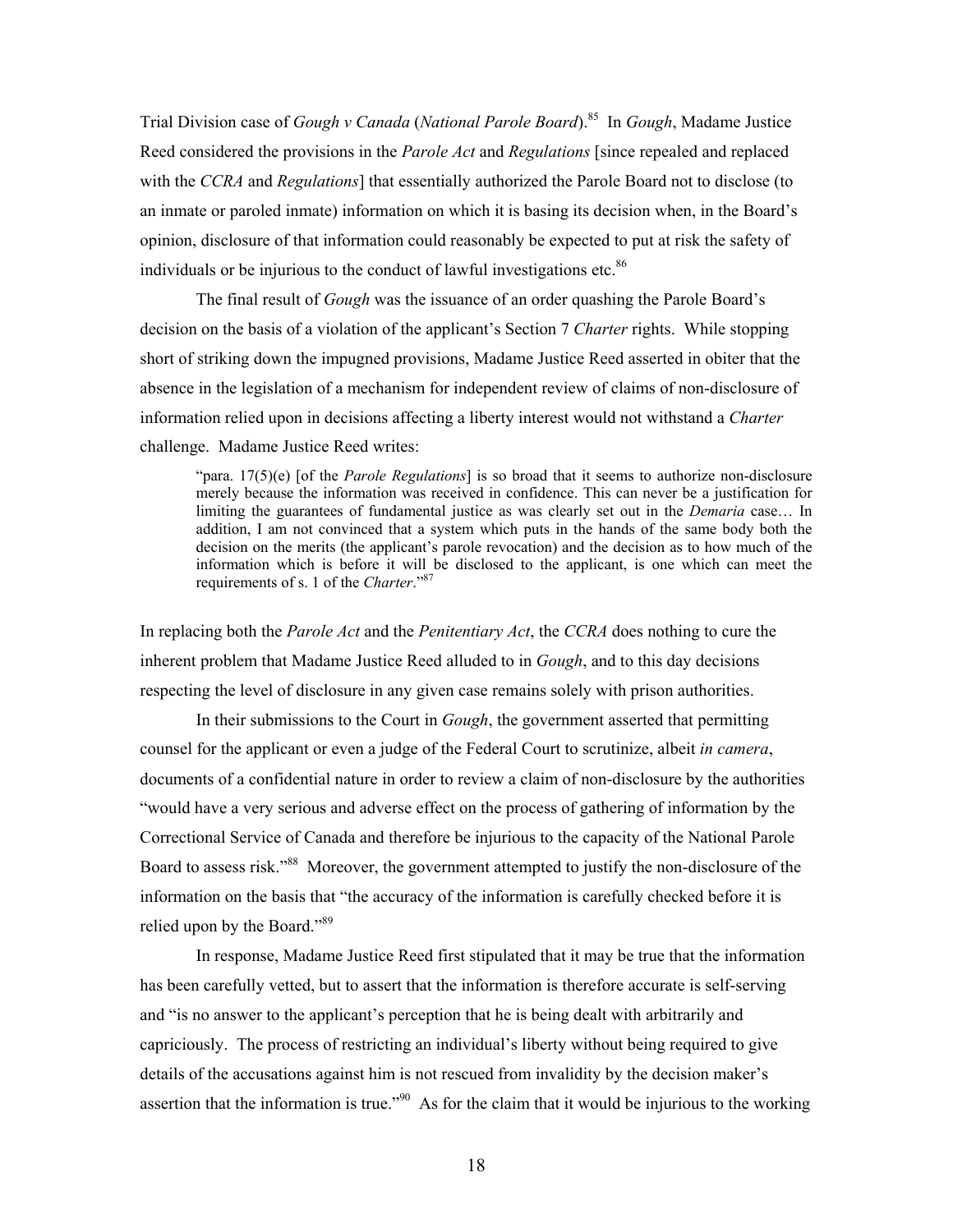of the system if judges were to be given a reviewing function anytime a claim of non-disclosure was made by the authorities, Madame Justice Reed replies quite graciously that that "is simply" not credible.<sup>"91</sup> She highlights that the Federal Court performs a reviewing function under several other Federal Acts, including the *Access to Information Act* and the *Privacy Act*, that also have to balance the right to disclosure with the government's legitimate claim to the confidentiality of "sensitive information." Madame Justice Reed suggests a hint of irony in the fact that codified independent review procedures exist in the *Privacy Act* and *Access to Information Act*, where the access sought is often for no more serious a reason than idle curiosity, and are absent in the more grave circumstances under the *Parole Act* in which the liberty of an individual is at stake. $92$ 

Of particular note for Madame Justice Reed is the jurisdiction given to the Court under the *Canada Evidence Act* to decide whether national defence or security would be jeopardized by the public disclosure of certain information in a court. Section 37 of the *Canada Evidence Act* authorizes the Court to review and determine whether information that a Minister believes should not be disclosed "in the public interest" is rightly characterized as so.  $93$  It is clear that Madame Justice Reed makes a strong point. If the Federal Court can be rightly trusted to review government decisions over non-disclosure of information of the outmost gravity – national defence and security, then it is irrefutable that granting the Court the same reviewing function in the correctional context would not produce the adverse consequences alleged by the government.

The review measures of these various Acts consistently establish provisions aimed at facilitating review by the Courts while maintaining the integrity of the confidential nature of the information in question until a decision on disclosure has been made. All three Acts make available the use of *in camera* hearings where representations are made *ex parte*. The *Access to Information Act* and the *Privacy Act* contain specific sections giving the Courts complete access to any document,<sup>94</sup> and establish that the burden of proof lies with the government who seeks to uphold non-disclosure. $95$ 

The correctional context, in comparison, is marked by the absence of a legally entrenched set of provisions specifically authorizing the Courts to exercise a review function over the issue of a government's objection to disclosure. Unlike the *Access to Information Act*, *Privacy Act*, and *Canada Evidence Act*, the *CCRA* has no elaborate structure authorizing court review with the necessary precautionary *in camera* and *ex parte* elements. Interestingly, in the first round of the *Gough*<sup>96</sup> decision, Madame Justice Reed attempted to cure this very malady by imposing, through a Section 24(1) *Charter* remedy, a preliminary *in camera* hearing where the government would be required to substantiate its reasons for non-disclosure with more specificity. Madame Justice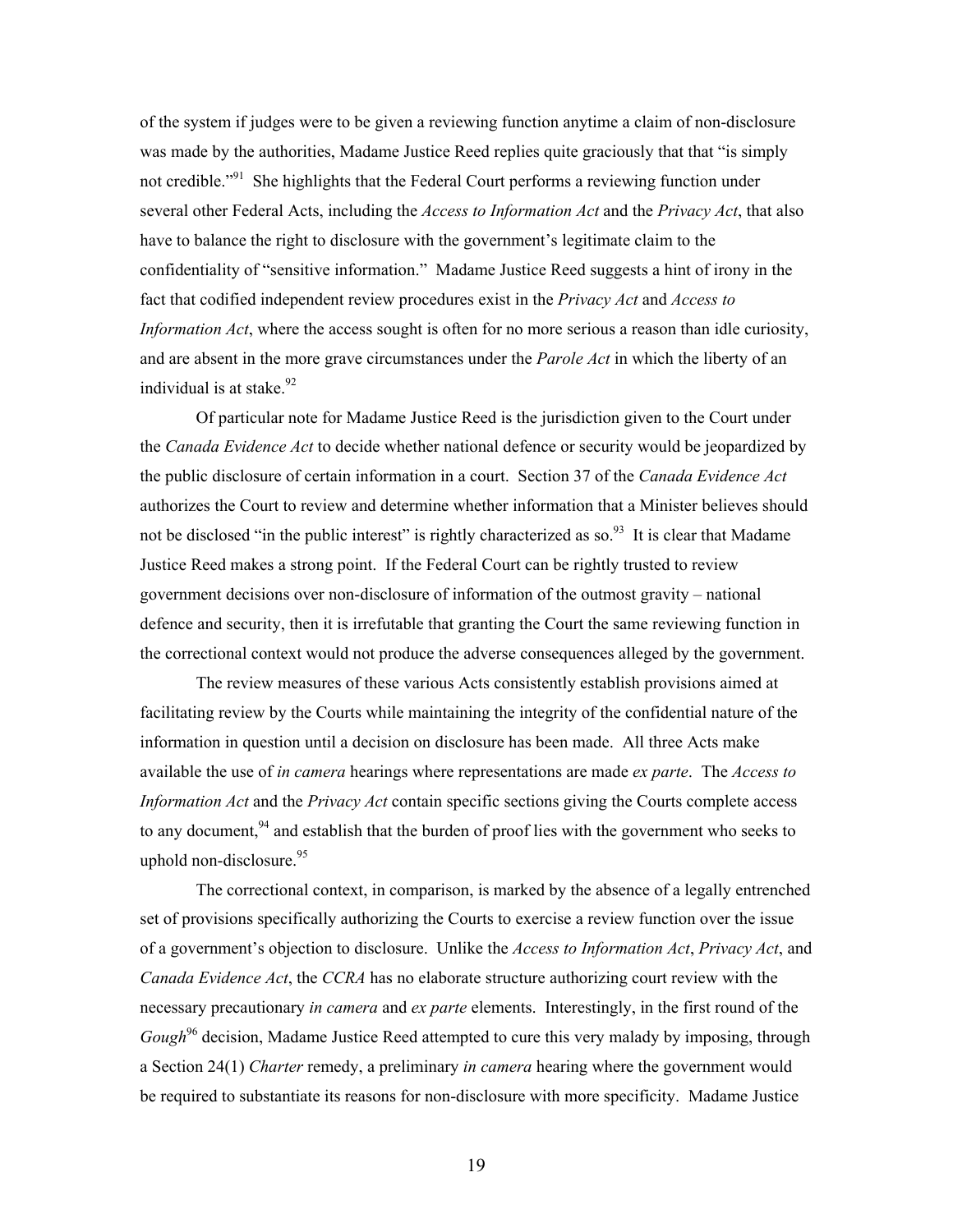Reed gave the Parole Board the option to engage in such a hearing, but making it clear that refusal to do so would result in the quashing of their order. Fearing most the establishment of a precedent the government quickly appealed.<sup>97</sup> The Federal Court of Appeal weighed in, and although they sympathized with the trial judge, they held that forcing the government to submit to an *in camera* hearing where the government would produce to the Court the information in question is not a remedy authorized by Section 24(1), and sent the matter back to Madame Justice Reed for reconsideration.<sup>98</sup> The Federal Court of Appeal did, however, allow Madame Justice Reed to quash the order if the government refused to demonstrate through an *in camera* hearing that the non-disclosure was justified. The *Gough* series of litigation suggests that it is best left to the Legislature and not the Courts to create such a review procedure. The problem with the *CCRA* is that it fails to do just that.

Some would argue that there is no need to amend the *CCRA* in such a way as to include these specific types of review measures since technically, they are available through any judicial review application to the Federal Court. The introduction of Sections 317 and 318 of the *Federal Court Rules 1998* grant the Court the prerogative to handle how it sees fit any objection to disclosure on the part of government. Rules 317 and 318 provide the following:

**[317.](http://laws.justice.gc.ca/fr/autrereg/DORS-98-106/43349.html)** (1) A party may request material relevant to an application that is in the possession of a tribunal whose order is the subject of the application and not in the possession of the party by serving on the tribunal and filing a written request, identifying the material requested.

(2) An applicant may include a request under subsection (1) in its notice of application.

**[318.](http://laws.justice.gc.ca/fr/autrereg/DORS-98-106/43349.html)** (1) Within 20 days after service of a request under rule 317, the tribunal shall transmit

- *(a)* a certified copy of the requested material to the Registry and to the party making the request; or
- (*b*) where the material cannot be reproduced, the original material to the Registry.

 (2) Where a tribunal or party objects to a request under rule 317, the tribunal or the party shall inform all parties and the Administrator, in writing, of the reasons for the objection.

(3) The Court may give directions to the parties and to a tribunal as to the procedure for making submissions with respect to an objection under subsection  $(2)$ .

 (4) The Court may, after hearing submissions with respect to an objection under subsection (2), order that a certified copy, or the original, of all or part of the material requested be forwarded to the Registry.

Under Subsection 318(3) the Federal Court would be entitled to establish, if it felt it were appropriate, hearings *in camera* and *ex parte* in order to deal with an objection to disclosure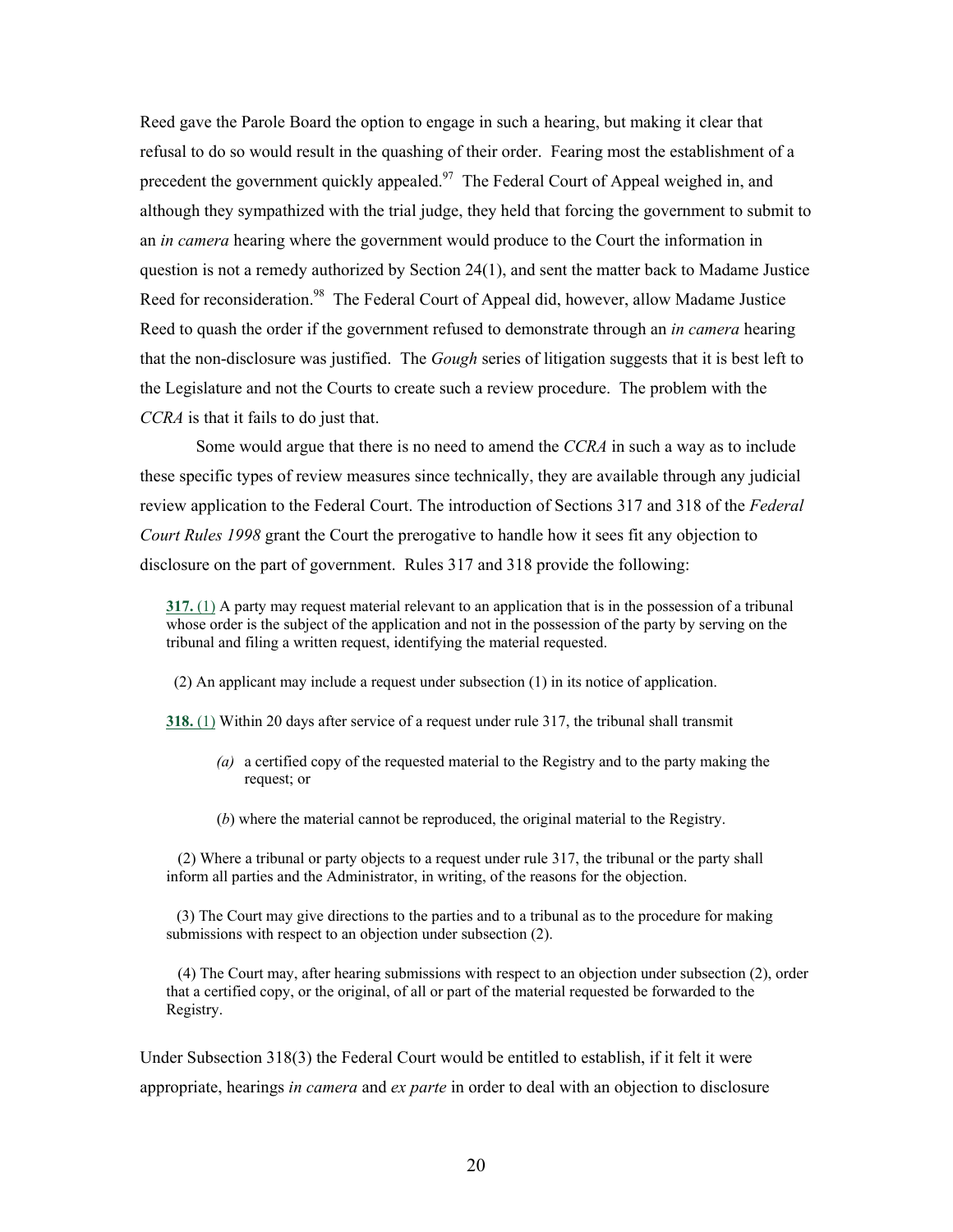advanced by the government on the basis of Section 27 of the *CCRA* or in conjunction with Section 37 of the *Canada Evidence Act*. Any doubt as to whether the Court could insist on a hearing *in camera* in order to review the government's claim by examining the information in question has now been settled with the introduction of these rules.

The claim, however, that judicial review as practiced is sufficient to deal with the issue of confidentiality and non-disclosure in the correctional context remains problematic for a number of reasons. First, although the Federal Court is authorized to proceed by way of an *in camera* and *ex parte* hearing where they may inspect the information in dispute in order to determine whether non-disclosure is justified, the rules nevertheless do not mandate that they do just that. Judicial discretion in this regard is an underlying feature of Section 37 of the *Canada Evidence Act*, and is the weak link in judicial review of this issue in correctional decisions.

The Courts have employed the approach developed for the resolution of claims for nondisclosure in the context of a Section 37 application within the correctional context. In the correctional case *Hiebert v Canada (Correctional Service)*, 99 Mr. Justice Pelletier of the Federal Court, Trial Division adopted the two-stage approach set out by the Federal Court of Appeal in Goguen and Albert v Gibson.<sup>100</sup> Mr. Justice Pelletier explains the approach this way: "In the first stage, the Court considers the competing claims for disclosure and non-disclosure on the basis of the affidavit evidence before it, but without reviewing the documents themselves. Only if the Court cannot resolve the issue at that stage does the Court advance to the second stage which is the review of the documents."101 The second stage would entail the *in camera* hearing, where representations would be made *ex parte*.

In applying the test to the facts of *Hiebert*, Mr. Justice Pelletier decided to proceed pass the first stage and into the second where he reviewed the documents themselves even though the issue could have been resolved by way of affidavit evidence only. Mr. Justice Pelletier's stated reasons for doing so demonstrates the importance of inspecting the actual documents. Mr. Justice Pelletier writes:

"I would have, in this case, come to the conclusion which I did without examining the documents since my decision is based upon the nature of the inquiry itself i.e. an inquiry into the identity of incompatibles. However, I did examine the documents for the purpose of dealing with the issue of bad faith raised in Mr. Hiebert's affidavit, even if it is not explicitly pleaded. I did so because I believe it important to balance the very broad protection from disclosure in such cases with some objective assessment that the power thereby conferred upon Corrections officials is exercised for its intended purpose. This involves nothing more than an assessment of whether there is a rational basis for the position taken by the Corrections authorities. It is not for this Court to attempt to make risk assessments. If the material has a rational connection to the stated objective, then no more need or should be done. If the material lacks a rational connection to the stated objective, then the Court would have to consider the remedies available to it, having regard that the application before it is one dealing with disclosure, and not the merits of the claim." $102$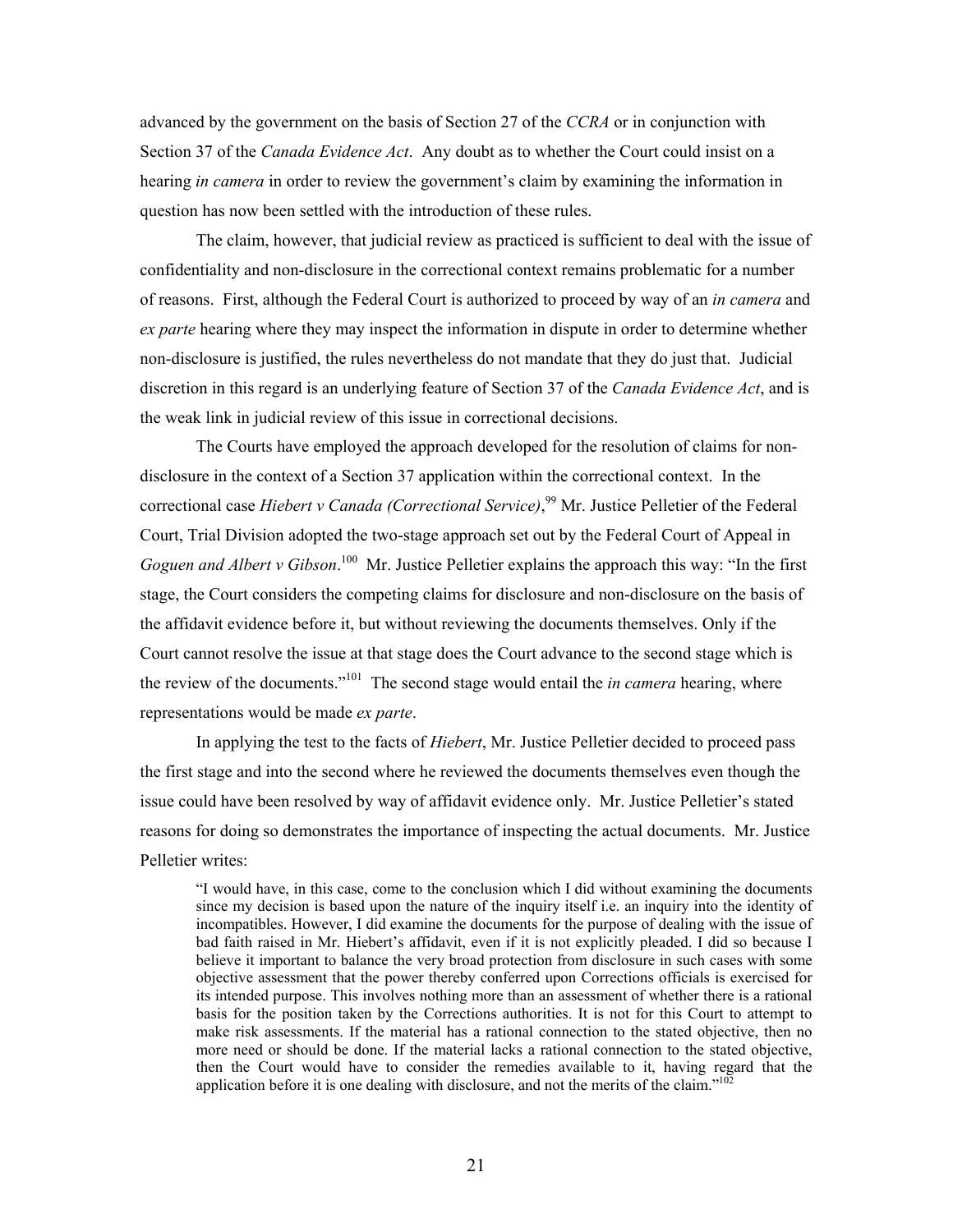Hence, although Mr. Hiebert's application was dismissed, the essential point of this case is that Mr. Justice Pelletier felt it important to inspect the documents, if for no other reason than to grant the inmate applicant an assurance that he or she is not the victim of bad faith or capricious decision making.

If all Federal Court justices were to take the same view as Mr. Justice Pelletier in *Hiebert*, then granting judicial discretion on the question of whether to inspect the documents rather than simply relying on affidavit evidence through a two-stage approach would not be a problem. Of course there exist instances where the Court has insisted that prison authorities produce the documents for *in camera* inspection. We have seen this position taken by Madame Justice Reed in *Gough*. In *Lee v Canada (Correctional Service)*, 103 while Mr. Justice Rothstein of the Federal Court, Trial Division allowed the inmate's application for separate reasons, he did acknowledge that in the appropriate case there is merit to the argument that all the information upon which non-disclosure decisions are based should be reviewed by the Court to see what more could have been given to the applicants.<sup>104</sup> In the second round of *Lee v Canada (Correctional Service)*,<sup>105</sup> Madame Justice Reed pushed once more for the need of strict judicial oversight of correctional decision-making in respect to non-disclosure. Madame Justice Reed writes:

"Given the many difficulties with this case, it is clear that the decision taken cannot stand without further review. I agree that if the decision were not to be quashed outright that it would be an appropriate case for the court to require the respondent to provide his justification for not disclosing more information to the inmates, a justification which would include disclosure to the court (in camera and without disclosure to the applicants or their counsel) of the information which formed the basis of the decision, its sources and why more information could not have been provided to the applicants. I emphasize that the court's job is not to second guess the decision of the Deputy Commissioner or Commissioner. The court is entitled however to require the Deputy Commissioner or Commissioner to persuade it that the information which has not been disclosed falls within the categories described by Mr. Justice Hugessen in the *Demaria* case (supra) and subs. 27(3) of the Act."<sup>106</sup>

While the decisions of Madame Justice Reed demonstrate that she believed it essential that the Courts inspect the decision-maker's documents in order to resolve a dispute over non-disclosure, she unfortunately does not represent the majority on this issue.

The record shows that all too often the Federal Court dismisses an application challenging non-disclosure on the basis of an examination of affidavit evidence only.<sup>107</sup> The case of *Ayotte v Canada (Attorney General)*108 is a clear example of this sort of exercise in judicial discretion. In *Ayotte*, the inmate applicant argued that the disclosure provided to him by prison authorities regarding an alleged escape plot, which the Court acknowledged was the trigger for the decision to transfer,  $109$  was insufficient for him to be able to present a proper answer. The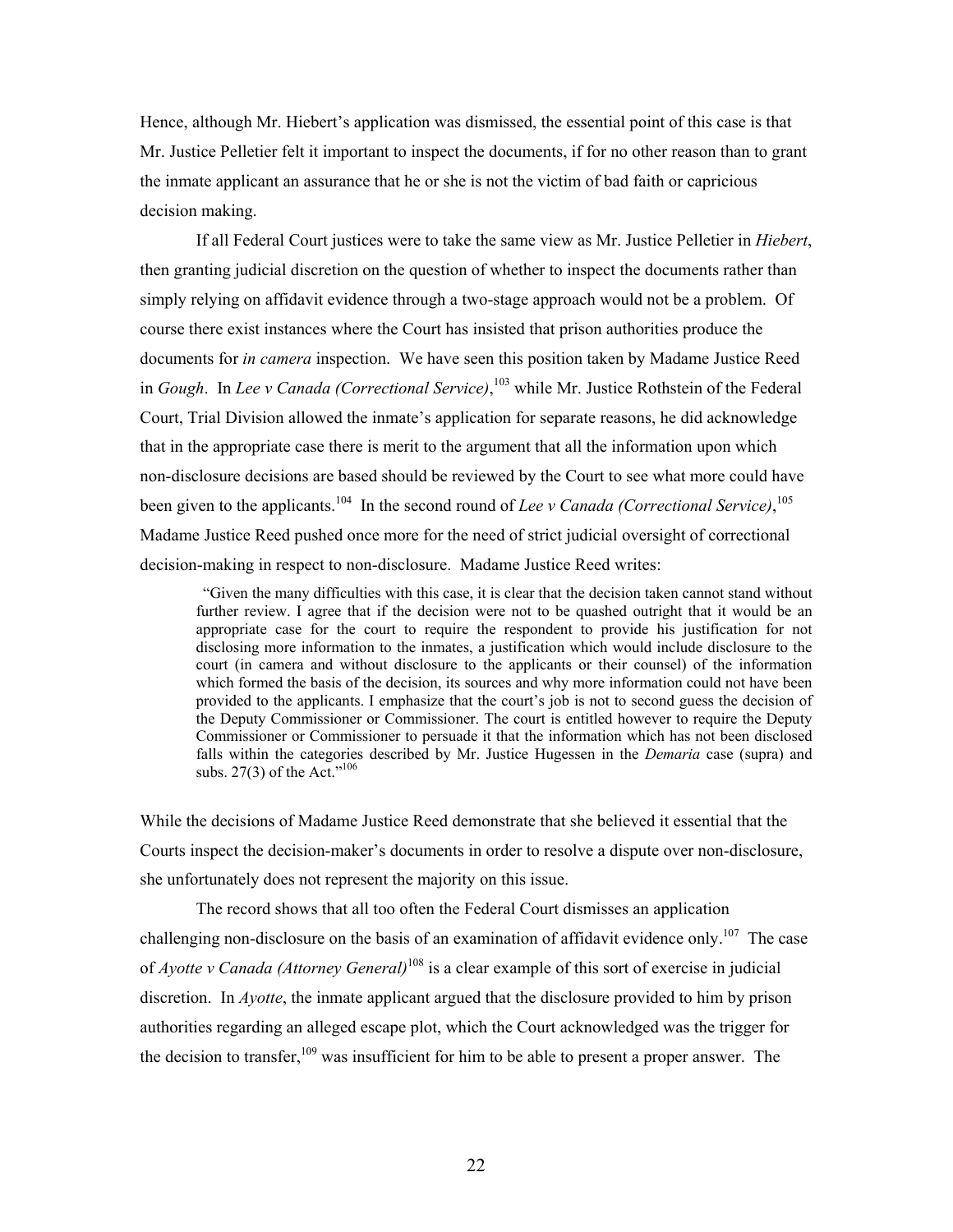affidavit evidence before Mr. Justice Dubé provided that the only information disclosed to the inmate in respect to the alleged escape plan was the following:

"On 1999-09-14, we received information from a police source (SPCUM) that Gilles Ayotte was planning to escape. The source is considered very reliable."<sup>110</sup>

Without any further inspection of the information in order to determine whether the authorities have disclosed everything except what is strictly necessary, Mr. Justice Dubé essentially concluded that the inmate was provided with sufficient information about the alleged escape plan to make his answer and dismissed the application. If *Ayotte* was not an appropriate case in which to order an *in camera* and *ex parte* hearing to facilitate further inspection, it is difficult to imagine what would be.

In considering the issue of inspection in a case of competing interests over disclosure, the Supreme Court of Canada cited Lord Edmund-Davies of the House of Lords and suggested in *Carey v Ontario*<sup>111</sup> that "No judge can profitably embark on such [public interest] balancing exercise without himself seeing the disputed documents."<sup>112</sup> The Supreme Court went on to consider appropriate the language of a New Zealand Court of Appeal case, *Fletcher Timber Ltd. v Attorney-General*, where Woodhouse P. wrote:

"where the judge has been left uncertain, it is difficult to understand how his own inspection could effect in any way the confidentiality which might deserve protection. And in that situation I think it would be wrong to put aside such a direct and practical means of resolving the difficulty. Indeed if it were to happen the primary responsibility of the Courts to provide informed and just answers would often depend on processes of sheer speculation, leaving the Judge himself grasping at air. That cannot be sensible nor is it necessary when by the simple act of judicial reconnaissance a reasonably confident decision could be given one way or the other."<sup>113</sup>

The principles set out in *Carey* apply to the correctional context. In order to quell the perception of capricious or arbitrary treatment and to ensure that their own decision is not marked by speculation, it is necessary that judges inspect the actual information when confidentiality is claimed and disclosure refused. Concluding that prison authorities have satisfied in good faith the requirements set out in *Demaria* and Section 27 of the *CCRA* cannot be achieved by simply relying upon affidavit evidence provided by prison authorities. Where affidavit evidence alone does not lead the Court to rule in favour of an inmate, the close inspection of information through the *in camera* and *ex parte* hearing should not be left to judicial discretion and must be considered necessary.

There is one Federal Act which not only authorizes the Federal Court to exercise a reviewing function where the government refuses to disclose "sensitive information," but which also mandates the inspection of the information in question. That Act is the *Immigration Act* and Subsection 82.1(10) reads as follows: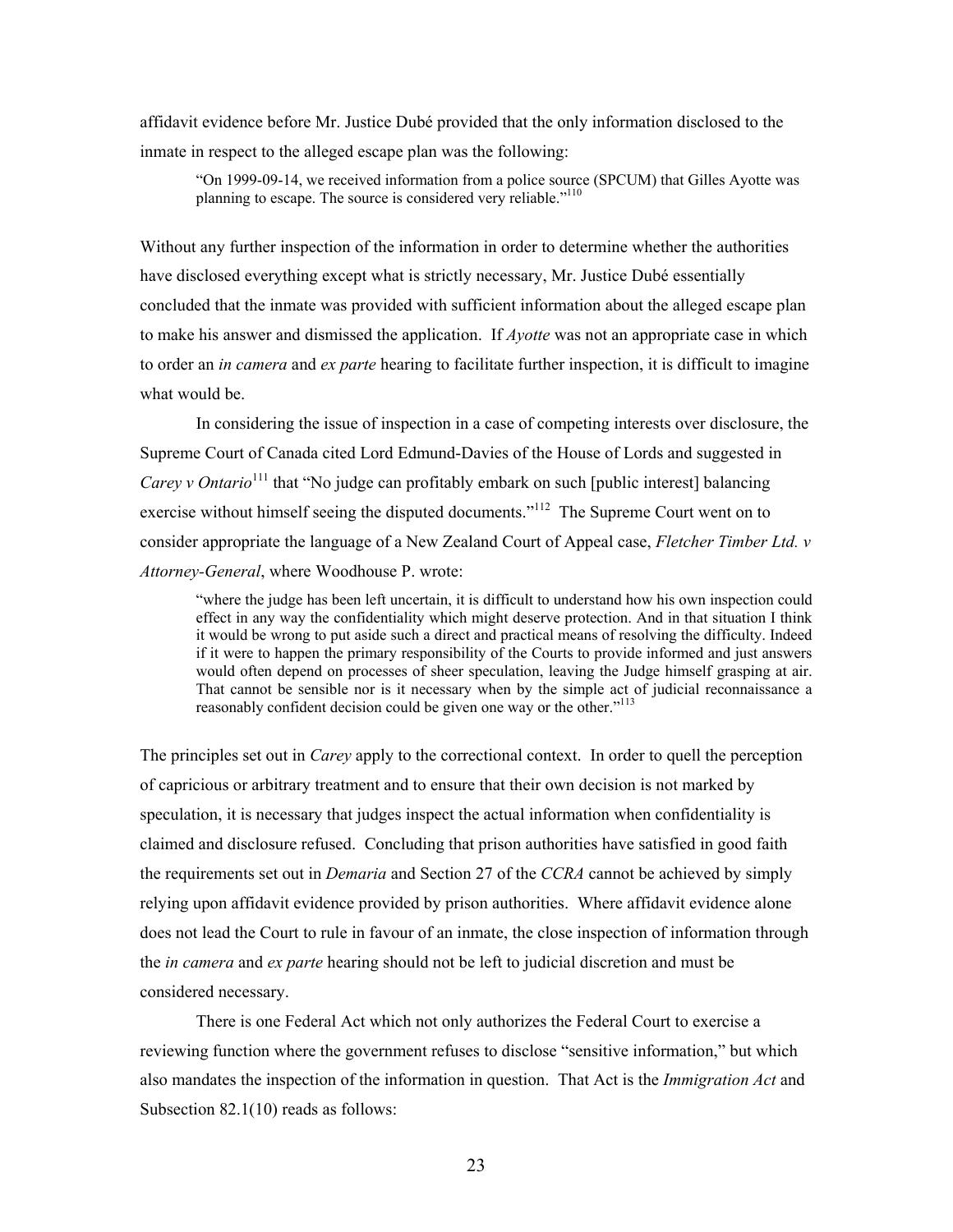$82.1...$ 

(10) With respect to any application for judicial review of a decision by a visa officer to refuse to issue a visa to a person on the grounds that the person is a person described in any of paragraphs  $19(1)(c.1)$ to (*g*), (*k*) and (*l*),

(*a*) the Minister may make an application to the Federal Court -- Trial Division, *in camera*, and in the absence of the person and any counsel representing the person, for the non-disclosure to the person of information obtained in confidence from the government or an institution of a foreign state or from an international organization of states or an institution thereof;

(*b*) the Court shall, *in camera*, and in the absence of the person and any counsel representing the person,

(i) examine the information, and

(ii) provide counsel representing the Minister with a reasonable opportunity to be heard as to whether the information should not be disclosed to the person on the grounds that the disclosure would be injurious to national security or to the safety of persons;

(*c*) the information shall be returned to counsel representing the Minister and shall not be considered by the Court in making its determination on the judicial review if, in the opinion of the Court, the disclosure of the information to the person would not be injurious to national security or to the safety of persons; and

(*d*) if the Court determines that the information should not be disclosed to the person on the grounds that the disclosure would be injurious to national security or to the safety of persons, the information shall not be disclosed but may be considered by the Court in making its determination.

These provisions of the *Immigration Act* demonstrate that it possible to create a legally anchored means of striking an appropriate balance between the legitimate claims of government authorities to non-disclosure of potentially damaging information and the right of a person to be free, at the very least, from the perception of arbitrary decision-making by providing for an independent review of the government's claim.

In the name of fairness to the individual, the burden is on the government to demonstrate the necessity of non-disclosure and of course, the ultimate decision is made by a judge of the Federal Court and not by Immigration Canada. As well, the review of the claim of non-disclosure is conducted separately and prior to the actual judicial review of the administrative decision maker's decision on the merits of the case. Most importantly, Subsection 82.1(10)(b) imposes a duty on the Court to examine or inspect the information itself. Unlike Section 318 of the *Federal Court Rules 1998* and the *Canada Evidence Act*, the *Immigration Act* does not grant a judge the discretion to decide the issue of non-disclosure simply on the basis of affidavit evidence. In order to ensure that the government's interests are protected, confidentiality and non-disclosure is maintained until the preliminary review decision is rendered by conducting a hearing that is *in*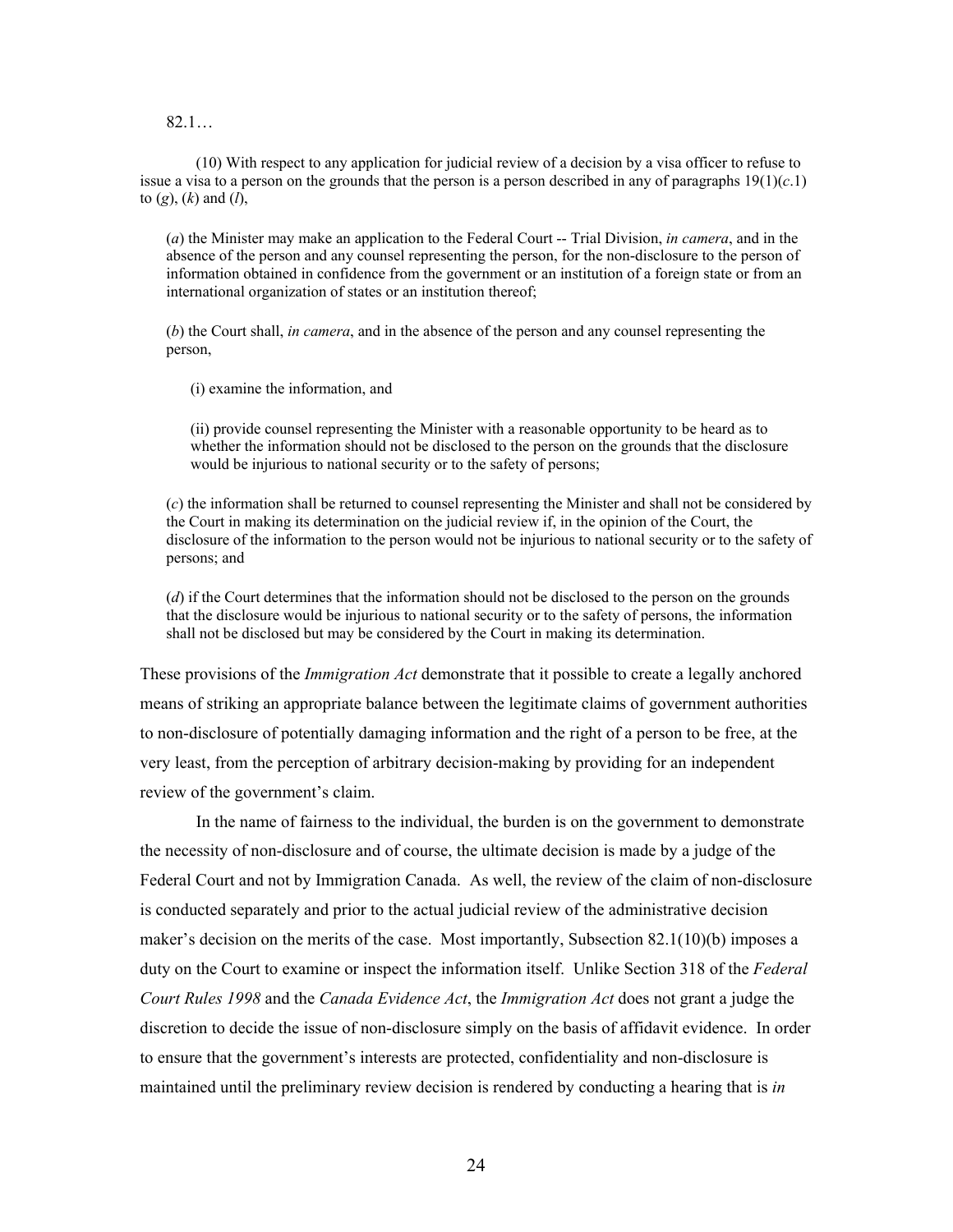*camera* and *ex parte*. In addition, if the court determines as a result of its preliminary review that the government is not justified in its claim to non-disclosure, then the information is returned to the government agency and the Court is prohibited from taking that information into account in its judicial review of the merits. Such a provision leaves with the government the choice to disclose or not, yet protecting the rights of the complainant by ensuring that the substantive decision, or a review of it, cannot rely upon that information if non-disclosure is unwarranted.

The second major difficulty with judicial review stems from practical problems. To begin with, there are severe limitations on legal aid. In addition, "even a successful challenge takes an inordinate amount of time, particularly when measured from a segregation cell or a maximum security institution."<sup>114</sup> In *Marachelian v Canada (Attorney General)*, <sup>115</sup> Mr. Justice Pelletier cited the Federal Court, Trial Division decisions of *Fortin v Établissement de*  Donnacona (Directeur),<sup>116</sup> and *Giesbrecht v Canada et al*.<sup>117</sup> which established that in general, the internal grievance procedure provided by the *CCRA* is an adequate alternate remedy which must be exhausted before initiating proceedings in the Federal Court. Mr. Justice Pelletier added that: "The underlying rationale is that the statutory remedy is deprived of any relevance if it can simply be bypassed in favour of the Federal Court. One might add that judicial resources should not be occupied dealing with problems for which another forum is provided."<sup>118</sup> Exhausting the internal grievance procedure can take several months,<sup>119</sup> while reaching the Federal Court may take up to more than one year.

While the rationale underlying the notion that internal remedies should be exhausted before the Courts step in is sound, the same cannot be said about the assertion that the internal grievance procedure of the *CCRA* is an "adequate remedy." The fact is that right through the three levels of grievance (institutional head, head of the region, and Commissioner) there is no provision for an independent review of the decision. In theory, the administrative decision maker at each level of grievance has a duty to act fairly pursuant to Sections 90 and 91 of the *CCRA*. In reality, the three levels of grievance represent nothing more than a series of bureaucratic rubberstamping. As Madame Justice Reed put it in *Gough*, one is left wondering how it is possible under Section 1 of the *Charter* that the same body is entrusted to make the decision on the merits as well as the decision regarding whether the standard of non-disclosure is met. As such, the *CCRA* is markedly different from the approach taken, for instance, in both the *Access to Information Act* and the *Privacy Act*, which provide for an element of independent review within their respective structures before the Federal Court is called upon to step in to the fray.

While the provisions of the *Access to Information Act* and the *Privacy Act* are not internal remedies per se, they nevertheless are mechanisms an individual must turn to before reaching the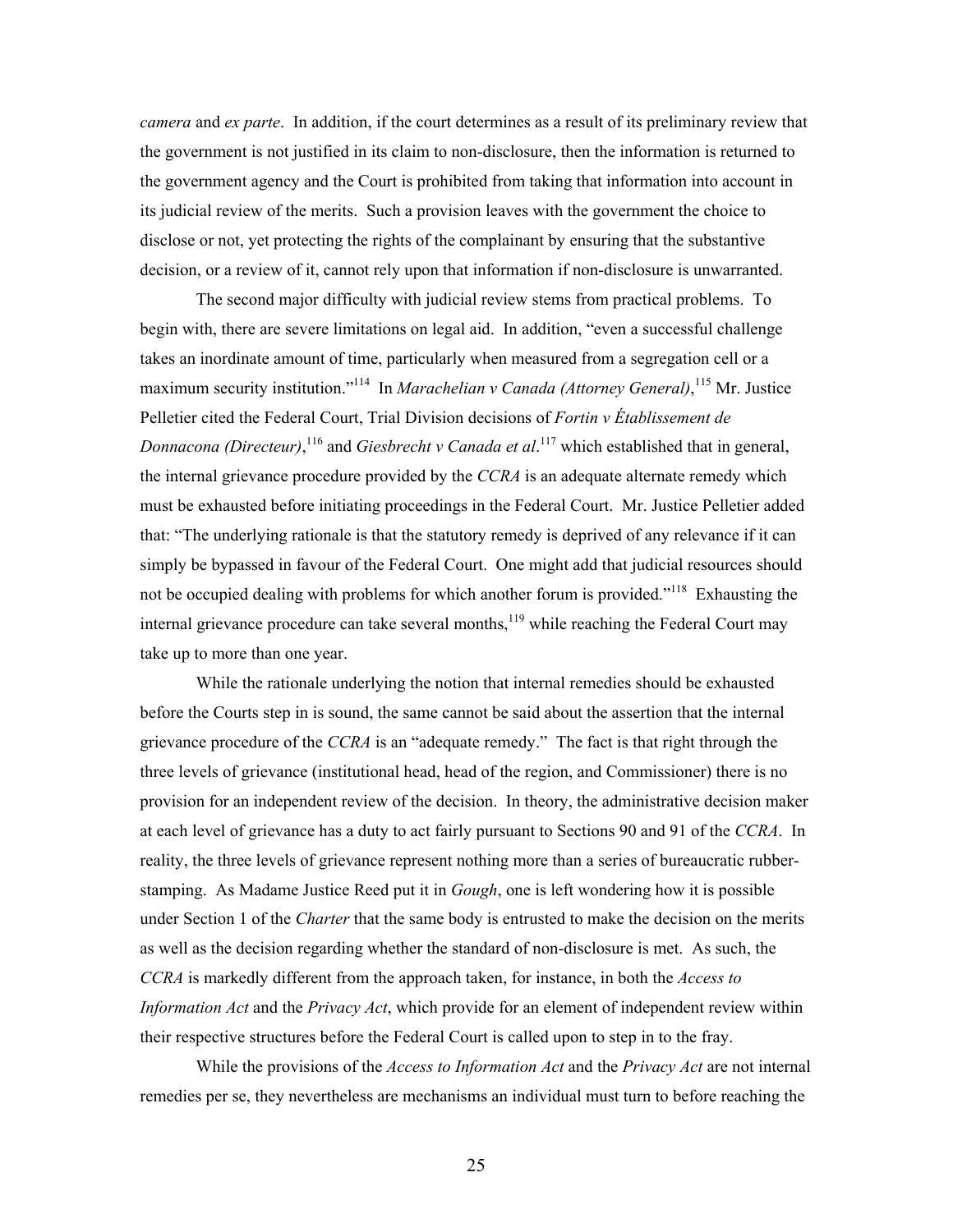Federal Court where a government body has refused disclosure of information, and where the enabling statute of that government body does not provide its own internal provisions for the handling of disclosure issues. What is significant about these two Acts is that they provide for an arms length and arguably independent review structure under the auspices of an Information Commissioner or Privacy Commissioner respectively. Under these two Acts, an individual is entitled to apply for review by the Federal Court only after they have submitted an official complaint to the Commissioner.<sup>120</sup> The Governor in Council appoints Commissioners "after approval of the appointment by resolution of the Senate and House of Commons." They hold office during good behavior for a term of seven years, but may be removed at anytime on address of the Senate and House of Commons. These Commissioners have the same rank and powers as a deputy head of a department and are not allowed to hold any other government position or any other form of employment. Their salary is to be equal to that of a judge of the Federal Court, and they are entitled to be paid reasonable living and travel expenses. They are also provided with a pension and other benefits.<sup>121</sup> It is clear that Parliament intended the positions of Information Commissioner and Privacy Commissioner to be, and be perceived as, independent from the governmental institution that is a party to the dispute.

The Commissioners are given a broad range of significant powers to investigate a complaint of non-disclosure by a government agency. As way of example, Subsections 36(1) and (2) of the *Access to Information Act* read as follows:

**36.** (1) The Information Commissioner has, in relation to the carrying out of the investigation of any complaint under this Act, power

(*a*) to summon and enforce the appearance of persons before the Information Commissioner and compel them to give oral or written evidence on oath and to produce such documents and things as the Commissioner deems requisite to the full investigation and consideration of the complaint, in the same manner and to the same extent as a superior court of record;

(*b*) to administer oaths;

(*c*) to receive and accept such evidence and other information, whether on oath or by affidavit or otherwise, as the Information Commissioner sees fit, whether or not the evidence or information is or would be admissible in a court of law;

(*d*) to enter any premises occupied by any government institution on satisfying any security requirements of the institution relating to the premises;

(*e*) to converse in private with any person in any premises entered pursuant to paragraph (*d*) and otherwise carry out therein such inquiries within the authority of the Information Commissioner under this Act as the Commissioner sees fit; and

(*f*) to examine or obtain copies of or extracts from books or other records found in any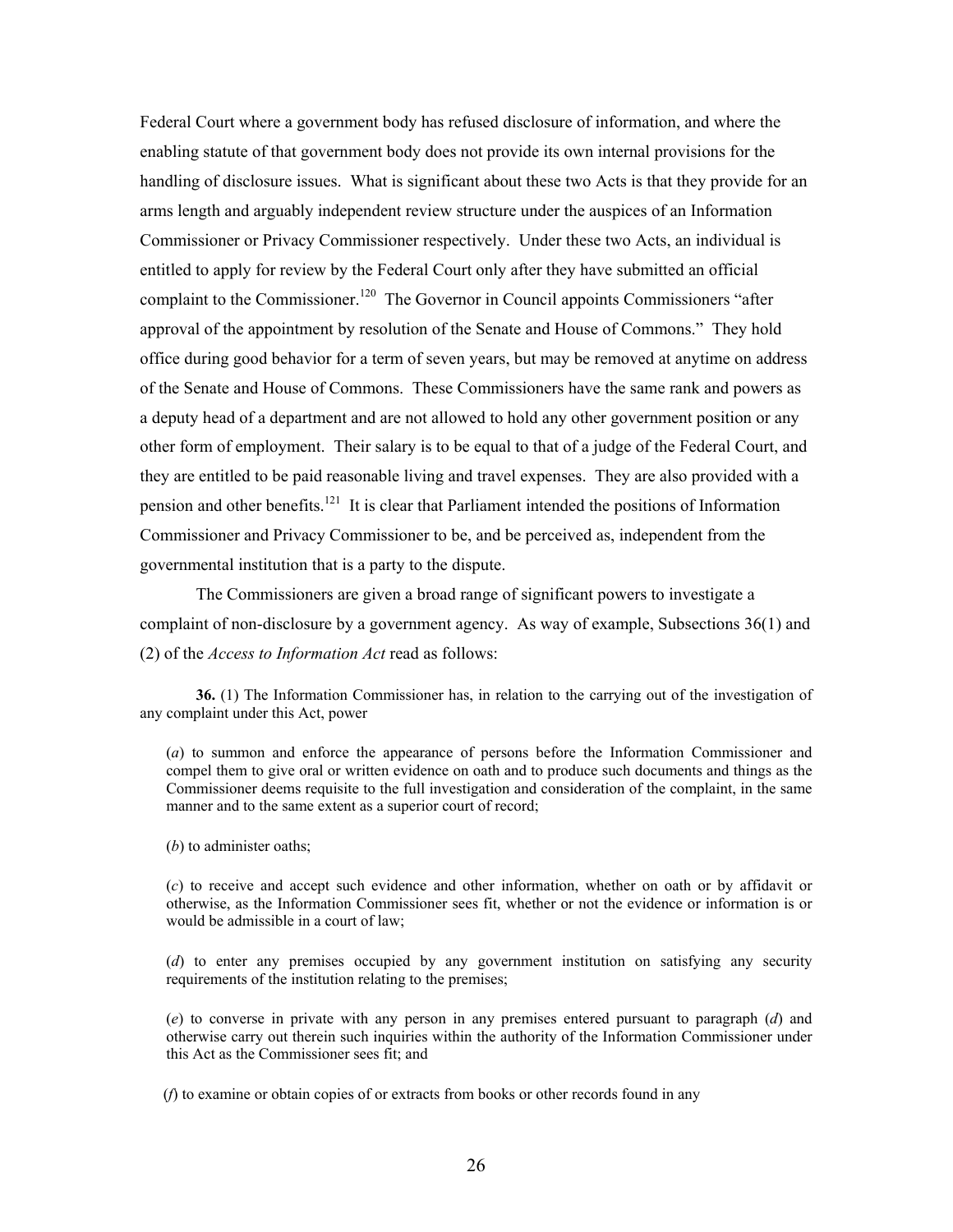premises entered pursuant to paragraph (*d*) containing any matter relevant to the investigation.

(2) Notwithstanding any other Act of Parliament or any privilege under the law of evidence, the Information Commissioner may, during the investigation of any complaint under this Act, examine any record to which this Act applies that is under the control of a government institution, and no such record may be withheld from the Commissioner on any grounds.

 While the Commissioners have extensive powers of investigation and inspection, they nevertheless do not have the authority to compel the government agency to disclose the information in question. However, where their investigation leads to a conclusion that the complaint is well founded, the Commissioner will file a report containing findings and recommendations to the head of the government agency.<sup>122</sup>

If the head of the government agency continues to insist on non-disclosure in the face of a recommendation that such a position is unwarranted, the Commissioner will then notify the individual seeking disclosure of their right to pursue review by the Federal Court. The Commissioners are also statutorily authorized to appear before the Court on behalf of any person who applied for a review, and may apply to the Court themselves for a review with consent of the person who requested access to the information. They may also, with leave of the Court, appear as a party to a review.<sup>123</sup> The *Access to Information Act* and *Privacy Act* have, through the position of a Commissioner, embodied an independent investigation and inspection process that an individual can rely upon to address non-disclosure by a government agency before deciding to go to the Federal Court. This is so even despite the fact that situations arising in this context may certainly be of great importance to the applicant but nevertheless do not usually have a liberty interest at stake. The *CCRA's* grievance structure, in contrast, suffers from a visible absence of this sort of independent review prior to reaching the court system.

#### **PART II - RECENT REFORMS TO THE HANDLING OF JAILHOUSE INFORMANTS**

As a direct response to the miscarriages of justice visited upon Guy Paul Morin and Thomas Sophonow, the Attorney Generals of Ontario and Manitoba have established internal mechanisms in order to deal with the problems associated with jailhouse informants. Both provinces have drafted official policy guidelines that are implemented whenever the Crown Attorney's office is considering the use of a jailhouse informant, officially called "In-Custody Informers." In Ontario, the In-Custody Informer chapter of the Justice Department's *Crown*  Policy Manual<sup>124</sup> was introduced on November 13, 1997, during the time period in which the Kaufman Inquiry was being conducted. Mr. Justice Kaufman had ample opportunity to assess the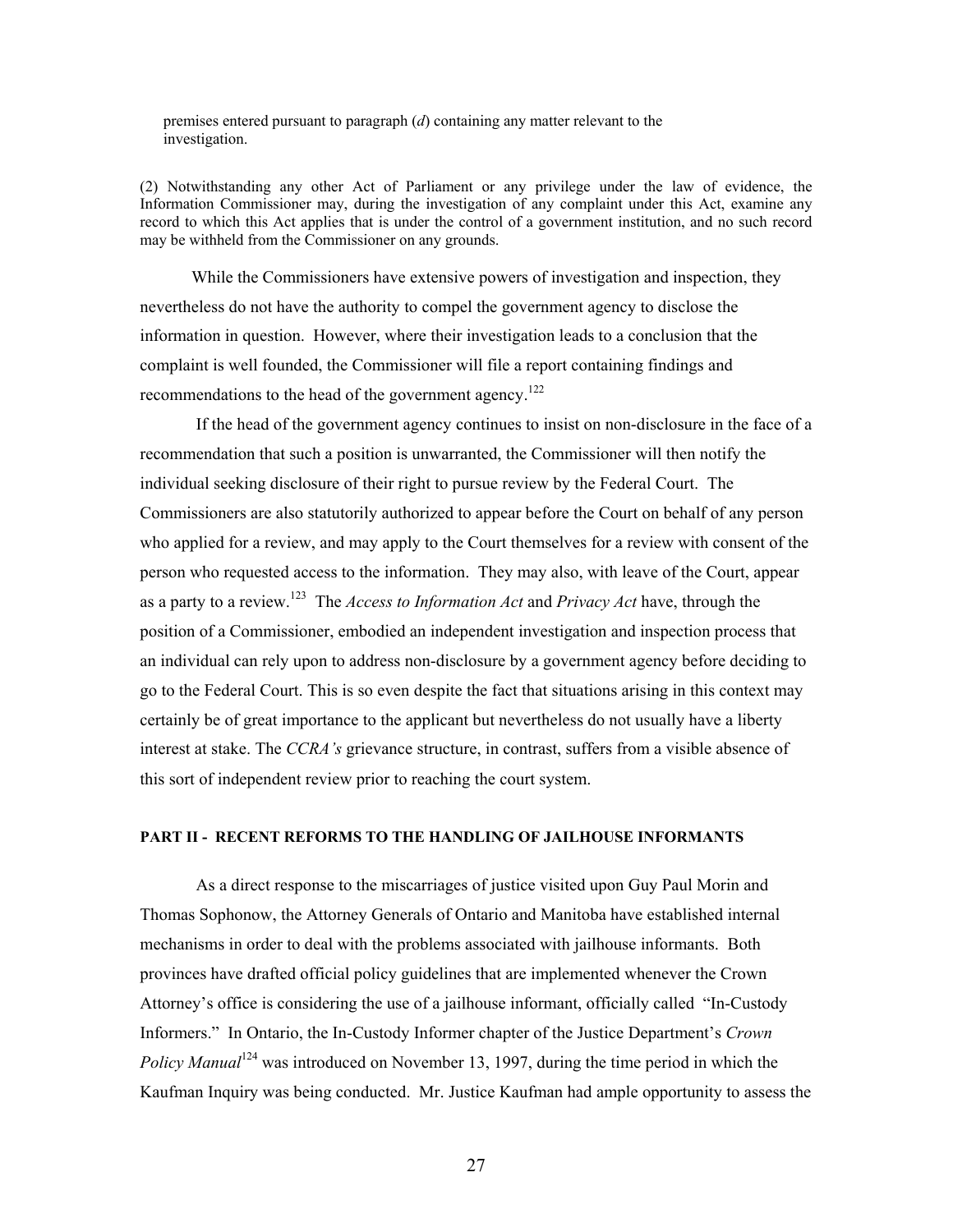content of the new policy and several of his final recommendations are aimed at revising or improving these guidelines. Mr. Justice Kaufman recognized that this initiative is "a laudable first step in addressing these difficult policy issues."125 The Manitoba *Policy Directive, Guideline No. 2: INF: 1*<sup>126</sup> was issued on July 12, 2000, while the Inquiry Regarding Thomas Sophonow was taking place. Although Mr. Justice Cory did not make specific reference to the *Policy Directive* in his final recommendations, he does state in his *Report* that the Manitoba guidelines may lead the country in this respect. According to Mr. Justice Cory, "it is very clear that Manitoba has commendably taken giant steps forward with regard to significantly restricting the use of jailhouse informants."<sup>127</sup> What follows next is a discussion of the substance of these selfimposed, internal Crown policy guidelines.

# **A. ONTARIO'S** *CROWN POLICY MANUAL # I -2*

The *Crown Policy Manual* of the A.G. of Ontario includes Policy # I-2 entitled "In-Custody Informers." This chapter consists of five basic parts: 'Introduction,' 'Whether to Present the Evidence of an In-Custody Informer,' 'Limits on Dealing with In-Custody Informers,' 'Disclosure,' and 'Informer Privilege.' The Introduction simply sets out the definition of an In-Custody Informer (a.k.a. jailhouse informant) and limits the scope of the policy to this specific type of informant.

The second section, entitled 'Whether to Present the Evidence of an In-Custody Informer,' essentially establishes a reliability threshold test in order to determine whether the informant gets to appear at trial as a witness. It begins with an admonishment to Crown counsel that this type of evidence is "subject to a number of frailties." As well, counsel are warned that "the danger of an unscrupulous witness manufacturing evidence for personal benefit cannot be overlooked, and this possibility should inform a prosecutor's exercise of discretion respecting the presentation of such evidence."

Next comes the substance of the test. The manual stipulates that the use of an In-Custody Informer as a witness should only be considered in cases where there is a "compelling public interest" in the presentation of their evidence. In order to determine whether a compelling public interest exists, the jailhouse informant must appear before an In-Custody Informer Committee composed of persons appointed by the Attorney General (most likely senior prosecutors). A central part of the threshold test is based upon a determination of whether the evidence of the informant is 'confirmed.' The *Manual* reads:

It is unlikely to be in the public interest to initiate or continue a prosecution based *only* on the unconfirmed evidence of an In-Custody Informer. Confirmation of evidence is not the same as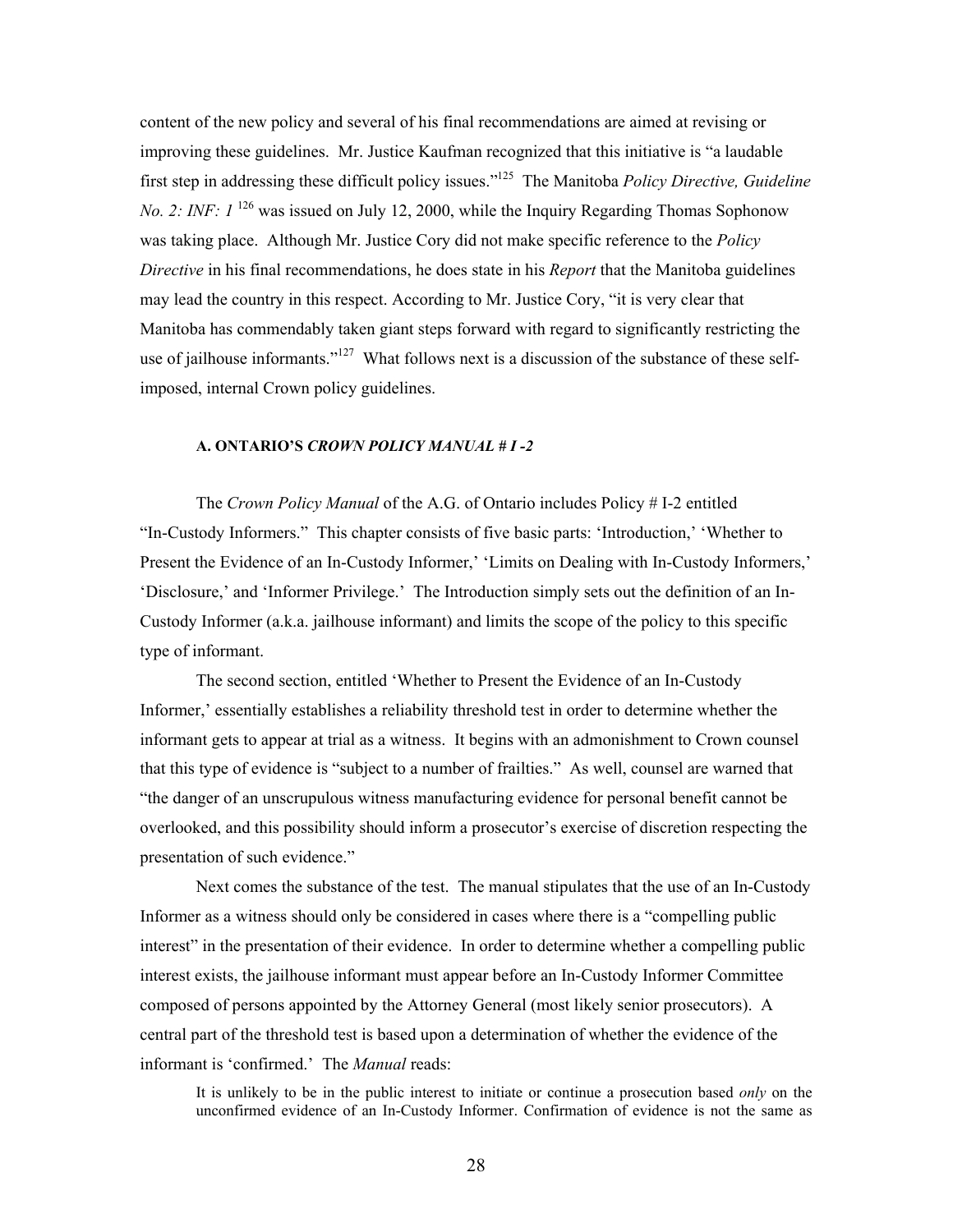corroboration. In the context of evidence from an In-Custody Informer, confirmation is evidence or information available to the Crown which contradicts a suggestion that the inculpatory aspects of the proposed evidence of the informer was fabricated.

In addition to the necessary condition of 'confirmation,' the Prosecutor and the Committee shall assess the reliability of a jailhouse informant's report of a statement by an accused according to the following matters:

- 1. whether the informer made some written or other record of the words spoken by the accused, and if so, whether the record was made contemporaneous to the statement of the accused, or is otherwise a reliable record;
- 2. the circumstances under which the informer's report of the statement was taken (e.g. report made immediately after the statement was made , report made to more than one officer, the informer's prior knowledge of offence or accused)
- 3. the reliability of an informer's report of an in-custody statement will generally be enhanced if it is given under oath and recorded on audio or video tape. (In this respect, the police should be encouraged to follow the guidelines set down in KGB.)
- 4. the manner in which the report of the statement is taken by police (e.g. use of non-leading questions, thorough report of words spoken by accused, thorough investigation of circumstances which might suggest opportunity (or lack of opportunity) to fabricate a statement)
- 5. an awareness of any evidence that may attest to or diminish the credibility of the informer including the presence or absence of any relationship between the accused and the informer;
- 6. the extent to which the statement is confirmed in the sense set out above;
- 7. the informer's general character including his or her criminal record;
- 8. any request the informer has made for benefits or special treatment and any promises which may have been made by a person in authority in connection with the provision of the statement or an agreement to testify;
- 9. whether the informer has in the past given reliable information to the authorities; and
- 10. whether the informer has previously claimed to have received statements while in custody.

This test is the basis of a screening mechanism that requires the Crown to assess the reliability of the informant's statement according to a clear set of factors.

In his report Mr. Justice Kaufman highlights several concerns he has with aspects of the Crown's policy. He asserts, in Recommendation  $39<sub>1</sub><sup>128</sup>$  that the definition of 'confirmation' set out by the Crown is not sufficient to achieve its intended purpose. Mr. Justice Kaufman would prefer to see 'confirmation' defined as "*credible* evidence or information, available to the Crown, *independent of the in-custody informer*, which *significantly supports* the position that the inculpatory aspects of the proposed evidence were not fabricated." Also, Recommendation  $41^{129}$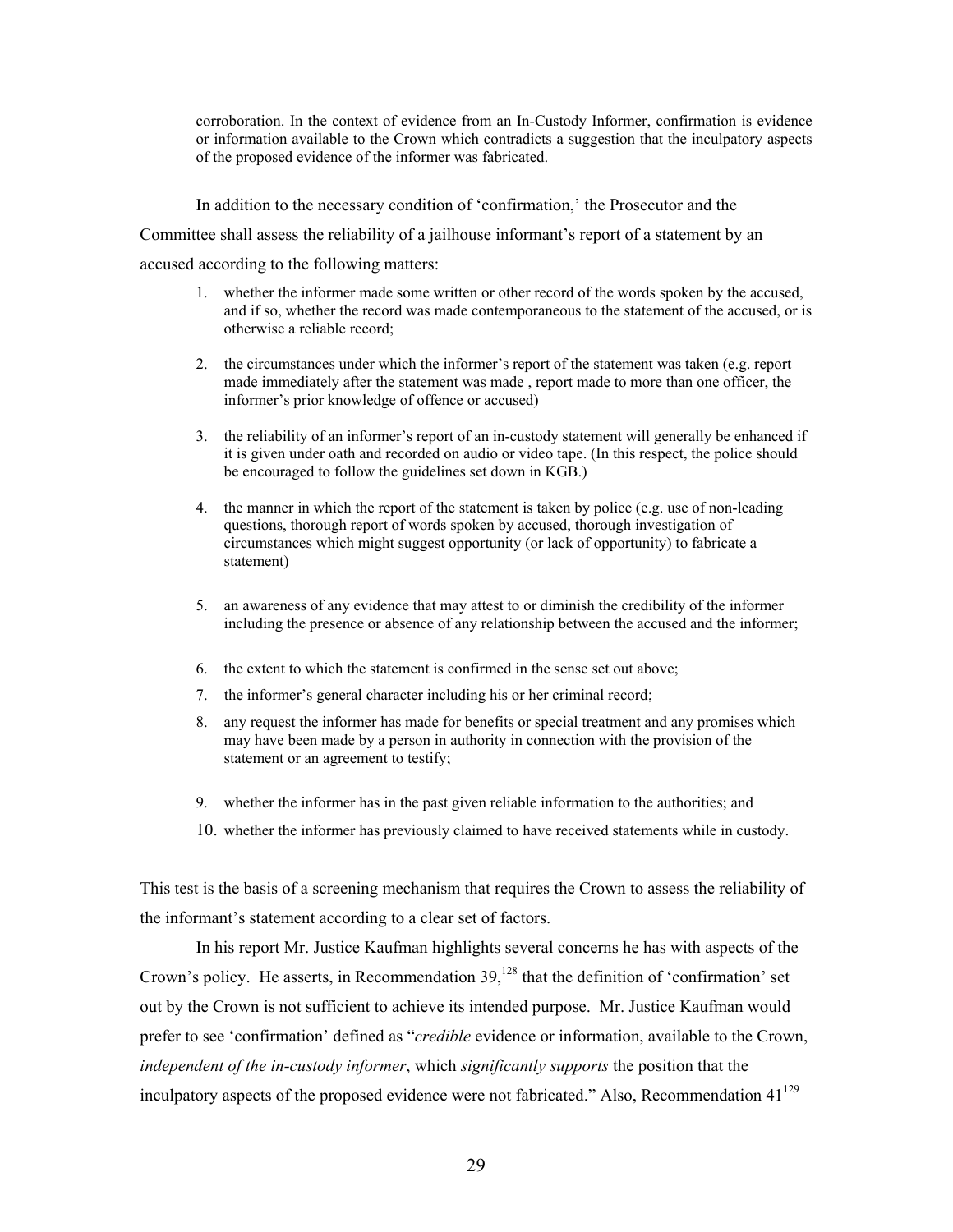reveals that Mr. Justice Kaufman does not view the list of items the Crown is to take in to consideration when assessing reliability as adequate. Some notable additions that he puts forth: 1) The specificity of the alleged statement. For example, a claim that the accused said 'I killed A.B.' is easy to make but extremely difficult for any accused to disprove. 2) The extent to which the statement contains details or leads to the discovery of evidence known only to the perpetrator. 3) The extent to which the statement contains details which could reasonably be accessed by the in-custody informer, other than through inculpatory statements by the accused. This consideration need involve an assessment of the information reasonably accessible to the incustody informer, through media reports, availability of the accused's Crown brief in jail, etc. According to Justice Kaufman Crown counsel should be mindful that, historically, some informers have shown great ingenuity in securing information thought to be inaccessible to them. Furthermore, some informers have converted details communicated by the accused in the context of an exculpatory statement into details which purport to prove the making of an inculpatory statement.

In assessing the substance of this reliability threshold test, it is obvious that the Crown has demonstrated a serious intent in curbing the dangers associated with jailhouse informants. "Unconfirmed" evidence of an in-custody informer will not go before the trier of fact. The guidelines have established a very detailed and comprehensive list of factors to be considered in determining reliability. Having the final decision rest with a committee is very important in that it removes to a degree potential bias or tunnel vision that a single prosecutor may have, particularly if he or she is the person trying the case. The Committee acts as a body of sober second thought. It should be noted that the Committee provision has been adopted to replace the original scheme where the final decision lay with the prosecutor and his or her Supervising Director. Even though Mr. Justice Kaufman would add some significant factors, the list constitutes a solid threshold test for reliability.

The third section of the Crown's policy entitled 'Limits on Dealing with In-Custody Informers' reminds counsel of the "agent of the state" test set out in  $R v Broyles.$ <sup>130</sup> The section begins with a warning to counsel that "an agent of the state must not compromise the right of the accused to remain silent." The *Manual* advises:

In dealing with in-custody informers prior to trial it is important for Crown counsel to keep in mind that any direct contact they have with an informer may become the subject of some future voir dire or other proceeding. Counsel dealing with an informer should not therefore, ordinarily, be counsel ultimately expected to conduct the prosecution.

What is potentially troubling about this passage is that it seems to be coaching Crown counsel on techniques in avoiding a state agent characterization for their informants. On the other hand, its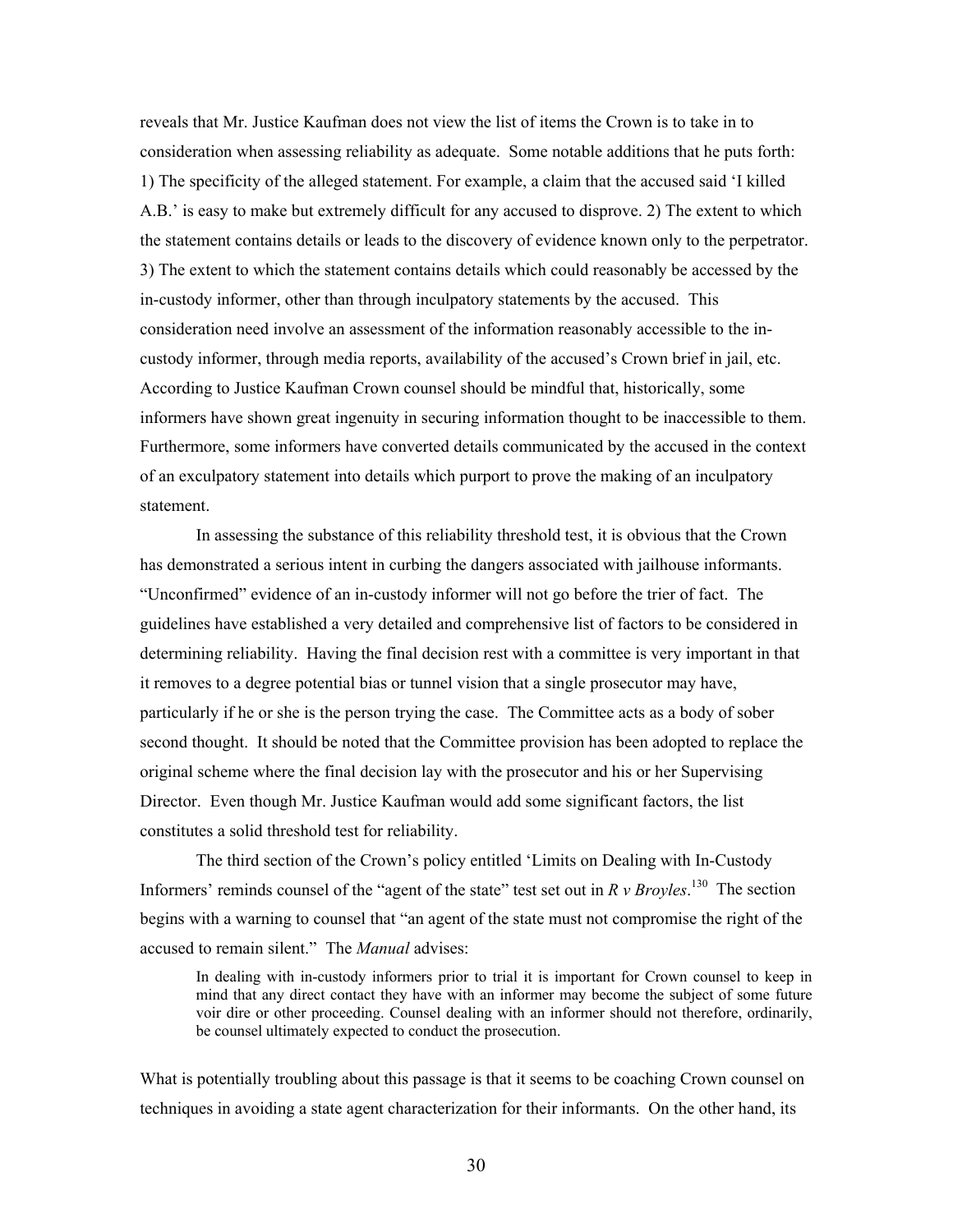intent may be simply to establish a cautious and prudent routine so that there can be no misunderstanding that the jailhouse informant's actions were completely independent of the state.

The fourth section of the Crown's policy entitled 'Disclosure' begins with the assertion that "the dangers of using in-custody informers in a prosecution give rise to a heavy onus on Crown counsel to make complete disclosure." A list of items is then provided for counsel in order to ensure disclosure is both full and fair. Crown counsel should review its disclosure to ensure the following, at a minimum, is included:

- 1. the criminal record of the in-custody informer including, where available, the synopsis relating to any convictions;
- 2. any information in the prosecutor's possession or control respecting the circumstances in which the informer may have previously testified for the Crown as informer, including at a minimum the date, location and court where the previous testimony was given (the police in taking the informer's statement should inquire into any prior experiences testifying for either the provincial or federal Crown as an informer);
- 3. any offers or promises made by police, corrections authorities, Crown counsel, or a witness protection program to the informer (or person associated with the informer) in consideration for the information in the present case;
- 4. any benefit given to the informer, members of the informer's family, or any other person as consideration for their co-operation with authorities, including (but not limited to): financial benefits beneficial treatment while in custody early consideration for parole outstanding charges reduced, stayed or withdrawn a reduced sentence on outstanding charges promises of 'best efforts' respecting any of the above, or any form of future indemnity
- 5. where possible, any arrangements providing for a benefit (as set out above) to a witness should be recorded on audio or video tape or reduced to writing and approved be a Director of the Criminal Law Division and disclosed to defence *prior to* receiving the testimony of the witness
- 6. copies of the notes of all police officers, corrections authorities or Crown counsel who made any promises of benefits or negotiated a benefit with an in-custody informer
- 7. the circumstances under which the in-custody informer and his or her information came to the attention of the authorities
- 8. if the informer will not be called as a Crown witness a disclosure obligation still exists subject to the informer's privilege

According to Justice Kaufman the Disclosure section is generally commendable.<sup>131</sup> This view is not disputed. The opening caution is quite forceful and the list of items to be disclosed is comprehensive. It is safe to say that, at least on paper, the Ontario *Crown Policy Manual* establishes a strong obligation to disclose several relevant matters to the defence when utilizing a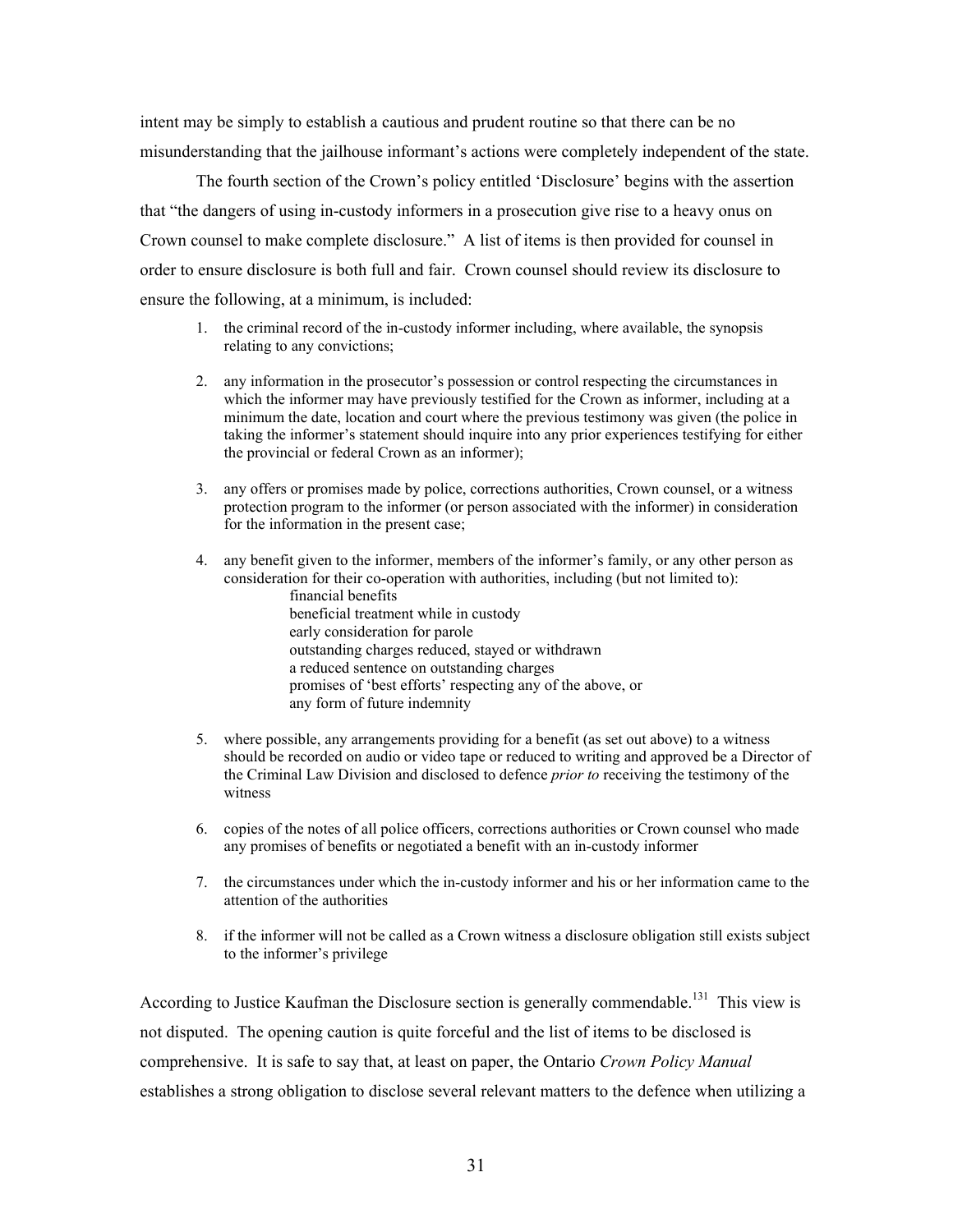jailhouse informant. The final section of Crown policy is entitled 'Informer Privilege' and it simply reminds counsel that if an In-Custody Informer does not intend to give testimony or make their statement known to the public, then they may be entitled to an informer's privilege.

#### **B. MANITOBA'S** *POLICY DIRECTIVE, GUIDELINE NO. 2: INF: 1*

The *In-Custody Informer Policy Directive* set out in the *Guidelines* of the Department of Justice of the Province of Manitoba is similar in its substance and structure to Ontario's *Crown Policy Manual*. It begins with a forceful discussion of the dangers inherent in the use of this type of evidence. The *Guidelines* then set out a list of "Criteria" or factors to be taken in to consideration when assessing reliability of the informer and the truthfulness of the proposed evidence. First and foremost is "The extent to which the statement is confirmed by independent evidence." For the most part, these criteria mirror those set out in Ontario's guidelines and discussed in the Kaufman *Report*, with the exception that in Manitoba, those assessing the informant's credibility are to also take into account "any relevant information contained in the Manitoba Justice In-Custody Informer Registry," and "any medical or psychiatric reports concerning the in-custody informer where relevant." Furthermore, the *Guidelines* stipulate that "under no circumstances shall Crown counsel call an in-custody informer who has a previous conviction for perjury, or any other conviction for dishonesty under oath or affirmation, unless the admission sought to be tendered was audio or video recorded, and authenticity of the recording can be verified, or the statements attributed to the accused are corroborated in a material way. (For instance, where the informer claims that the accused admitted he killed someone and disposed of the body at a particular location, and the police investigation locates the body at the location and under the circumstances described by the informer.) Nor, in general, shall counsel proceed to trial where the testimony of the in-custody informer is the sole evidence linking the accused to the offence."

 Next, an In-Custody Informer Assessment Committee ("ICIAC") is established in order to decide whether to call the evidence of a jailhouse informant. The ICIAC is composed of the following: the Assistant Deputy Attorney General (as chair); Director of Prosecutions; the Senior Crown Attorney in charge; General Counsel, and the Prosecutor having conduct of the case. The *Guidelines* then give the ICIAC the following instructions:

Wherever possible, the Chair should arrange for the police to conduct an investigation that will assist in making a decision on the suitability of calling the in-custody informer as a witness. The Committee should have a broad range of material and information available to inform its decision,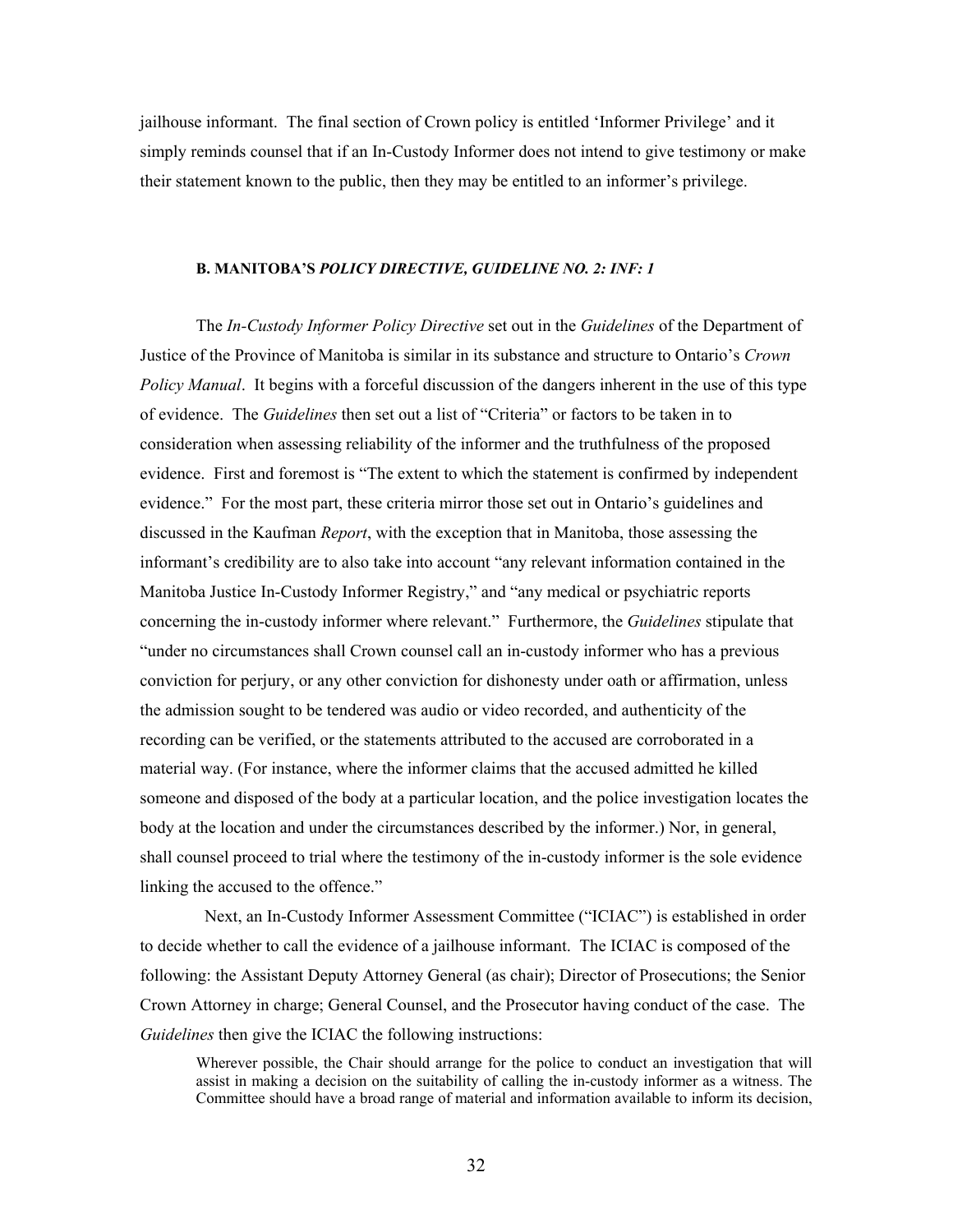including: previous police reports dealing with the informer; a waiver of confidentiality concerning his (or her) prison files; disposition of charges previously laid against the informer, transcripts of previous testimony provided by the informer, including any findings of credibility made by the trial judge; aliases that may previously have been used, and information on whether the proposed witness has previously been turned down as an informant/witness. Any material received should be discussed with the informant before a decision is made. Before making a final assessment, the in-custody informant must provide a videotaped statement in accordance with the decision of the Supreme Court of Canada in R v K.G.B. (1993), 79 C.C.C. (3d) 257 (S.C.C.)

 Like Ontario, Manitoba has taken the position that the vetting of a jailhouse informant's testimony is best left to a committee rather than the individual attorney prosecuting the case, or his or her supervisor. Although it cannot be viewed as a completely independent body, these reviewing committees do provide a relative arms length assessment of an informant's level of reliability.

There is also a formal reminder to Crown counsel of the obligation of disclosure along with a list of materials and information that, at a minimum, is to be handed over to defence counsel. The disclosure requirement is not limited to but includes: the criminal record of the informer; the Manitoba Registry record of the informer, if any; particulars respecting any benefits, promises or understandings between the in-custody informer and the crown, police or correctional authorities, including any written agreements to testify; and other known evidence that may attest to or diminish the credibility of the informer, including any relevant medical or psychological reports accessible to the Crown, and all of the materials originally placed before the Assessment Committee providing it is lawful to disclose them. Once again, these provisions give further testament to the fact that full and complete disclosure is essential in order to achieve a fair process.

The Manitoba *Guidelines* contain certain provisions that are not found in the Ontario version. First, there is a requirement upon the office of the Deputy Attorney General to maintain a publicly accessible In-Custody Informer Registry, where all decisions taken by the Assessment Committee are to be documented. Secondly, where the Assessment Committee has approved the proposed testimony of an in-custody informer, the Department must enter into a written agreement with the informer to testify, in which all of the understandings, terms and conditions of that testimony are agreed upon. Finally, the *Guidelines* explicitly mandate the prosecution of a jailhouse informant for giving false statements and if convicted of perjury or a similar offence, Crown counsel shall ask for a significant consecutive prison term.

In the end, having reviewed the substance of the policy directives implemented by Ontario and Manitoba, it cannot be disputed that these Provinces have taken serious steps towards alleviating the inherent dangers associated with jailhouse informants. At least on paper, it seems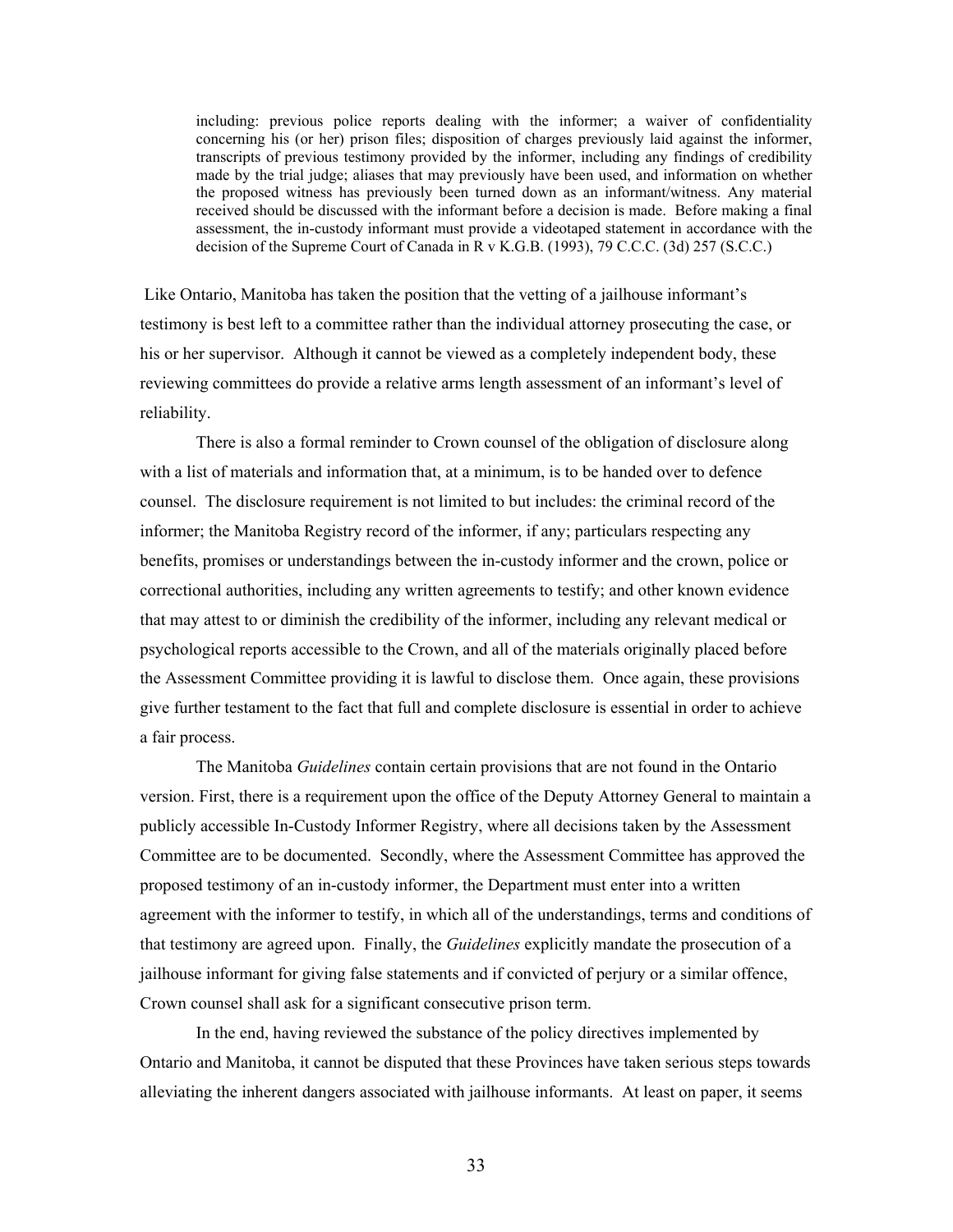that only the most 'reliable' of jailhouse informants will make it through the Crown's own filter. Even where a jailhouse informant has passed the test and is called by the Crown to give evidence, the detailed disclosure requirements ensure that the defence will have been afforded a fair opportunity to test the informant's veracity in cross-examination.

# **PART III - PROPOSALS FOR CHANGE IN THE USE OF PRISON INFORMANTS**

The Kaufman and Sophonow Inquiries have spurred the Attorney Generals of Ontario and Manitoba to implement mechanisms aimed at seriously reducing the chance of future miscarriages of justice at the hands of jailhouse informants. The time has come for Parliament and the CSC to curb the injustices perpetrated at the hands of prison informants by introducing similar measures within the *CCRA* and *CCR Regulations*. Doing so would ensure that information emanating from the prison informant is utilized by correctional authorities in a manner consistent with the duty to act fairly and in accordance with the principles of fundamental justice. The jailhouse informant *Guidelines* and *Policy Directives* set out by Manitoba and Ontario provide an appropriate model upon which to base a substantial amount of the changes required in the use of prison informants within the correctional context. Where the difficulties associated with prison informants diverge from the jailhouse informant experience, for example with regards to the issue of disclosure, the focus should shift to other areas of law where the same sort of problem has been dealt with successfully. What follows next is an attempt to put forth proposals for reform that aim to achieve a more appropriate balance between the operational requirements of correctional decision-making and the need to provide inmates who face further restrictions upon their residual liberty with a sufficient level of procedural fairness.

#### **A.** *REVIEW OF NON-DISCLOSURE DECISIONS BY AN INDEPENDENT ADJUDICATOR*

As we saw in Part I of this paper, the issue of disclosure looms large in decisions of involuntary transfer and administrative segregation. The problem with the way it is handled currently stems from the fact that the internal grievance structure does not provide an independent review of decisions to refuse disclosure. Judicial review is an option that few inmates can afford. For those who have the means, by the time they get to the Federal Court it is far too late to undo the real damage. Moreover, the fact that the Federal Court has discretion to review the matter on the basis of affidavit evidence rather than being statutorily obligated to inspect the actual information in question creates a situation where the inmate's perception that he or she is being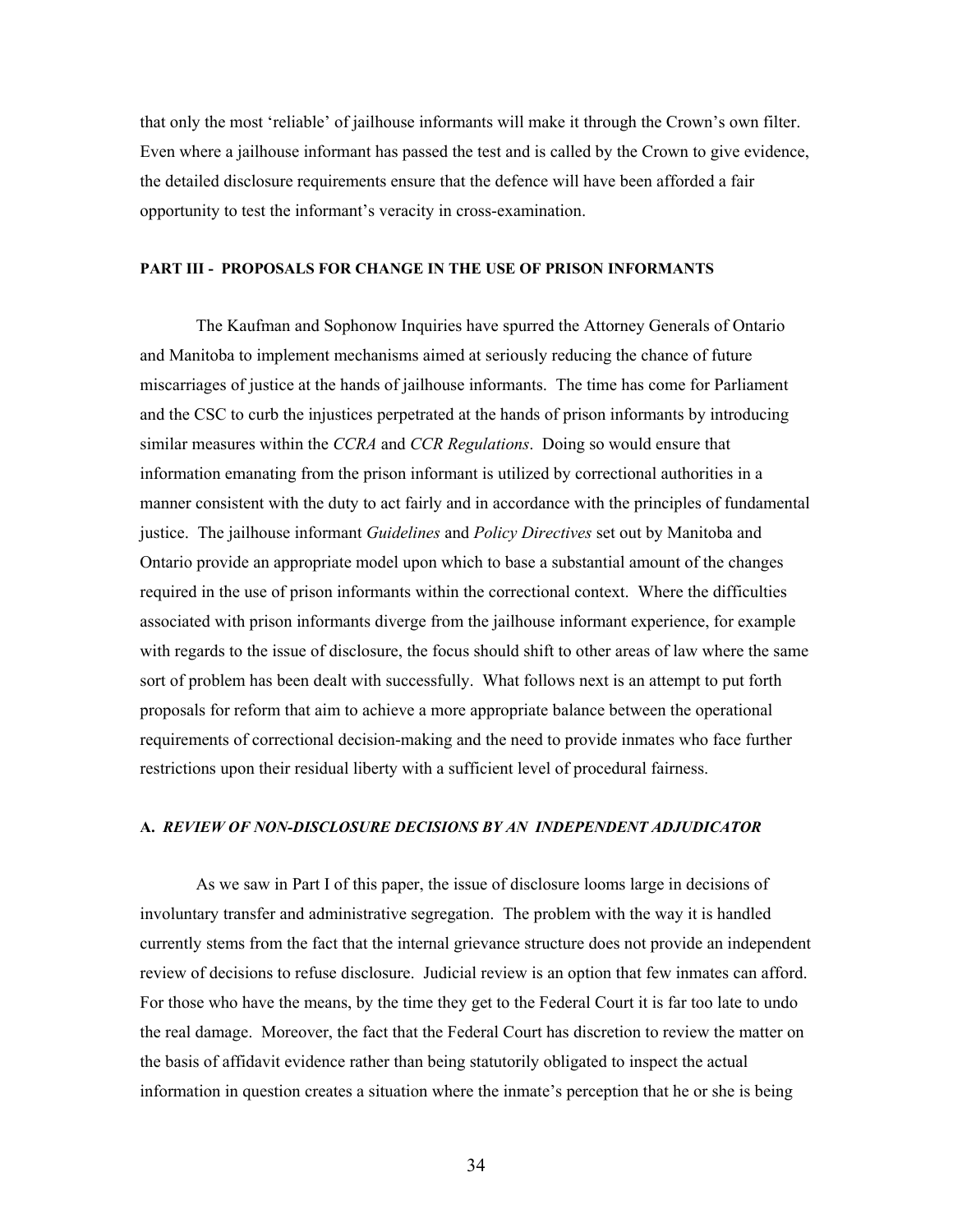treated capriciously or in bad faith is left unresolved. As a consequence, any reforms to the way the disclosure issue is handled in the correctional setting must be predicated on three fundamental principles. First, there must be a fully independent review structure. Second, the review mechanism must be located at the front end of the process. Third, there must be an explicit duty imposed upon the reviewer to inspect and examine all of the information that the correctional authorities have refused to disclose.

These principles for reform can be realistically embodied within the *Regulations* without compromising in any way the institution's real need to maintain strict confidentiality over the information in question right up until a final decision is made in respect to non-disclosure. It is suggested here that independent adjudication would be the most appropriate and effective means to achieve this end. Sections 24 to 41 of the *Regulations* cover the topic of "Inmate Discipline" where an Independent Chairperson is appointed by the Minister to oversee and administer hearings into disciplinary offences categorized as "serious." This same Independent Chairperson should be statutorily authorized to review and make a final decision upon an inmate's objection to a claim of non-disclosure by correctional authorities. In this way, inmates who seek further disclosure than what has been provided in order to answer or rebut an allegation of wrongdoing that has led to administrative segregation or a recommendation for involuntary transfer are not left with a deep sense of being treated arbitrarily and unfairly in the sense spoken of by Madame Justice Reed in *Gough*.

In reviewing disputes over non-disclosure, the *Regulations* must be structured in such a way that a duty to inspect and review the actual information in question is imposed upon the Independent Chairperson. We saw this principle embodied in Subsection 82.1(10) of the *Immigration Act*. This is a crucial component of any future review procedure as it is the only way to make certain that the authorities are holding back only what is "strictly necessary." To do otherwise would be to undermine the principles laid out in *Demaria* and Section 27 of the *CCRA*, and to make the Independent Chairperson's job virtually impossible by casting his or her decision to the winds of speculation. The Independent Chairperson's decision cannot be based solely on a review of affidavit evidence provided by correctional authorities. In order to ensure full compliance, the *Regulations* should contain a provision explicitly granting the Independent Chairperson access to all documents and information in the hands of the authorities. Furthermore, the *Regulations* should repeat the notion, established in *Demaria*, that the burden of proof lies with prison officials. These last two requirements would simply make the *CCRA* and *Regulations* consistent with the similar provisions found in the *Access to Information Act* and the *Privacy Act*.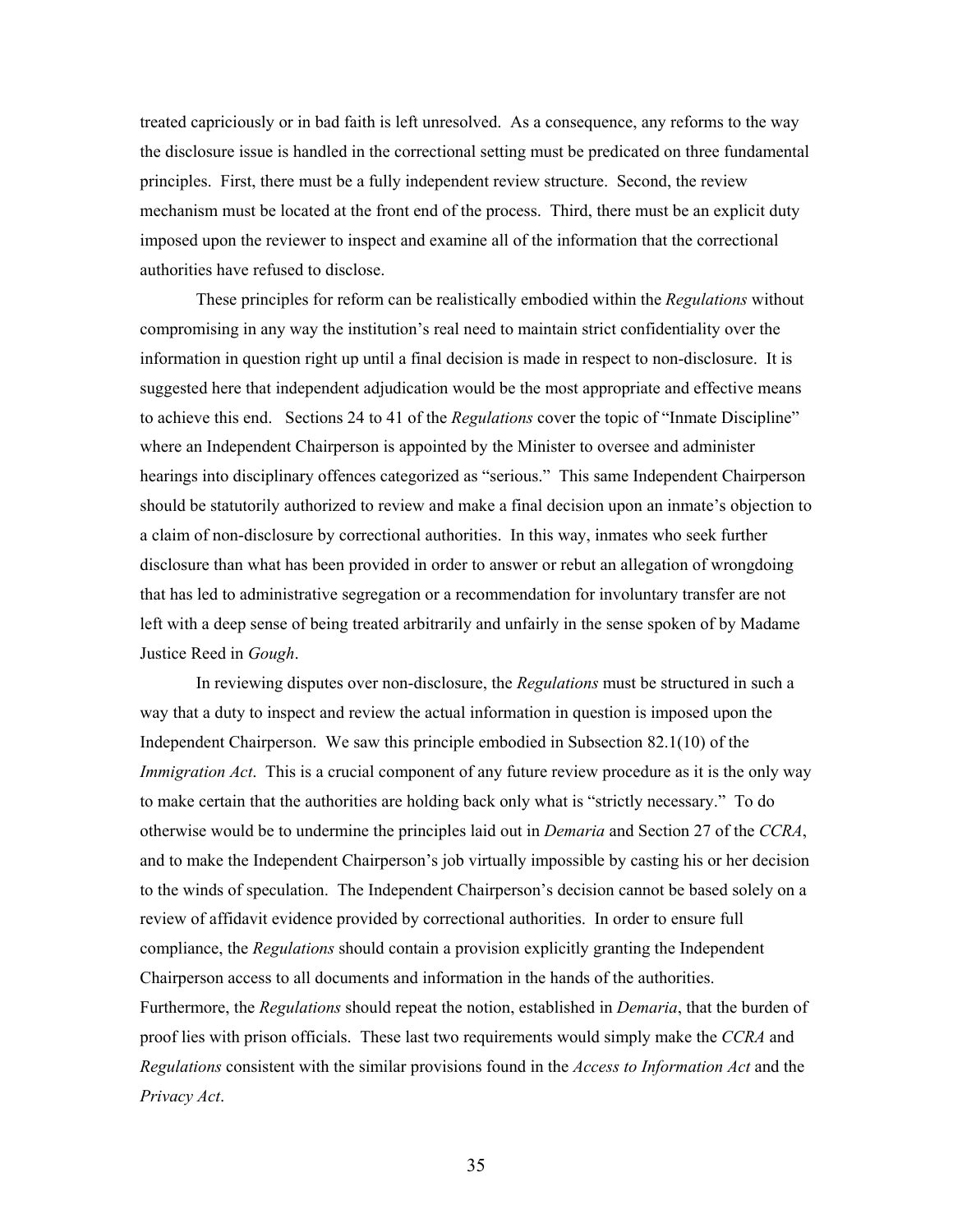While an independent review is critical, the *Regulations* must also contain provisions that shield the interests of correctional authorities. Confidentiality must be protected right up until the Independent Chairperson makes his or her determination, so that justified claims to nondisclosure will not be compromised. This necessarily entails that an inmate or his representative cannot be privy to the information in question while attempting to demonstrate that nondisclosure is unwarranted. Hence, the *Regulations* should adopt the procedures employed in all of the Federal Acts we have seen earlier that must contend with this same problem, and provide for an obligatory *in camera* hearing by the Independent Chairperson where correctional authorities make their representations *ex parte*. As well, it is important that the *Regulations* are set up so that there is no confusion as to what the consequences would be where a claim to nondisclosure is found to be unjustified. In such a case, the *Regulations* should once again mirror the *Immigration Act* approach. As such, after the Independent Chairperson inspects the information, that information should be returned to correctional authorities and shall not be considered by those authorities in their substantive decision (of administrative segregation or involuntary transfer) if, in the opinion of the Independent Chairperson, a claim to non-disclosure is unjustified and where prison authorities maintain their position refusing disclosure. If the Independent Chairperson determines that the information should not be disclosed pursuant to Subsection 27(3) of the *CCRA*, then that information should remain confidential but may be considered by the authorities in making its determination of the substantive issue.

# **B.** *CREATING A RELAIBILITY THRESHOLD TEST ADMINISTERED BY AN INDPENDENT AJDUICATOR*

In terms of the issues concerning credibility and reliability, we have seen how the central difficulty lies with a decision-making process devoid of any procedural safeguards aimed at facilitating an assessment of the reliability of prison informant information. It is clear that an inmate alleged of wrongdoing cannot be afforded the right to confrontation and crossexamination if it is necessary to maintain confidential the identity of informants. However, the governing legislation mandates correctional decision-making regarding administrative segregation and involuntary transfer on the basis of credible evidence, yet the present decisionmaking structure is not set up or executed in such a way as to provide any alternative means of assessing the reliability of confidential informant information that would satisfy a sufficient level of procedural fairness. It is asserted here that a viable solution to this problem would be to project into the correctional context a reliability threshold test similar to the one adopted by the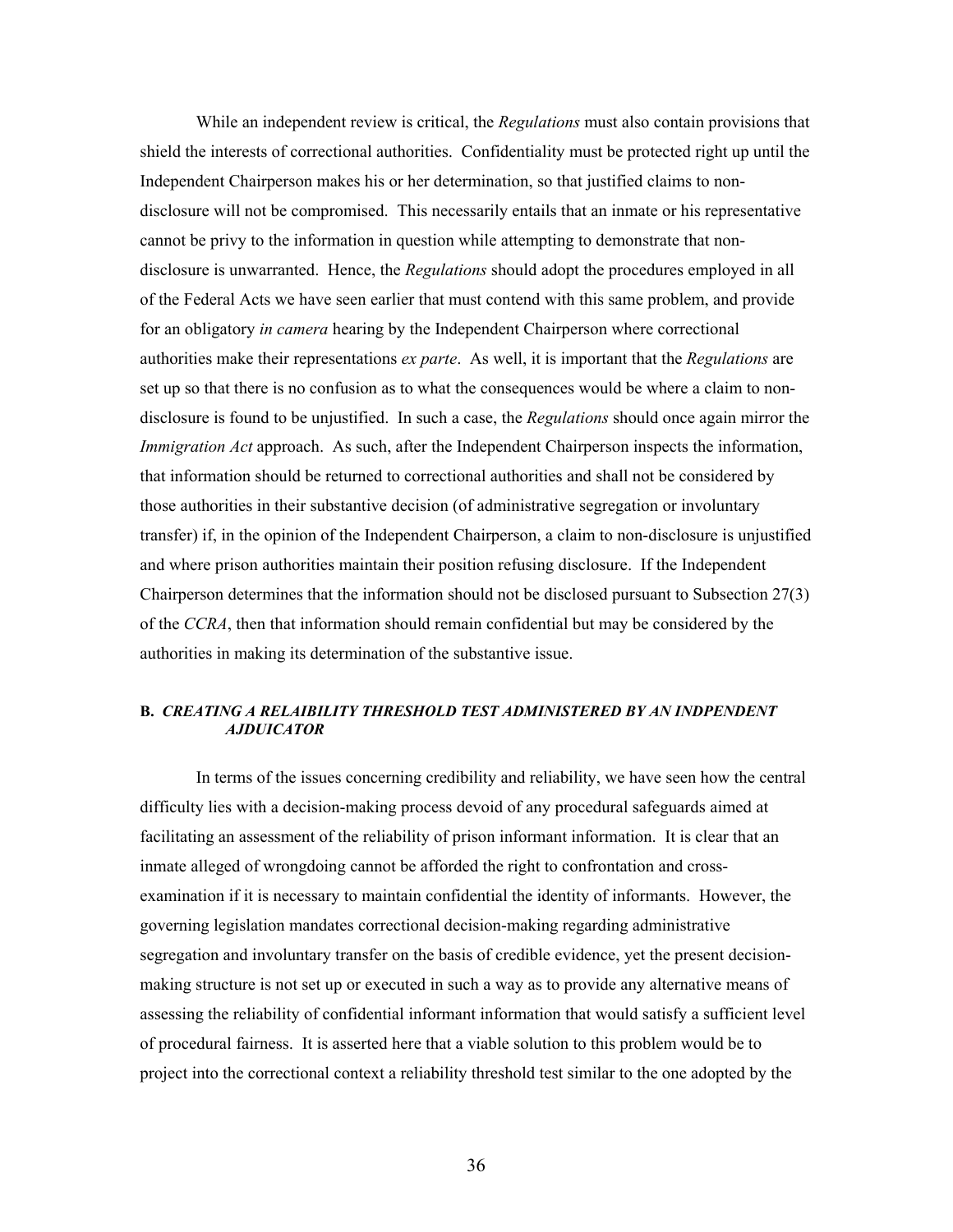Attorney Generals of Ontario and Manitoba within their respective policy guidelines regarding the use of jailhouse informants in the prosecution of criminal offences.

 The *Regulations* could easily incorporate a threshold test where information emanating from a prison informant could be assessed according to a set of objective, codified criteria thus ensuring the existence of a sufficient level of reliability before such information is relied upon to deny or further reduce an inmate's liberty. The test should begin with a stipulation that a correctional decision affecting the liberty interest of an inmate must not be made on the basis of "unconfirmed" information provided by an informant. Borrowing from Mr. Justice Kaufman's preferred definition, 'confirmation' of informant information should entail the existence of *credible* evidence or information, available to correctional authorities, *independent of the prison informant*, which *significantly supports* the position that the inculpatory aspects of the informant's proffered information were not fabricated. If the informant's information is deemed "confirmed," then that information may or may not be relied upon depending on a further qualitative assessment of credibility and reliability according, but not limited, to the following factors:

- ° the circumstances under which the informer's report of the proffered information was taken (for example: the report was made immediately upon an informant's observation of an incident)
- ° the manner in which the report of the proffered information is taken by correctional authorities (for example: use of non-leading questions, thorough investigation of circumstances which might suggest an opportunity, or lack of opportunity, to fabricate a statement)
- ° an awareness of any evidence that may attest to or diminish the credibility of the informer including the presence or absence of any relationship between the inmate accused of wrongdoing and the informer
- ° the extent to which the information is confirmed in the sense set out above
- ° the informer's general character including his or her correctional record
- ° any request the informer has made for benefits or special treatment and any promises which may have been made by correctional authorities in connection with the proffering of the information
- ° whether the informer has in the past given reliable information to correctional authorities, or whether the informer has given information in the past that was viewed either as false or not credible/reliable
- ° the specificity of the information and the extent to which the information contains details and leads to the discovery of evidence known or attributable only to the perpetrator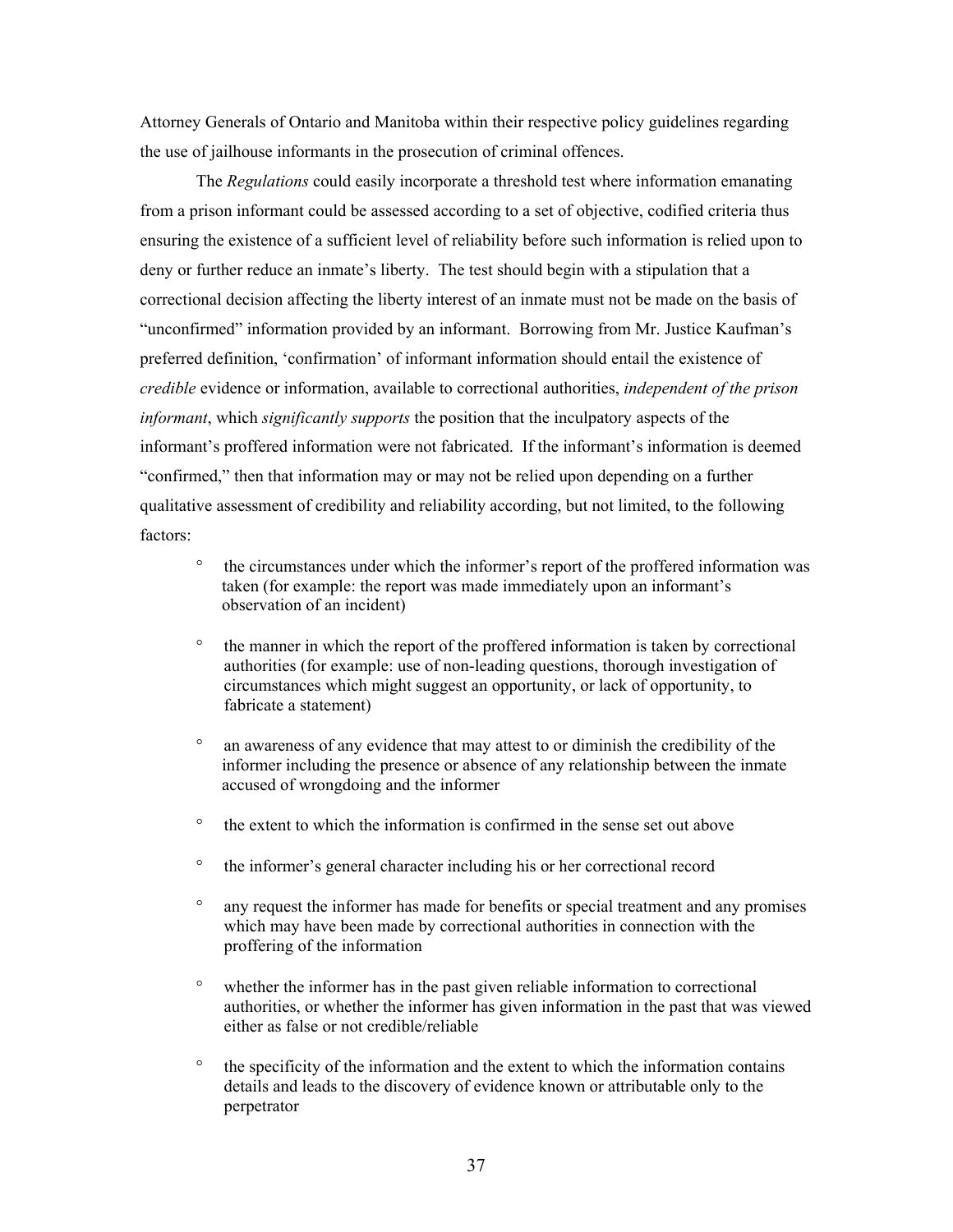It is suggested here that in incorporating the above threshold test, the *Regulations* should also make it clear that responsibility for the administration of the test must lie, as in the case of the disclosure issue, with the Independent Chairperson. Independent adjudication is necessary in this matter since it would be, as Madame Justice Reed asserted in *Gough*, self-serving and no answer to the inmate's perception that he is being dealt with arbitrarily and capriciously if correctional authorities themselves were to be authorized to administer the test.

Some may point to the fact that Crown counsel are responsible for administering the reliability threshold test for jailhouse informants in order to support an argument that independent adjudication in the correctional setting is not really necessary. While it is true that the jailhouse informant test falls under the rubric of prosecutorial discretion, the two situations are distinguishable and there nevertheless remains an undercurrent of arms-length decision making even though we are talking about internal crown policy guidelines. To begin with, it would have been preferable in the criminal trial context if the courts were to administer a reliability hearing at a *voir dire* for jailhouse informant testimony. Yet, as was discussed in Part I of this paper, there are serious legal and philosophical impediments deterring the courts from proceeding with that option. Entrenching a reliability threshold test for jailhouse informants within the internal policy manuals of the Crown can only be seen as the next best thing. There are no similar legal obstacles making independent adjudication of informant reliability in the prison context difficult to establish.

Furthermore, the reliability test established by the Crown for jailhouse informants is a threshold test only. Once the Crown decides to offer the jailhouse informant's testimony as evidence, the decision over the ultimate reliability still remains with an independent trier of fact – the jury. Just because a jailhouse informant has passed the Crown's internal threshold test it does not necessarily follow that a jury will find that evidence credible and assign any weight to it, particularly if cross-examination proves to be exceptional. In the prison context, the decision over the ultimate reliability of a prison informant's information lies not with an independent body, but rather with the correctional decision-maker. In such a case, it can only be fair to balance off the equation with independent adjudication at the threshold stage. Finally, although fully administered by the Crown, the jailhouse informant test nevertheless is characterized by a relative degree of arms length decision making in the sense that a committee, rather than the prosecuting attorney, conducts the review. All and all, it would be difficult to successfully argue that there is no need for independent adjudication of the matter in the correctional context on the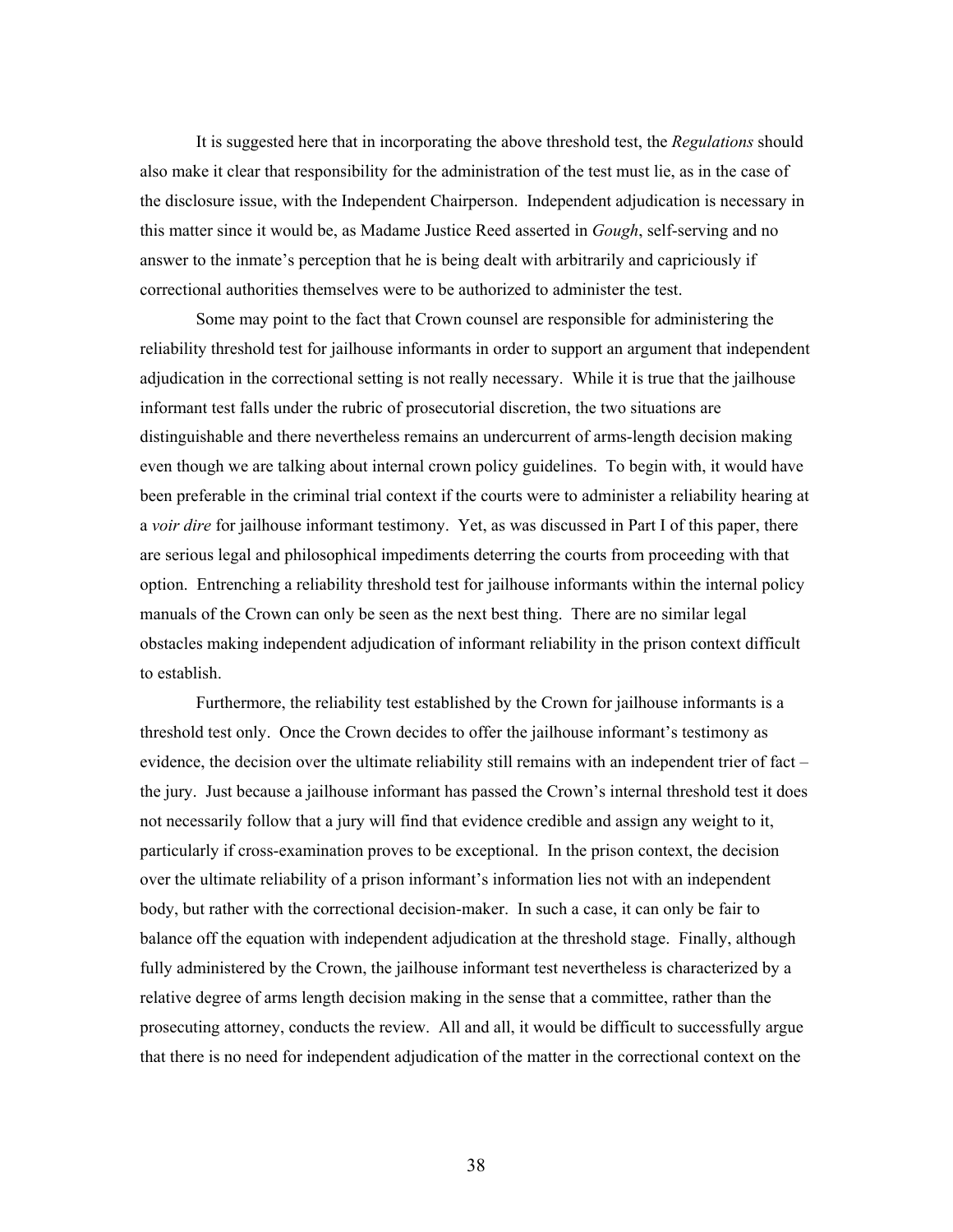reasoning that a reliability review of jailhouse informants is conducted solely within the Crown's prerogative.

#### **C.** *SANCTIONS AGAINST DELIBERATLEY PROVIDING FALSE INFORMATION*

This final proposal is aimed at deterring prison informants from deliberately passing on to correctional authorities information that they know is completely false. We have seen how Manitoba's jailhouse informant *Policy Directive* explicitly sets out that "Crown Counsel are expected to prosecute cases vigorously where an in-custody informer has lied to the police, Crown Attorney, or the court." As well, where a jailhouse informant is convicted of perjury or a similar offence, "Crown Counsel shall ask for a significant consecutive prison term." The rationale behind such a policy is deterrence and it is suggested here that this sort of reasoning applies also to the correctional context where prison informants are often immune from official sanction against the proffering of information that they know is false and which in some way serves their own interests. Perhaps the most efficient way to deter prison informants from passing on false information would be to remove the veil of confidentiality and grant the alleged wrongdoer with the right to confrontation and cross-examination. This option, however, would also have the negative consequence of drying up the well of accurate and truthful informant information. Thus, the only option for reform in this manner would be to create an official sanction against a deliberate proffering of false information that at the same time does not jeopardize the identity of the informant.

Given that any sanction must not have the affect of revealing the informant's identity, it would therefore not be wise to deal with this sort of activity by adding it to the list of disciplinary offences found in Section 40 of the *CCRA*. It would be possible, however, to situate a viable and appropriate sanction within the list of enumerated substantive criteria found in the model "Transfer Code" advocated by Professor Jackson.<sup>132</sup> Deliberately passing on false information that contains allegations of wrongdoing by another inmate to correctional authorities, with the design and intent of creating serious problems for that inmate, should be included in a list of acts considered as *prima facie* grounds for transfer to higher security. Ideally, it would be appropriate for correctional administrators to presently view this sort of action on the part of prison informants as a transgression falling within Section 28 of the *CCRA* and Section 18 of the *Regulations*. Yet, it is unclear whether prison authorities, particularly the IPSOs, view this sort of thing as a serious threat to the good order and security of the institution or whether they just simply turn a blind eye and consider it an unfortunate part of the job that just comes with the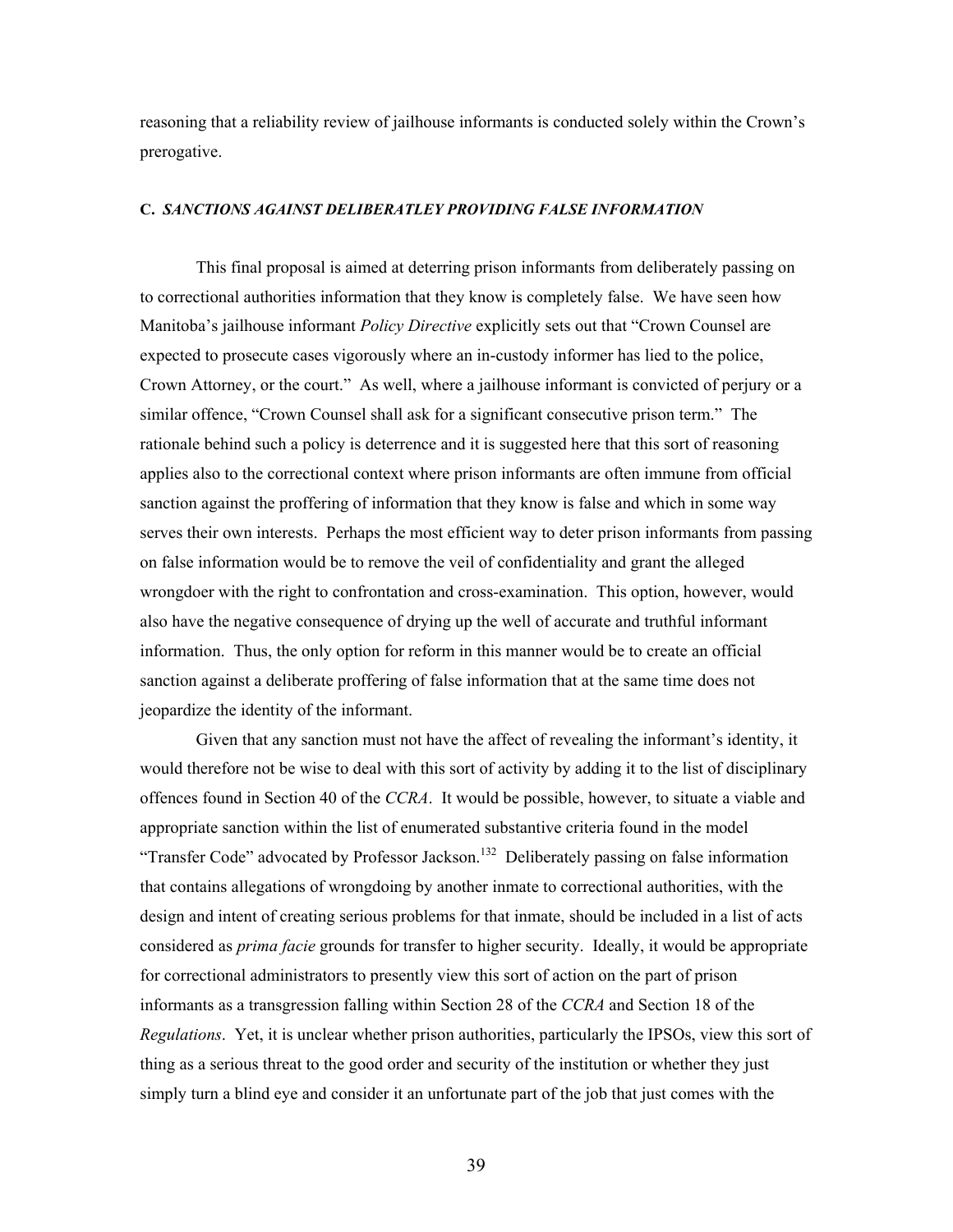territory. The creation of a Transfer Code, and the placing of this pernicious activity within the short list of criteria for transfer to higher security, would go a long way to deterring prison inmates from passing on false information which presently wreaks so much havoc in the lives of so many inmates and the just administration of the institution.

# **CONCLUSION**

In the end, there is no doubt that the use of the prison informant in the administration of the Canadian penitentiary is, at least for the near future, here to stay. Through a comprehensive comparison with the recent experiences of the criminal justice system in regards to jailhouse informants, this paper has attempted to flesh out the significant challenges posed by the use of prison informants, explain the manner in which the current correctional decision-making process is dreadfully inadequate in responding to these difficulties, and to suggest a series of reforms aimed at achieving a more appropriate balance between the operational requirements of Corrections and the need to provide inmates who face further restrictions upon their liberty with a sufficient level of procedural fairness. The Attorney Generals of Manitoba and Ontario have taken serious pro-active steps to ensure that the criminal justice system is no longer vulnerable to the unscrupulous jailhouse informant. It is time for Parliament, the CSC, and the Courts to follow that lead.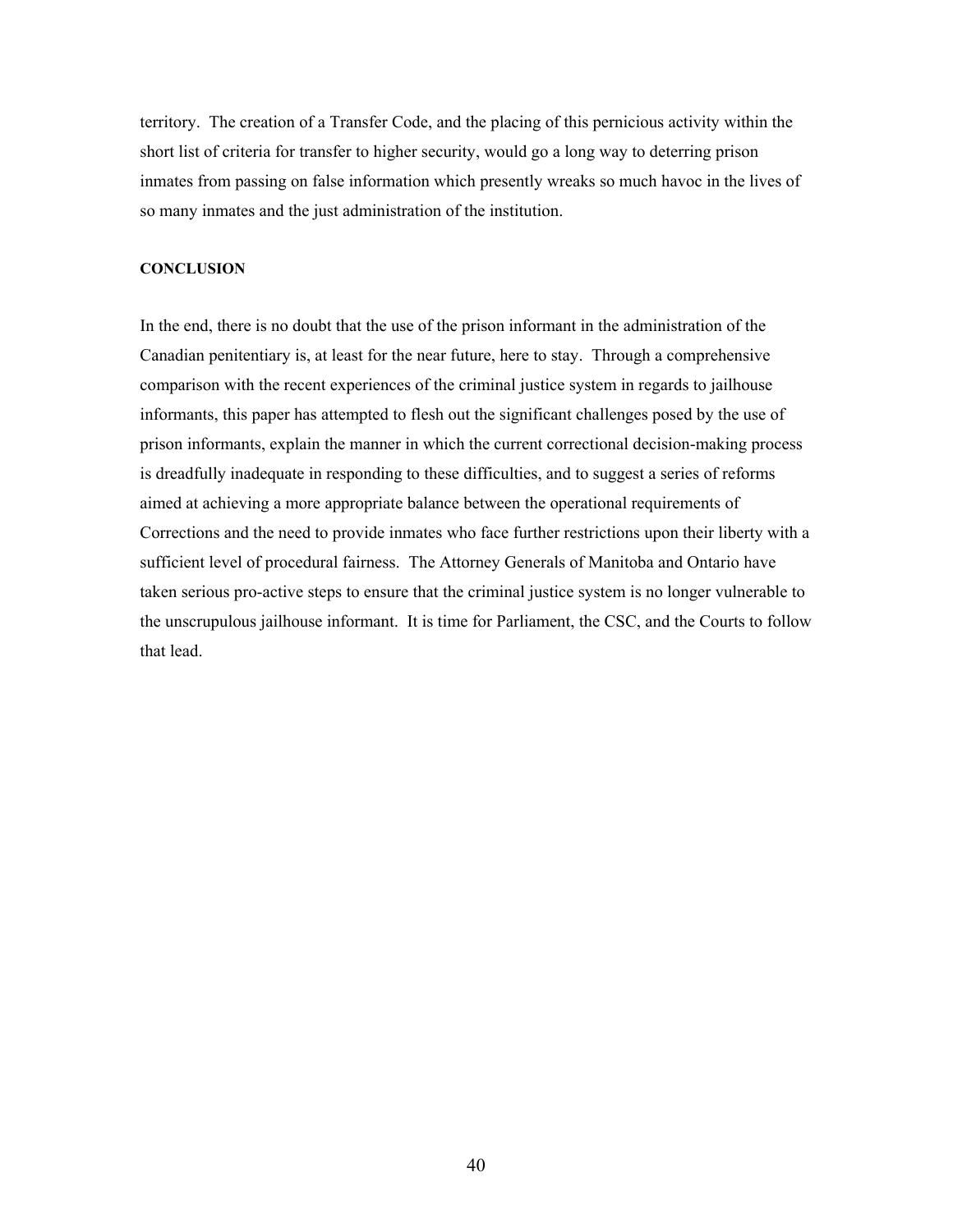## **ENDNOTES**

1. Christopher Sherrin, "Jailhouse Informants, Part I: Problems with their Use" (1997), 40 CRIMINAL LAW QUARTERLY 106 at pp. 106-107.

2. Evan Haglund, "Impeaching the Underworld Informant" (1990), 63 SOUTHERN CALIFORNIA LAW REVIEW 1407 at p. 1423.

3. Elizabeth Ganong, "Involuntary Confessions and the Jailhouse Informant: An Examination of *Arizona v Fulminante*" (1992), 19 HASTINGS CONSTITUTIONAL LAW QUARTERLY 911 at p.932.

4. Christine Boyle and Marilyn MacCrimmon, "The Law on Fact Finding Simply Stated" (2001), in TOPICS IN PROCEDURE AND EVIDENCE CASEBOOK. (Vancouver: UBC Law School Distribution Centre: 2001) at p.123.

5. Sherrin, *supra*, note 1, at p.110.

6. *Ibid*., at p.110.

7. Haglund, *supra*, note 2, at p.1412.

8. See *United States v Bernal-Obesco*, 989 F. 2d 331 (1993) (9<sup>th</sup> Cir. U.S. C.A.); and *Pollitt v The Queen* (1992), 174 C.L.R. 558 (Aus. H. Ct.)

9. Manitoba Attorney General, *The Inquiry Regarding Thomas Sophonow*, ON LINE AT:<http://www.gov.mb.ca/justice/sophonow/jailhouse/index.html>.

10. *Ibid*., at<http://www.gov.mb.ca/justice/sophonow/recommendations/English.html>

11. Sherrin, *supra*, note 1, at p.116.

12. *R v Bevan* (1993), 82 C.C.C. (3d) 310 (S.C.C.) at p.327.

13. *R v Babinski* (1991), 67 C.C.C. (3d) 187 (Ont. C.A.), affirmed (1992), 76 C.C.C. (3d) 286 (S.C.C.).

14. *R v Brooks* (2000), 141 C.C.C. (3d) 321 (S.C.C.).

15. *Ibid*., at p.361.

16. Sherrin, *supra*, note 1, at p.117.

17. Clifford Zimmerman, "Toward a New Version of Informants: A History of Abuses and Suggestions for Reform" (1994), 22 HASTINGS CONSTITUTIONAL LAW QUARTERLY 81 at p.105.

18. Sophonow Inquiry, *supra,* note 9, at [http://www.gov.mb.ca/justice/sophonow/jailhouse/us.html.](http://www.gov.mb.ca/justice/sophonow/jailhouse/index.html)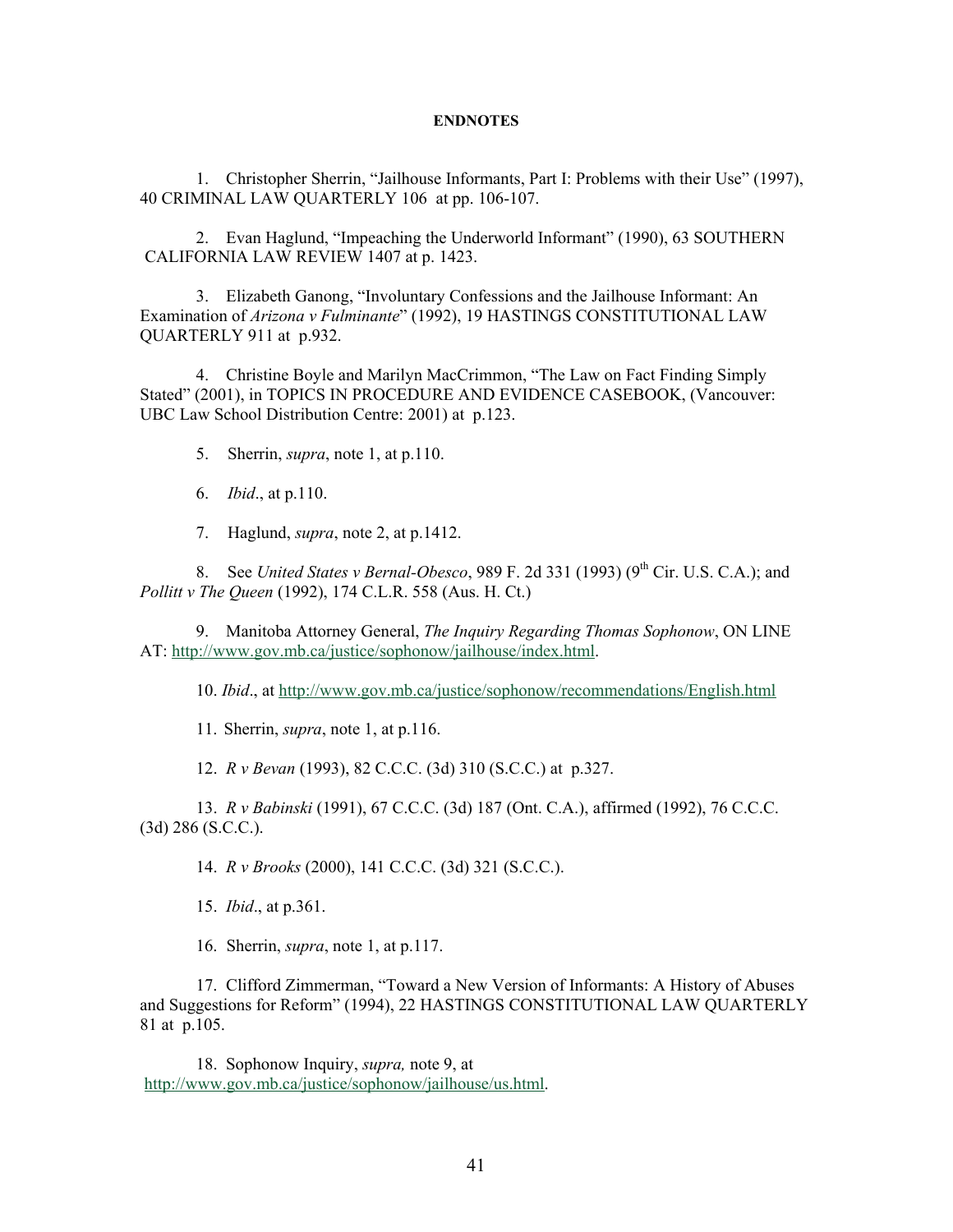19. Sherrin, *supra*, note 1, at p.117.

20. Welsh White, "Regulating Prison Informers under the Due Process Clause" (1991), 4 SUPREME COURT REVIEW 103 at p.136.

21. Sophonow Inquiry, *supra*, note 9, at [http://www.gov.mb.ca/justice/sophonow/jailhouse/index.html.](http://www.gov.mb.ca/justice/sophonow/jailhouse/index.html)

22. Sherrin, *supra*, note 1, at p.113.

23. Jim Dwyer, Peter Neufeld and Barry Scheck, *Actual Innocence*, (New York: Doubleday, 2000), at pp.128-129.

24. Attorney General of Ontario, *Report of the Commission on Proceedings Involving Guy Paul Morin*, (Kaufman Report) (Toronto: Ontario Ministry of the Attorney General, 1998), at p.567.

25. Sherrin, *supra*, note 1, at p.117.

26. *Ibid*., at p.118.

27. See Kaufman Report, *supra*, note 24, pages 602 – 642 for a review of possible reforms.

28. *R v O'Connor* (1995), 103 C.C.C. (3d) 1 (S.C.C.).

29. *R v Stinchcombe* (1991), 68 C.C.C (3d) 1 (S.C.C.).

30. *R v Dixon* (1998), 122 C.C.C. (3d) 1 (S.C.C.).

31. Kaufman Report, supra, note 24, p.638.

32. *R v Vetrovec* (1982), 67 C.C.C. (2d) 1 (S.C.C.).

33. Sophonow Inquiry, *supra*, note 9, at [http://www.gov.mb.ca/justice/sophonow/jailhouse/what.html](http://www.gov.mb.ca/justice/sophonow/jailhouse/index.html)

34. Christopher Sherrin, "Jailhouse Informants in the Canadian Criminal Justice System, Part II: Options for Reform" (1997), 40 CRIMINAL LAW QUARTERLY 157 at p.165.

35. *State v Grimes*, 982 P. 2d. 1037 (Mont. 1999).

36. Jack Call, "Judicial Control of Jailhouse Snitches" (2001), 22 No.1 THE JUSTICE SYSTEM JOURNAL 74 at p.78.

37. *Dodd v State*, 1999 OK CR 29 (Okla.Ct.Crim.App. 1999)

38. Call, *supra*, note 36, at p.79.

39. *Dodd v State*, 2000 OK CR 2 (Okla.Ct.Crim.App. 2000).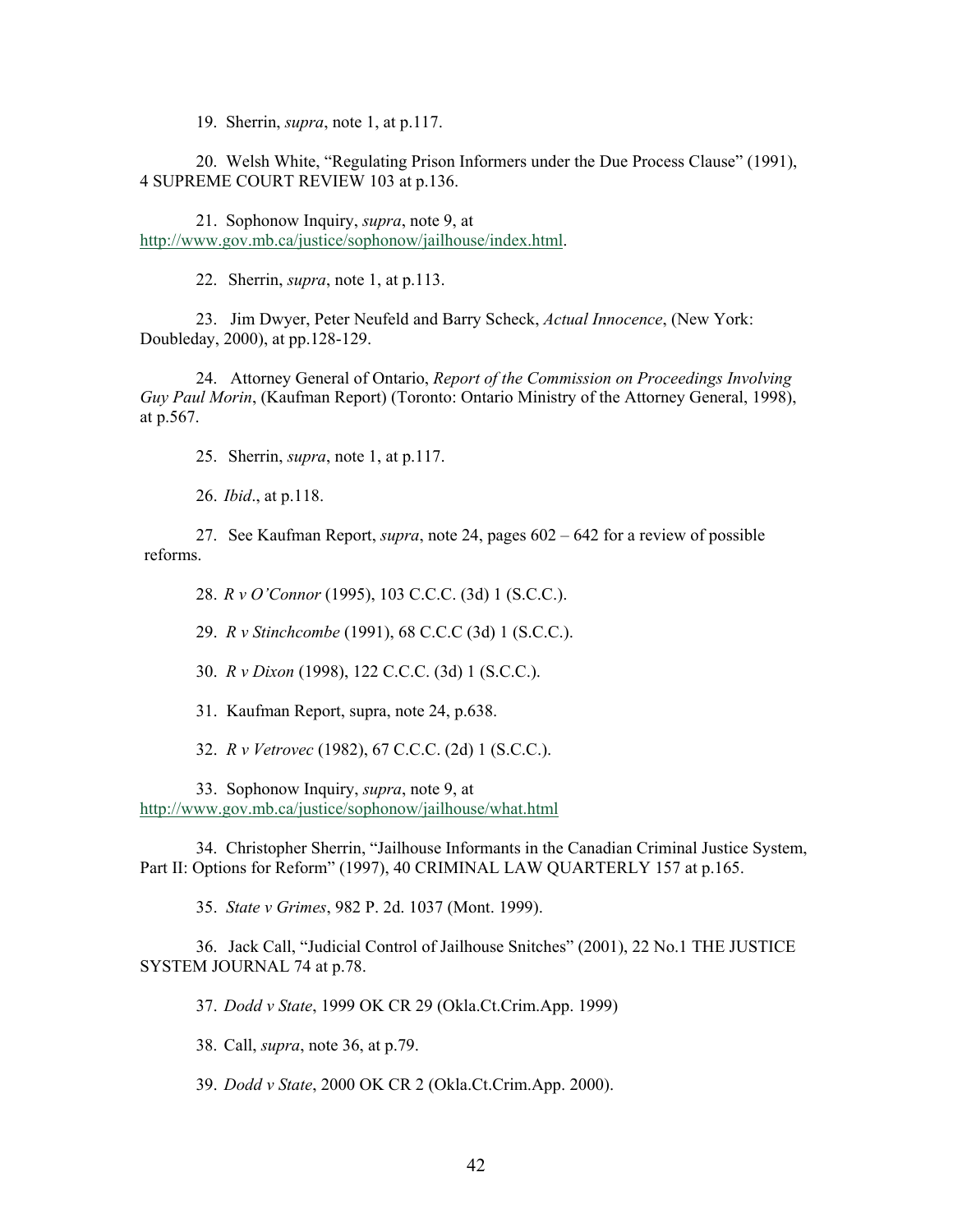40. Call, *supra*, note 36, at p.79.

41. *Dodd v State*, *supra*, note 39.

42. Sherrin, *supra*, note 34, at p.181.

43. *R v Corbett* (1988), 41 C.C.C. (3d) 385 (S.C.C.).

44. *Ibid*., at p.400.

45. David Paciocco, *Charter Principles and Proof in Criminal Cases*, (Agincourt, Ont: Carswell, 1987), at p.359.

46. Ibid., at p.337.

47. *R v Buric* (1996), 106 C.C.C. (3d) 97 (Ont.C.A).

48. *Ibid*., at p.123.

49. *R v Mezzo* (1986), 27 C.C.C. (3d) 97 (S.C.C.).

50. *Ibid*., at p.108.

51. *Paciocco*, *supra*, note 45, at p.337.

52. *R v Buric*, *supra*, note 47, at pp.126-127.

53. Michael Jackson, *Justice Behind the Walls*, (Vancouver: Douglas & McIntyre, 2002), Sector 5, Chapter 1.

54. *Ibid*., at p.82.

55. *Ibid*., at p.83.

56. *Gallant v Canada* (*Deputy Commissioner Correctional Services*) (1989), 68 C.R. (3d) 173 (F.C.T.D.), at p.189.

57. See *Gallant v Canada*, *supra*, note 56; and *Cardinal v Kent Institution* (1985), 23 C.C.C. (3d) 118 (S.C.C.).

58. *Chiau v Canada* (*Minister of Citizenship and Immigration*) (2000), 195 D.L.R. (4th) 422 (F.C.A.), at par 60.

59. See *Gallant v Canada*, *supra*, note 56.

60. *Ibid*., at p.176.

61. *Ibid*., at p.191.

62. *Ibid*., at pp.191-192.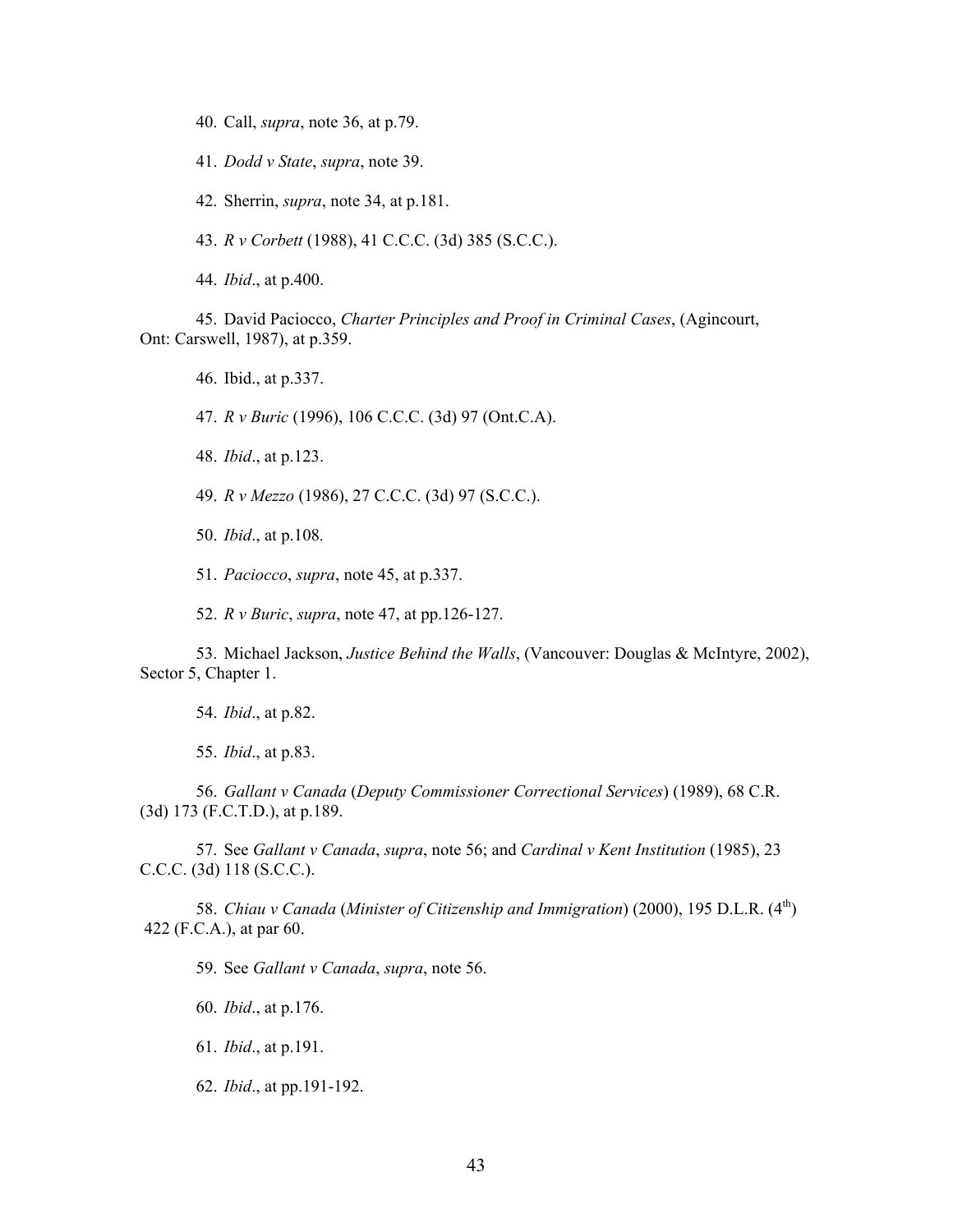- 63. *Storry v William Head Institution*, [1997] F.C.J. No. 1768 (FCTD).
- 64. *Ibid*., at par 33.
- 65. *Ibid*., at par 36.
- 66. *Ibid*., ay par 33.
- 67. *Wolff v McDonnell*, 418 U.S. 539 (U.S. Supreme Court).
- 68. *Ibid*., at p.555.
- 69. *Ibid*., at p.556.
- 70. *Ibid*., at p.569.
- 71. *Gomes v Travisono*, 510 F.2d 537 (1<sup>st</sup> Cir, 1974).
- 72. *Helms v Hewitt*, 655 F.2d 487 (3rd Cir, 1981).
- 73. *Ibid*., at p.502.
- 74. *Ibid*., at p.502.
- 75. *Ibid*., at p.502.
- 76. *Gomes v Travisono*, supra, note 71, at p.540.
- 77. *Kyle v Hanberry*, 677 F.2d 1386 (11<sup>th</sup> Cir, 1982).
- 78. *Ibid*., at p.1390.
- 79. *Ibid*., at pp.1390-1391.
- 80. *Ibid*., at p.1391.
- 81. Jackson, *supra*, note 53, Sector 5, Chapter 1.
- 82. *Demaria v Canada* (*Regional Classification Board*) (1987), 30 C.C.C. (3d) 55 (FCA)
- 83. *Ibid*., at p.59.
- 84. Jackson, *supra*, note 53, Sector 5, Chapter 1.
- 85. *Gough v Canada* (*National Parole Board*) (1990), 3 C.R. (4<sup>th</sup>) 325 (FCTD).
- 86. *Ibid*., at p.329.
- 87. *Ibid*., at p.344.
- 88. *Ibid*., at p.338.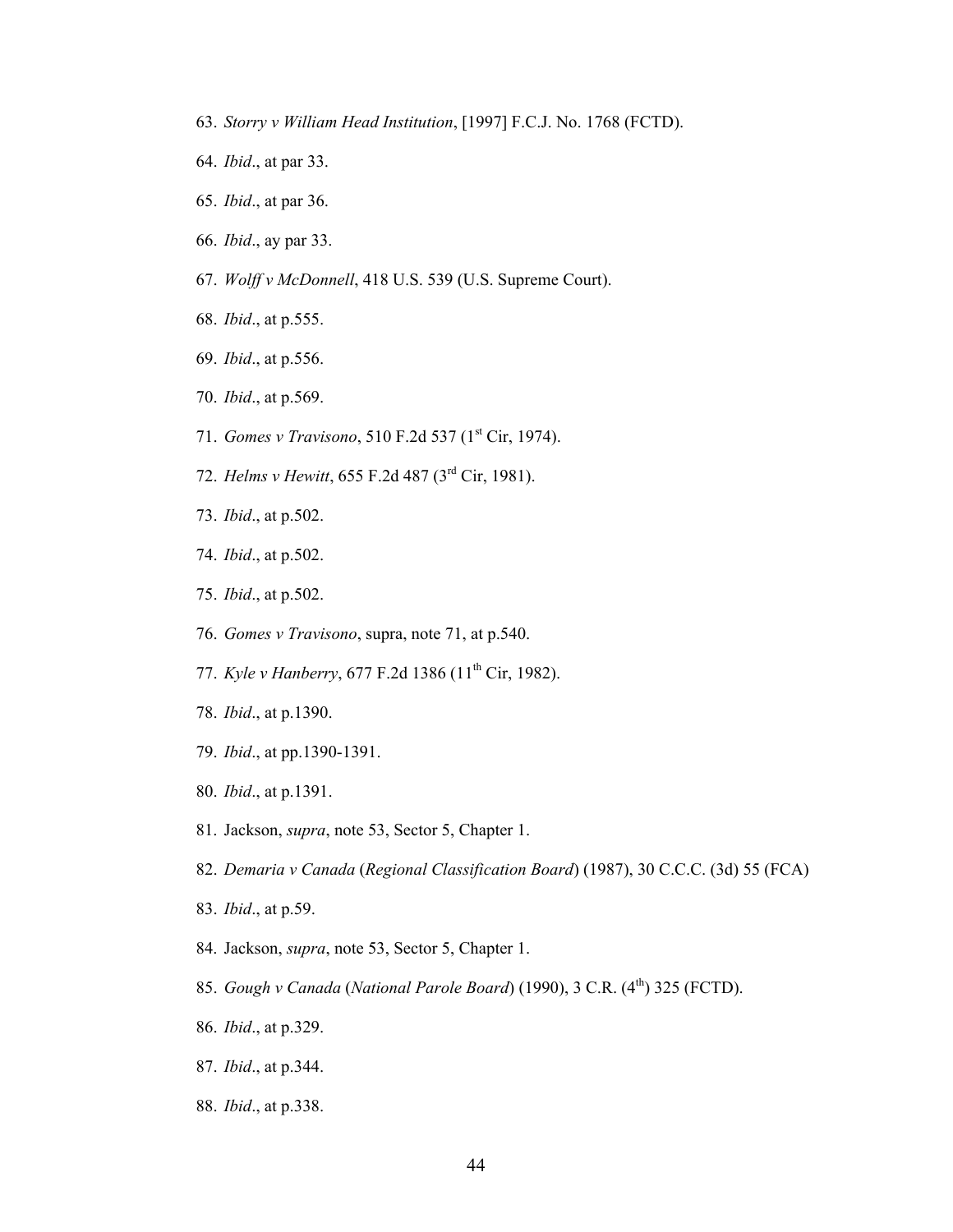89. *Ibid*., at p.336.

90. *Ibid*., at p.341.

91. *Ibid*., at p.343.

92. *Ibid*., at p.341.

93. *Ibid*., at p.343.

94. See Section 46 of the *Access to Information Act*, R.S.C. 1985, c. A-1; and Section 45 of the *Privacy Act*, R.S.C. 1985, c. P-21.

95. See Section 48 of the *Access to Information Act*, *supra*, note 94; and Section 47 of the *Privacy Act*, *supra*, note 94.

96. *Gough v Canada* (*National Parole Board*) (1990), 5 C.R.R. (2d) 127 (FCTD).

97. *Gough v Canada*, *supra*, note 85, at p.343.

98. *Gough v Canada* (*National Parole Board*) (1990), 5 C.R.R. (2d) 136 (FCA).

99. *Hiebert v Canada* (*Correctional Service*), [1999] F.C.J. No. 1957 (FCTD).

100. *Gougen and Albert v Gibson*, [1983] 2 F.C. 463 (FCA).

101. *Ibid*., at par 24.

102. *Hiebert v Canada*, *supra*, note 99, at par 25.

103. *Lee v Canada* (*Correctional Service*) (1993), 17 Admin. L.R. (2d) 271 (FCTD).

104. *Ibid*., at p.280.

105. *Lee v Canada* (*Correctional Service*) (1994), 33 C.R. (4<sup>th</sup>) 328 (FCTD).

106. Ibid., at p.341.

107. See for example: *Gaudet v Marchand et al*. (1994), 94 C.C.C. 1 (S.C.C.); *Rowse v Correctional Service of Canada* (1994), 86 F.T.R. 262 (FCTD); *Cartier v Canada* (*Attorney General*), [1998] F.C.J. No. 1211 (FCTD); *Gravel v Canada* (*Correctional Service*), [1999] F.C.J. No. 1569 (FCTD).

108. *Ayotte v Canada* (*Attorney General*), [2001] F.C.J. No. 5 (FCTD).

109. *Ibid*., at par 18.

110. *Ibid*., at par 7.

111. *Carey v The Queen in Right of Ontario et al*. (1986), 30 C.C.C. (3d) 498 (S.C.C.).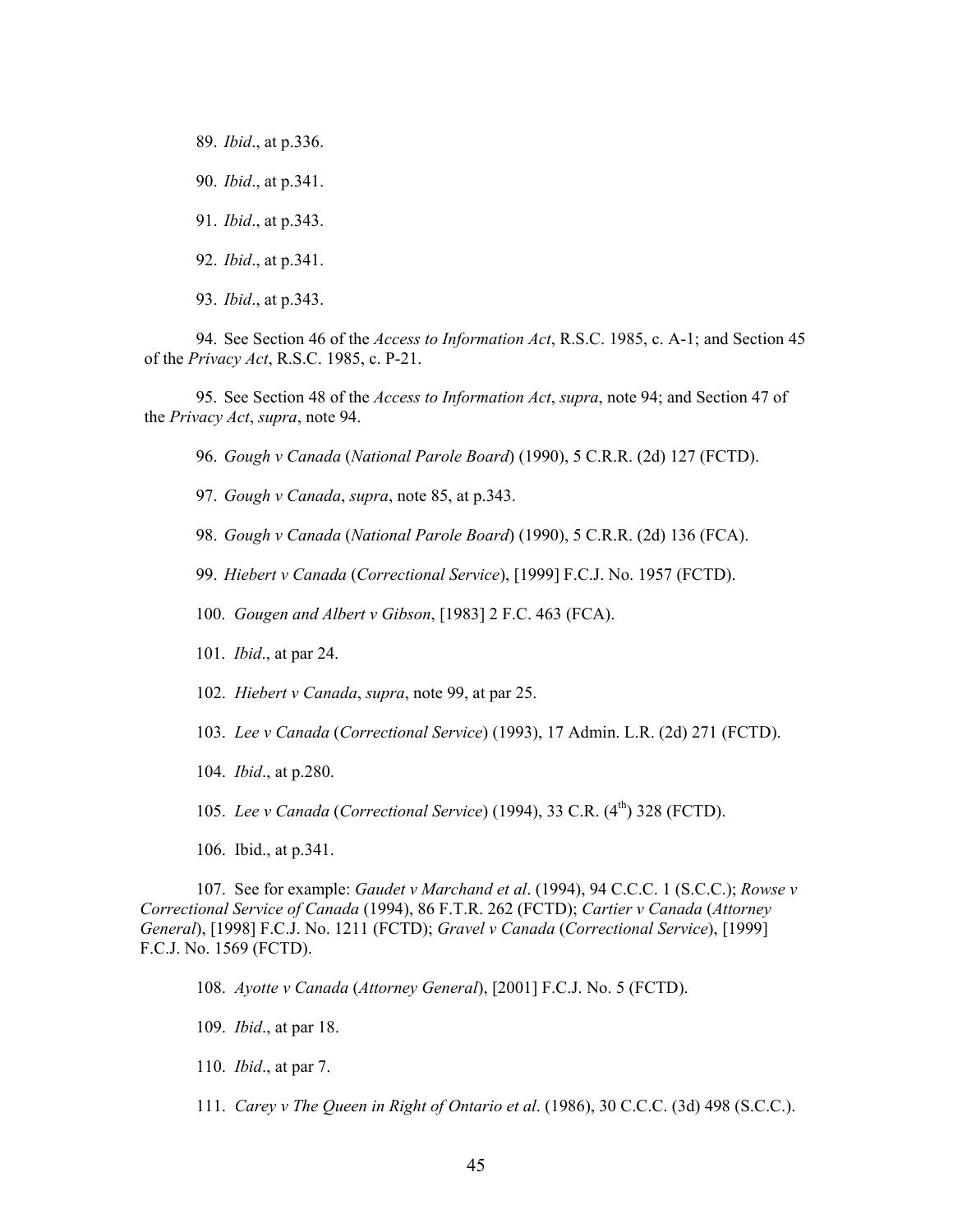112. *Ibid*., at p.530.

113. *Ibid*., at p.532.

114. Jackson, *supra*, note 53, Sector 5, Chapter 1.

115. *Marachelian v Canada* (*Attorney General*) (2000), 187 F.T.R. 238 (FCTD).

116. *Fortin v Établissement de Donnacona* (*Directeur*) (1997), 153 F.T.R. 84 (FCTD).

117. *Giesbrecht v Canada et al*. (1998), 148 F.T.R. 81 (FCTD).

118. *Marachelian v Canada*, *supra,* note 115, at p.243.

119. Jackson, *supra*, note 53, Sector 5, Chapter 1.

120. See Section 41 of the *Access to Information Act*, *supra*, note 94; and Section 41 of the *Privacy Act*, *supra*, note 94.

121. See Sections 54 and 55 of the *Access to Information Act*, *supra*, note 94; and Sections 53 and 54 of the *Privacy Act*, *supra*, note 94.

122. See Section 37 of the *Access to Information Act*, *supra*, note 94; and Section 37 of the *Privacy Act*, *supra*, note 94.

123. See Section 42 of the *Access to Information Act*, *supra*, note 94; and Section 42 of the *Privacy Act*, *supra*, note 94.

124. Kaufman Report, *supra*, note 24, Appendix L.

125. *Ibid*., at p.582.

126. Sophonow Inquiry, *supra*, note 9, at<http://www.gov.mb.ca/justice/sophonow> Appendix F.

127. *Ibid*., at [http://www.gov.mb.ca/justice/sophonow/jailhouse/what.html](http://www.gov.mb.ca/justice/sophonow/jailhouse/index.html)

128. Kaufman Report, *supra*, note 24, at p.605.

129. *Ibid*., at pp.607-609.

130. *R v Broyles* (1991), 9 C.R.  $(4^{th})$  1 (S.C.C.).

131. Kaufman Report, *supra*, note 24, at p.620.

132. Jackson, *supra*, note 53, Sector 5, Chapter 1.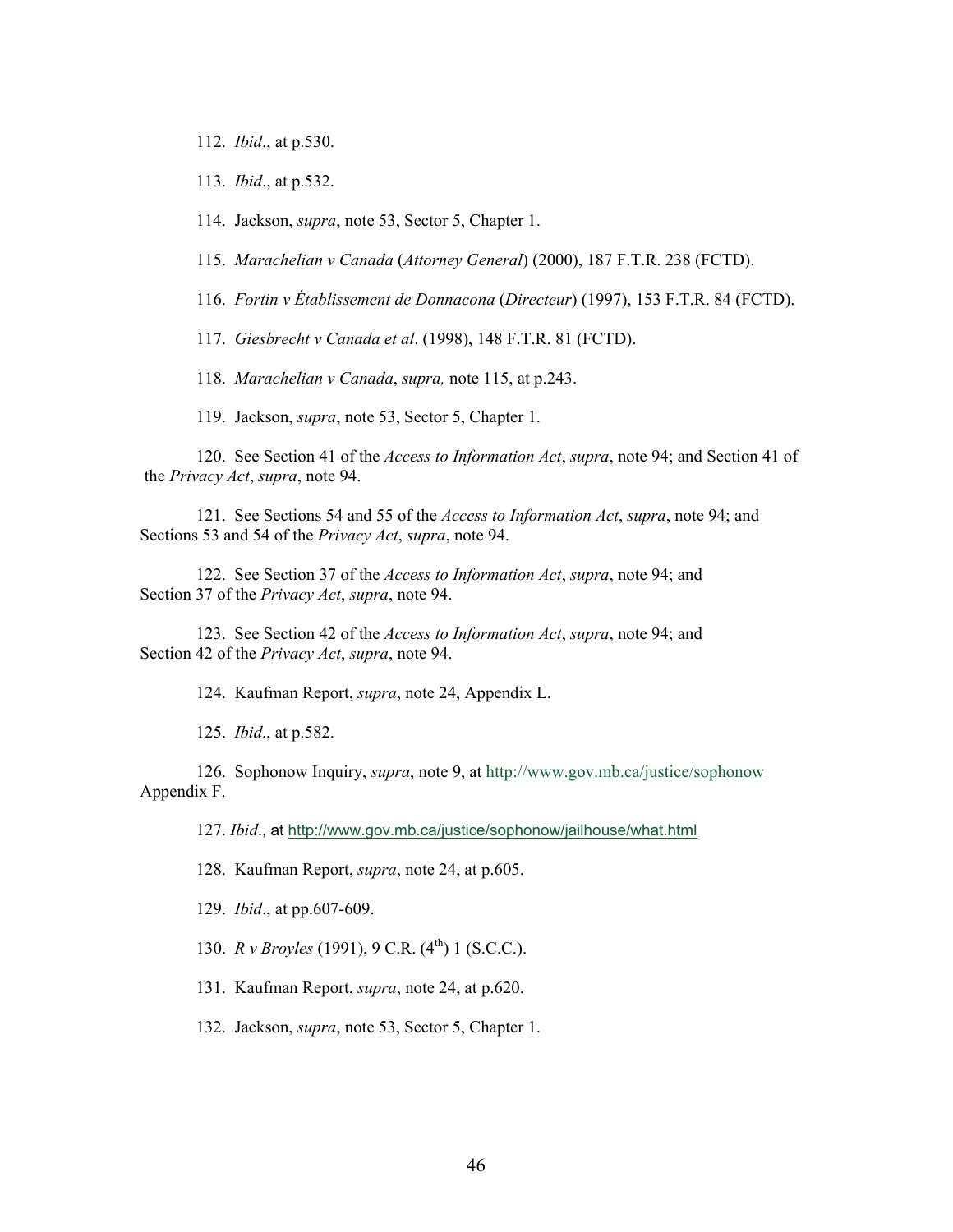#### **BIBLIOGRAPHY**

#### BOOKS

Dwyer, Jim, Peter Neufeld and Barry Scheck. *Actual Innocence*. New York: Doubleday, 2000.

Jackson, Michael. *Justice Behind the Walls*. Vancouver: Douglas & McIntyre, 2002.

- Ontario, Attorney General of. *Report of the Commission on Proceedings Involving Guy Paul Morin*. (Kaufman Report) Toronto: Ontario Ministry of the Attorney General, 1998.
- Paciocco, David M. *Charter Principles and Proof in Criminal Cases*. Agincourt, Ont: Carswell, 1987.

#### INTERNET SITES

Manitoba, Attorney General of. *The Inquiry Regarding Thomas Sophonow*, ON LINE AT: <http://www.gov.mb.ca/justice/sophonow/jailhouse/index.html>.

#### ARTICLES

- Boyle, Christine and Marilyn MacCrimmon. "The Law on Fact Finding Simply Stated." in TOPICS IN PROCEDURE AND EVIDENCE CASEBOOK. Vancouver: UBC Law School Distribution Centre (2001): 123-131.
- Call, Jack. "Judicial Control of Jailhouse Snitches." THE JUSTICE SYSTEM JOURNAL Vol 22 No.1 (2001): 74-83.
- Ganong, Elizabeth. "Involuntary Confessions and the Jailhouse Informant: An Examination of *Arizona v Fulminante.*" HASTINGS CONSTITUTIONAL LAW QUARTERLY Vol 19 (1992) 911-935.
- Haglund, Evan. "Impeaching the Underworld Informant." SOUTHERN CALIFORNIA LAW REVIEW Vol 63 (1990): 1407-1447.
- Sherrin, Christopher. "Jailhouse Informants, Part I: Problems with their Use." CRIMINAL LAW QUARTERLY Vol 40 (1997): 107-122.
- Sherrin, Christopher. "Jailhouse Informants in the Canadian Criminal Justice System, Part II: Options for Reform." CRIMINAL LAW QUARTERLY Vol 40 (1997): 157-187.
- White, Welsh. "Regulating Prison Informers under the Due Process Clause." SUPREME COURT REVIEW Vol 4 (1991): 103-142.
- Zimmerman, Clifford. "Toward a New Version of Informants: A History of Abuses and Suggestions for Reform." HASTINGS CONSTITUTIONAL LAW QUARTERLY Vol 22 (1994): 81-142.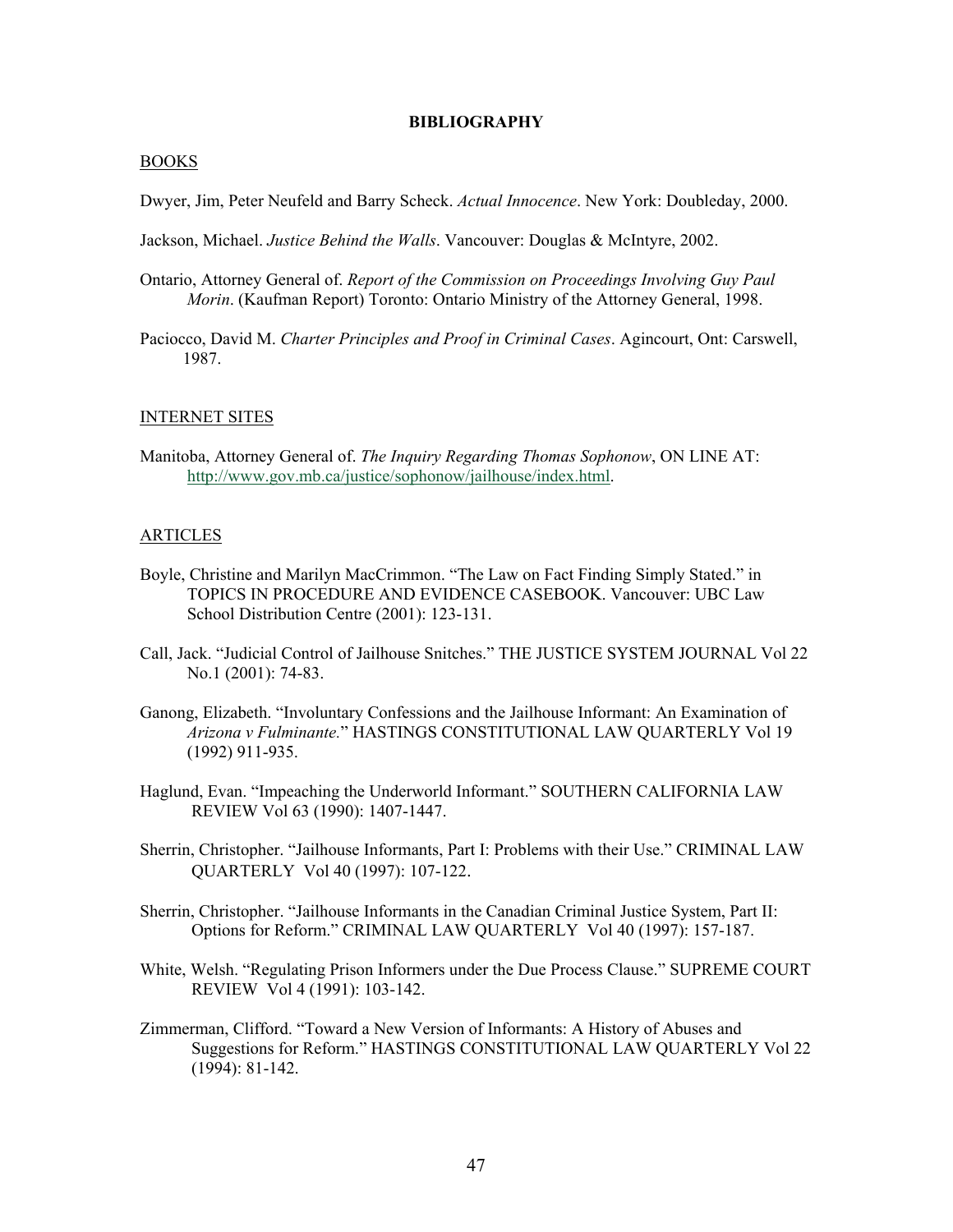# CASE AUTHORITIES

- *Ayotte v Canada* (*Attorney General*), [2001] F.C.J. No. 5 (F.C.T.D.).
- *Cardinal v Kent Institution* (1985), 23C.C.C. (3d) 118 (S.C.C.).
- *Carey v The Queen in Right of Ontario et al*. (1986), 30 C.C.C. (3d) 498 (S.C.C.).
- *Cartier v Canada* (*Attorney General*), [1998] F.C.J. No. 1211 (F.C.T.D.).
- *Chiau v Canada* (*Minister of Citizenship and Immigration*) (2000), 195 D.L.R.  $(4^{th})$  422 (F.C.A.).
- *Demaria v Canada* (*Regional Classification Board*) (1987), 30 C.C.C. (3d) 55 (F.C.A.).
- *Dodd v State*, 1999 OK CR 29 (Okla.Ct.Crim.App. 1999).
- *Dodd v State*, 2000 OK CR 2 (Okla.Ct.Crim.App. 2000).
- *Fortin v Établissement de Donnacona* (*Directeur*) (1997), 153 F.T.R. 84 (F.C.T.D.).
- *Gallant v Canada* (*Deputy Commissioner Correctional Services*) (1989), 68 C.R. (3d) 173 (F.C.T.D.).
- *Gaudet v Marchand et al*. (1994), 94 C.C.C. 1 (S.C.C.).
- *Giesbrecht v Canada et al*. (1998), 148 F.T.R. 81 (F.C.T.D.).
- *Gougen and Albert v Gibson*, [1983] 2 F.C. 463 (F.C.A.).
- *Gomes v Travisono*, 510 F.2d 537 (1<sup>st</sup> Cir, 1974).
- *Gough v Canada* (*National Parole Board*) (1990), 5 C.R.R. (2d) 127 (F.C.T.D.).
- *Gough v Canada* (*National Parole Board*) (1990), 5 C.R.R. (2d) 136 (F.C.A.).
- *Gough v Canada* (*National Parole Board*) (1990), 3 C.R. (4<sup>th</sup>) 325 (F.C.T.D.).
- *Gravel v Canada* (*Correctional Service*), [1999] F.C.J. No. 1569 (F.C.T.D.).
- *Helms v Hewitt*, 655 F.2d 487 (3rd Cir, 1981).
- *Hiebert v Canada* (*Correctional Service*), [1999] F.C.J. No. 1957 (F.C.T.D.).
- *Kyle v Hanberry*, 677 F.2d 1386 (11<sup>th</sup> Cir, 1982).
- *Lee v Canada* (*Correctional Service*) (1993), 17 Admin. L.R. (2d) 271 (F.C.T.D.).
- *Lee v Canada* (*Correctional Service*) (1994), 33 C.R. (4<sup>th</sup>) 328 (F.C.T.D.).
- *Marachelian v Canada* (*Attorney General*) (2000), 187 F.T.R. 238 (F.C.T.D.).
- *Pollitt v The Queen* (1992), 174 C.L.R. 558 (Aus. H. Ct.).
- *R v Babinski* (1991), 67 C.C.C. (3d) 187 (Ont. C.A.), affirmed (1992), 76 C.C.C. (3d) 286 (S.C.C.).
- *R v Bevan* (1993), 82 C.C.C. (3d) 310 (S.C.C.).
- *R v Brooks* (2000), 141 C.C.C. (3d) 321 (S.C.C.).
- $R \, v$  *Broyles* (1991), 9 C.R. (4<sup>th</sup>) 1 (S.C.C.).
- *R v Buric* (1996), 106 C.C.C. (3d) 97 (Ont.C.A.).
- *R v Corbett* (1988), 41 C.C.C. (3d) 385 (S.C.C.).
- *R v Dixon* (1998), 122 C.C.C. (3d) 1 (S.C.C.).
- *R v Mezzo* (1986), 27 C.C.C. (3d) 97 (S.C.C.).
- *R v O'Connor* (1995), 103 C.C.C. (3d) 1 (S.C.C.).
- *R v Stinchcombe* (1991), 68 C.C.C (3d) 1 (S.C.C.).